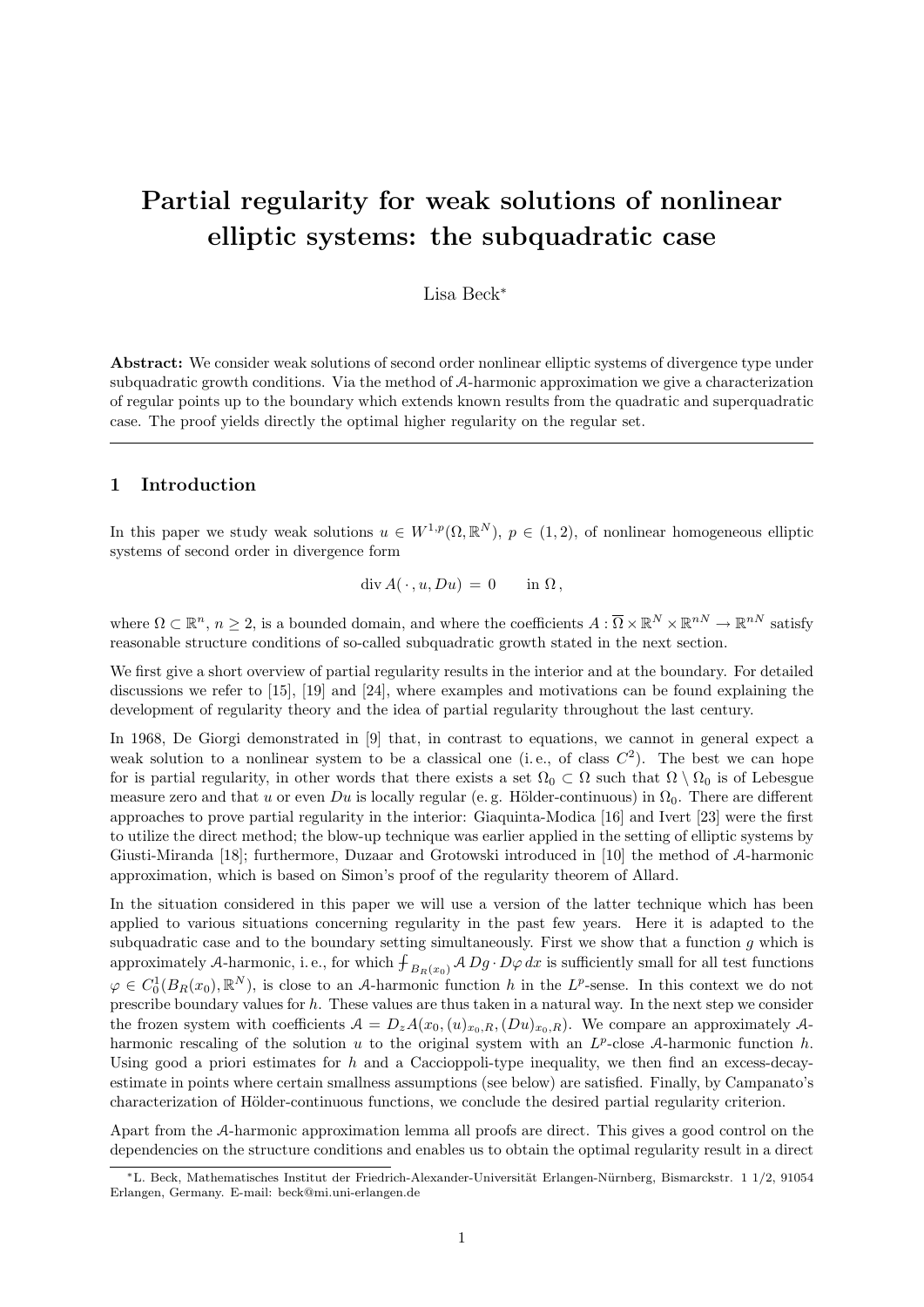way. The result is optimal in the following sense: if  $(1+|z|^2)^{\frac{1-p}{2}}A(x,u,z)$  is uniformly Hölder-continuous in x and u with exponent  $\alpha$ , then Du is partially Hölder-continuous with the same exponent  $\alpha$ . The following example demonstrates that we cannot expect higher regularity than the one allowed by the regularity of the coefficients (see [20], Example 1.1 in the case  $p = 2$ ):

**Example:** Let  $n \geq 2$ ,  $N = 1$  and  $\alpha \in (0, 1)$ . Define coefficients  $A(x, z)$  for  $x, z \in \mathbb{R}^n$  by

$$
A(x, z) = \frac{\left(1 + |z|^2\right)^{\frac{p-2}{2}} z}{\left(1 + (1 + x_n^{\alpha})^2\right)^{\frac{p-2}{2}} \left(1 + x_n^{\alpha}\right)}.
$$

Then the coefficients fulfill (H1) - (H4) of chapter 2 for the domain  $\Omega$  given by an appropriate smoothing of  $B^+$ . The function  $u(x) = \frac{1}{1+\alpha}x_n^{1+\alpha} + x_n$  is a weak solution of div  $A(x, Du) = 0$  on  $\Omega$  of class  $C^{1,\alpha}(\Omega, \mathbb{R})$ , but not more regular.

In the subquadratic case, where  $u \in W^{1,p}(\Omega,\mathbb{R}^N)$  with  $p \in (1,2)$  and where the coefficients A satisfy a corresponding  $(p-1)$ -growth condition, only few partial regularity results are known. In [25] the blow-up technique is applied to a special quasi-linear system to show Hölder-continuity in the interior situation. The quasi-linearity further allows us to infer that the singular set is of  $(n - p)$  Hausdorff measure zero. For minimizers of quasiconvex integrals partial regularity is studied in [5] and [6]. In [27] solutions of nonlinear systems are considered, but the regularity result is not optimal in the above sense. Theorem 2.1 closes this gap since we show the analogous (optimal) result to that of the quadratic case (see e. g. [18] combined with [21]) and to that of the superquadratic case  $p \ge 2$  (see [22]). Furthermore, we give a similar characterization of regular points where the set of regular points is defined by

Reg 
$$
u := \{x \in \Omega : Du \in C^0(U, \mathbb{R}^N) \text{ for some neighbourhood } U \text{ of } x\}.
$$

More precisely we obtain that (under structure conditions introduced in chapter 2)  $u \in C_{loc}^{1,\alpha}(\text{Reg }u,\mathbb{R}^N)$ , and the set of singular points  $\text{Sing } u := \Omega \setminus \text{Reg } u \subset \Pi_1 \cup \Pi_2$  is of Lebesgue measure zero, with

$$
\Pi_1 = \left\{ x_0 \in \Omega : \liminf_{\rho \to 0^+} \int_{B_{\rho}(x_0)} \left| V(Du) - (V(Du))_{x_0, \rho} \right|^2 dx > 0 \right\},\
$$
  

$$
\Pi_2 = \left\{ x_0 \in \Omega : \limsup_{\rho \to 0^+} \left( \left| (u)_{x_0, \rho} \right| + \left| (V(Du))_{x_0, \rho} \right| \right) = \infty \right\},\
$$

where  $V(\xi) = (1 + |\xi|^2)^{\frac{p-2}{4}} \xi$  for  $\xi \in \mathbb{R}^k$ .

The boundary situation in the case of quasi-linear systems was considered in the early 70's in [7], in which the author showed Hölder continuity of weak solutions. Further, there are some papers, in particular by Campanato, [3], and recently by Arkhipova, [1], in which the authors obtain global regularity in low dimensions. Regularity up to the boundary in the case of general systems was lately studied for the first time in [19] via the A-harmonic approximation in the case  $p = 2$  and in [22] using a version of the blow-up technique for the superquadratic case. We proceed analogously to [19] and provide a similar characterization of regular boundary points defined by

$$
\operatorname{Reg}_{\partial\Omega} u := \left\{ x \in \partial\Omega : Du \in C^0(U \cap \overline{\Omega}, \mathbb{R}^N) \text{ for a neighbourhood } U \text{ of } x \right\}.
$$

Here we assume the boundary  $\partial\Omega$  to be of class  $C^{1,\tau}$  and further  $u = g$  on  $\partial\Omega$  for a function  $g \in$  $C^{1,\beta}(\overline{\Omega},\mathbb{R}^N).$ 

To this end we first have to provide a priori estimates up to the boundary for weak solutions  $u \in W^{1,p}$  of homogeneous linear systems with constant coefficients. Here, in the subquadratic case, the estimates on higher derivatives we require for the Sobolev embedding theorem are not immediately available. However, by smoothing combined with the  $L^p$ -theory, the subquadratic case can be handled by similar methods as in the quadratic case, and we obtain that weak solutions are smooth up to the boundary. This allows us to derive an excess-decay estimate at the boundary. Combined with the excess-decay estimate in the interior, we show that Du is locally Hölder-continuous with exponent min $\{\alpha, \beta, \tau\}$  in points  $y \in \text{Reg}_{\partial\Omega} u$ ,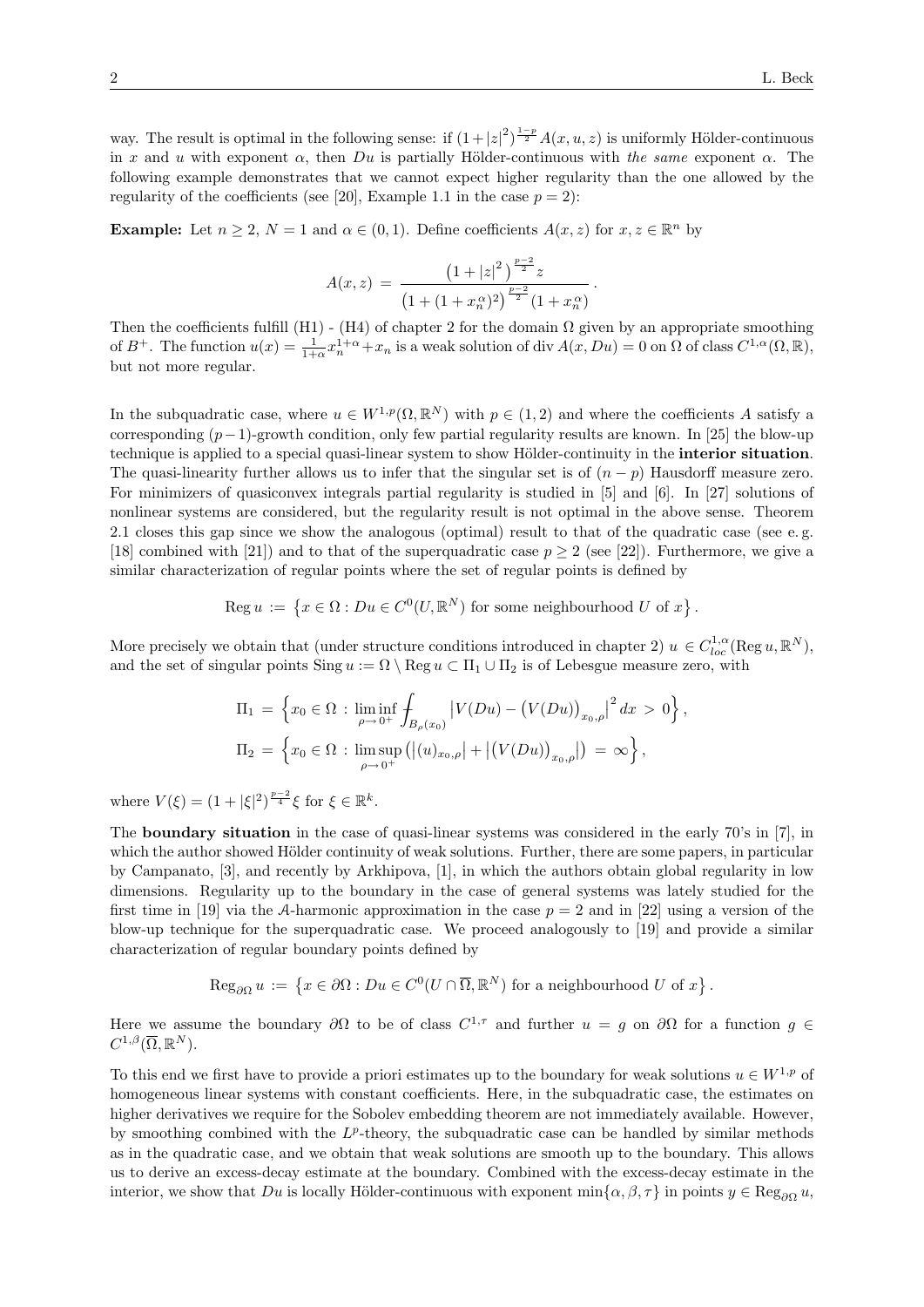and that the set of singular boundary points  $\text{Sing}_{\partial\Omega} u := \partial\Omega \setminus \text{Reg}_{\partial\Omega} u \subset \widetilde{\Sigma}_1 \cup \widetilde{\Sigma}_2$ , where

$$
\widetilde{\Sigma}_1 = \left\{ y \in \partial \Omega : \liminf_{\rho \to 0^+} \int_{\Omega \cap B_{\rho}(y)} \left| V(D_{\nu_{\partial \Omega}(y)}(u-g)) - \left( V(D_{\nu_{\partial \Omega}(y)}(u-g)) \right)_{y,\rho} \right|^2 dx > 0 \right\},\
$$
  

$$
\widetilde{\Sigma}_2 = \left\{ y \in \partial \Omega : \limsup_{\rho \to 0^+} \left| \left( V(D_{\nu_{\partial \Omega}(y)}(u-g))_{y,\rho} \right| = \infty \right\};
$$

here  $\nu_{\partial\Omega}(y)$  denotes the inward-pointing unit normal to  $\partial\Omega$  at y. This means that for the regularity criterion at the boundary, only the normal derivative is of importance. This enables us to observe that the regularity criteria given in [19] and in [22] are in fact equivalent; we discuss this in more detail in section 7. We further note here that on the boundary we do not need to assume that the mean values of u are bounded due to the fact that u is fixed on  $\partial\Omega$  via the boundary data g. Note that since the boundary  $\partial\Omega$  itself is of Lebesgue measure zero, this does not yield the existence of regular boundary points. For this we refer to [12].

In what follows we set the main focus on the treatment of the boundary situation. We will thus only state the intermediate estimates in the interior and refer to [2] for detailed proofs and calculations, since the interior case is technically easier to handle. We concentrate on the case of homogeneous systems. However, our method also applies to the inhomogeneous case

$$
-\operatorname{div} A(\cdot, u, Du) = B(\cdot, u, Du) \quad \text{in } \Omega,
$$

where  $B(\cdot, \cdot)$  obeys either a controllable or a natural growth condition (in the latter case, we have to consider bounded solutions satisfying the assumption  $||u||_{L^{\infty}(\Omega,\mathbb{R}^N)} \leq M_u$  such that  $2L_1(M_u)M_u < \nu$ ). In the last section we sketch briefly the required modifications and state the results for the inhomogeneous situation, which are completely analogous to the corresponding results in [10], [20] and [22].

#### 2 Notation, structure conditions and statement of the results

We start with some remarks on the notation used below: we write  $B_{\rho}(x_0) = \{x \in \mathbb{R}^n : |x - x_0| < \rho\}$ and  $B_{\rho}^+(x_0) = \{x \in \mathbb{R}^n : x_n > 0, |x - x_0| < \rho\}$  for a ball or an upper half-ball, respectively, centered on a point  $x_0 \in \mathbb{R}^{n-1} \times \{0\}$  in the latter case) with radius  $\rho > 0$ . Sometimes it will be convenient to treat the *n*-th component of  $x \in \mathbb{R}^n$  separately; therefore, we set  $x = (x', x_n)$  where  $x' = (x_1, \ldots, x_{n-1})$ . Furthermore, we write

$$
\Gamma_{\rho}(x_0) = \{ x \in \mathbb{R}^n : |x - x_0| < \rho, \, x_n = 0 \},
$$

for  $x_0 \in \mathbb{R}^{n-1} \times \{0\}$ . In the case  $x_0 = 0$  we set  $B_\rho := B_\rho(0)$ ,  $B := B_1$  as well as  $B_\rho^+ := B_\rho^+(0)$ ,  $B^+ := B_1^+$ with  $\Gamma = \Gamma_1(0)$ . We also introduce the following notation for  $W^{1,p}$ -functions defined on some half-ball  $B_{\rho}^{+}(x_0)$  and which vanish (in the sense of traces) on the flat part of the boundary:

$$
W^{1,p}_{\Gamma}(B^+_{\rho}(x_0), \mathbb{R}^N) := \left\{ u \in W^{1,p}(B^+_{\rho}(x_0), \mathbb{R}^N) : u = 0 \text{ on } \Gamma_{\rho}(x_0) \right\}.
$$

Let  $\mathcal{L}^n$  and  $\mathcal{H}^k$  denote the *n*-dimensional Lebesgue measure and the *k*-dimensional Hausdorff measure, respectively. For any bounded, measurable set  $X \subset \mathbb{R}^n$  with  $\mathcal{L}^n(X) =: |X| > 0$ , we denote the mean value of a function  $h \in L^1(X, \mathbb{R}^N)$  by  $(h)_X = \int_X h dx$ , and, in particular, we use the abbreviation  $(h)_{x_0,\rho}, (h)_{x_0,\rho}^+$  for the mean value on  $B_{\rho}(x_0)$  and on  $B_{\rho}^+(x_0)$ , respectively. The constants c appearing in the different estimates will all be chosen greater than or equal to 1, and they may vary from line to line.

We consider a bounded domain  $\Omega$  in  $\mathbb{R}^n$ , for some  $n \geq 2$ . The boundary of  $\Omega$  is assumed to be of class  $C^{1, \tau}$ for some  $\tau \in (0,1)$ , i.e., for any point  $x_0 \in \partial\Omega$  there exist a radius  $r > 0$  and a function  $h : \mathbb{R}^{n-1} \to \mathbb{R}$ of class  $C^{1,\tau}$  such that (up to an isometry)  $\Omega$  is locally represented by  $\Omega \cap B_r(x_0) = \{x \in B_r(x_0) :$  $x_n > h(x')$ . Thus we can locally straighten the boundary  $\partial\Omega$  via a  $C^{1,\tau}$ -transformation  $\mathcal T$  defined by  $\mathfrak{T}(x', x_n) = (x_1, \ldots, x_{n-1}, x_n - h(x')).$ 

In the paper we consider a general homogeneous system of second order elliptic equations in divergence form

$$
\text{div } A(\cdot, u, Du) = 0 \qquad \text{in } \Omega. \tag{1}
$$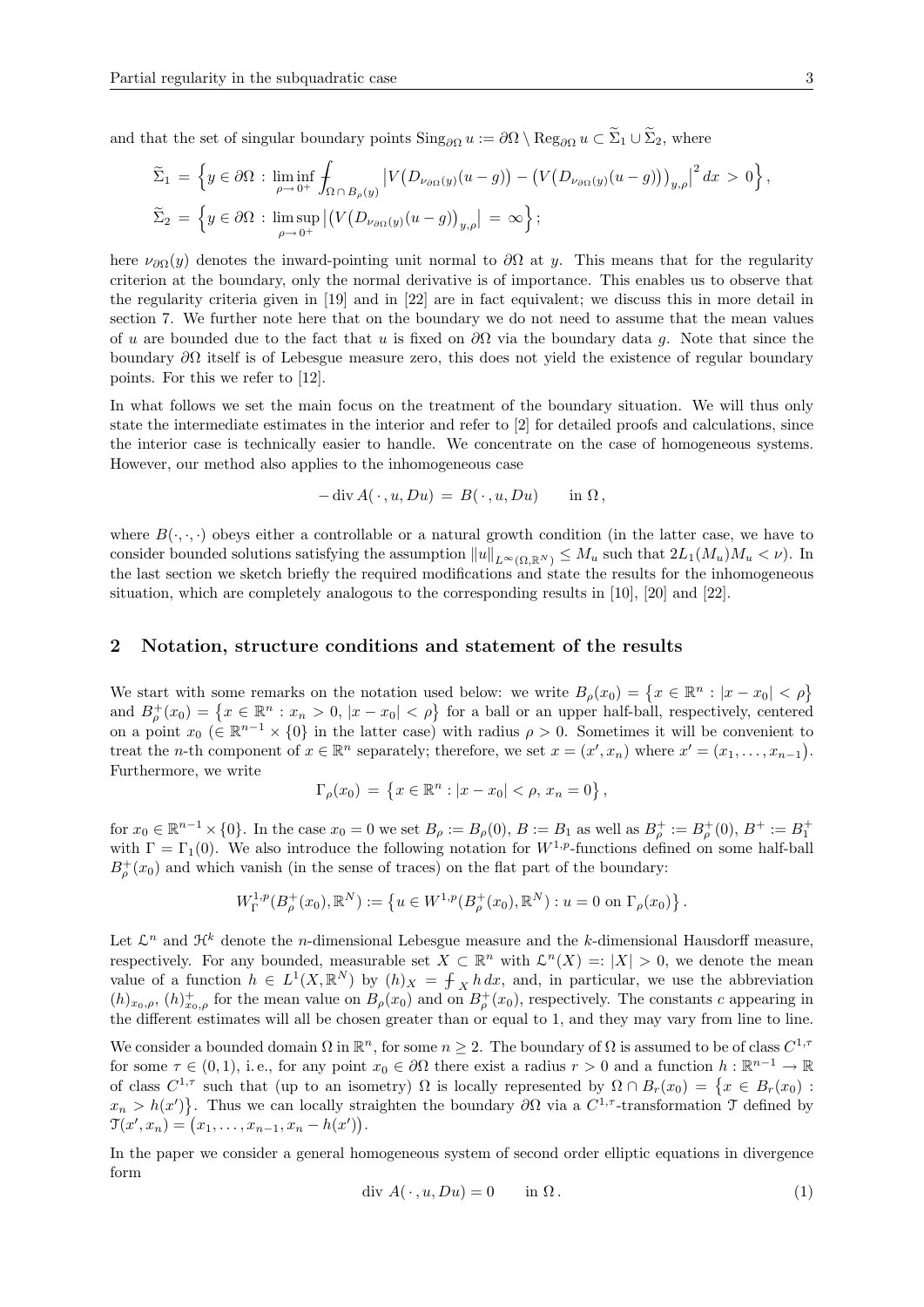In components, this is a system of N equations of the form  $\sum_{\kappa=1}^n D_{\kappa} A_{\kappa}^i(\cdot, u, Du) = 0$  on  $\Omega$  for  $i =$  $1, \ldots, N$ . Unless otherwise noted, we will always assume  $p \in (1, 2)$  fixed.

We impose on the coefficients  $A: \overline{\Omega} \times \mathbb{R}^N \times \mathbb{R}^{nN} \to \mathbb{R}^{nN}$  of the system (1) standard boundedness, differentiability, growth and ellipticity conditions: the functions  $(x, u, z) \mapsto A(x, u, z)$  and  $(x, u, z) \mapsto$  $D_z A(x, u, z)$  are continuous, and for fixed  $L \geq 1, \nu > 0$  and all triples  $(x, u, z), (\bar{x}, \bar{u}, z) \in \bar{\Omega} \times \mathbb{R}^N \times \mathbb{R}^{nN}$ there holds that:

(H1) A has polynomial growth:

 $|A(x, u, z)| \leq L (1 + |z|^{p-1}),$ 

 $(H2)$  A is differentiable with respect to z with bounded and continuous derivatives:

$$
\big|D_zA(x,u,z)\big|\,\leq\,L\,,
$$

 $(H3)$  A is uniformly strongly elliptic:

$$
D_z A(x, u, z) \lambda \cdot \lambda \ge \nu \left( 1 + |z|^2 \right)^{\frac{p-2}{2}} |\lambda|^2 \qquad \forall \lambda \in \mathbb{R}^{nN},
$$

(H4) There exists a modulus of continuity  $\omega$  with  $\omega(t) \le \min(1, t^{\alpha})$  and  $K : [0, \infty) \to [1, \infty)$ monotone nondecreasing such that

$$
\left| A(x, u, z) - A(\bar{x}, \bar{u}, z) \right| \leq L K(|u|) \left( 1 + |z|^2 \right)^{\frac{p-1}{2}} \omega\big( |x - \bar{x}| + |u - \bar{u}| \big).
$$

Finally, we assume the following boundary condition:

(H5) 
$$
g
$$
 is in  $C^{1,\beta}(\overline{\Omega}, \mathbb{R}^N)$ .

Since the gradient  $D_zA(x, u, z)$  is continuous, we may conclude the existence of a modulus of continuity on compact sets of  $\overline{\Omega} \times \mathbb{R}^N \times \mathbb{R}^{nN}$ , i.e., there exists a function  $\chi : [0, \infty) \times [0, \infty) \to [0, \infty)$  satisfying

> $\chi(t, 0) = 0$  for all  $t \ge 0$  $t \mapsto \chi(t, s)$  is monotone nondecreasing for fixed s  $s \mapsto \chi^2(t, s)$  is concave and monotone nondecreasing for fixed t

such that for all  $(x, u, z), (\bar{x}, \bar{u}, \bar{z}) \in \overline{\Omega} \times \mathbb{R}^N \times \mathbb{R}^{nN}$  with  $|u| + |z| + |u - \bar{u}| + |z - \bar{z}| \leq M + 1$  we have

$$
\begin{aligned} \left| D_z A(x, u, z) - D_z A(\bar{x}, \bar{u}, \bar{z}) \right| &\le L \chi \big( M, |x - \bar{x}|^2 + |u - \bar{u}|^2 + |z - \bar{z}|^2 \big) \\ &=: L \chi_M \big( |x - \bar{x}|^2 + |u - \bar{u}|^2 + |z - \bar{z}|^2 \big) \,. \end{aligned} \tag{2}
$$

In this context we now specify the term weak solution:

**Definition:**  $u \in W^{1,p}(\Omega,\mathbb{R}^N)$  is called a weak solution of the Dirichlet problem

$$
\begin{cases} \operatorname{div} A(x, u, Du) = 0 & \text{in } \Omega \\ u = g & \text{on } \partial \Omega \end{cases}
$$

if there holds

$$
\int_{\Omega} A(\cdot, u, Du) \cdot D\varphi \, dx = 0 \qquad \forall \varphi \in C_0^{\infty}(\Omega, \mathbb{R}^N)
$$
\n(3)

and if  $u = q$  on  $\partial\Omega$  in the sense of traces.

By approximation and taking into account the growth assumption on  $A(\cdot, \cdot, \cdot)$  we see that the identity (3) holds for a larger class of test functions, namely all functions  $\varphi \in W_0^{1,p}(\Omega,\mathbb{R}^N)$ .

Our main theorems, the partial regularity in the interior and the characterization of regular (boundary) points, can now be stated: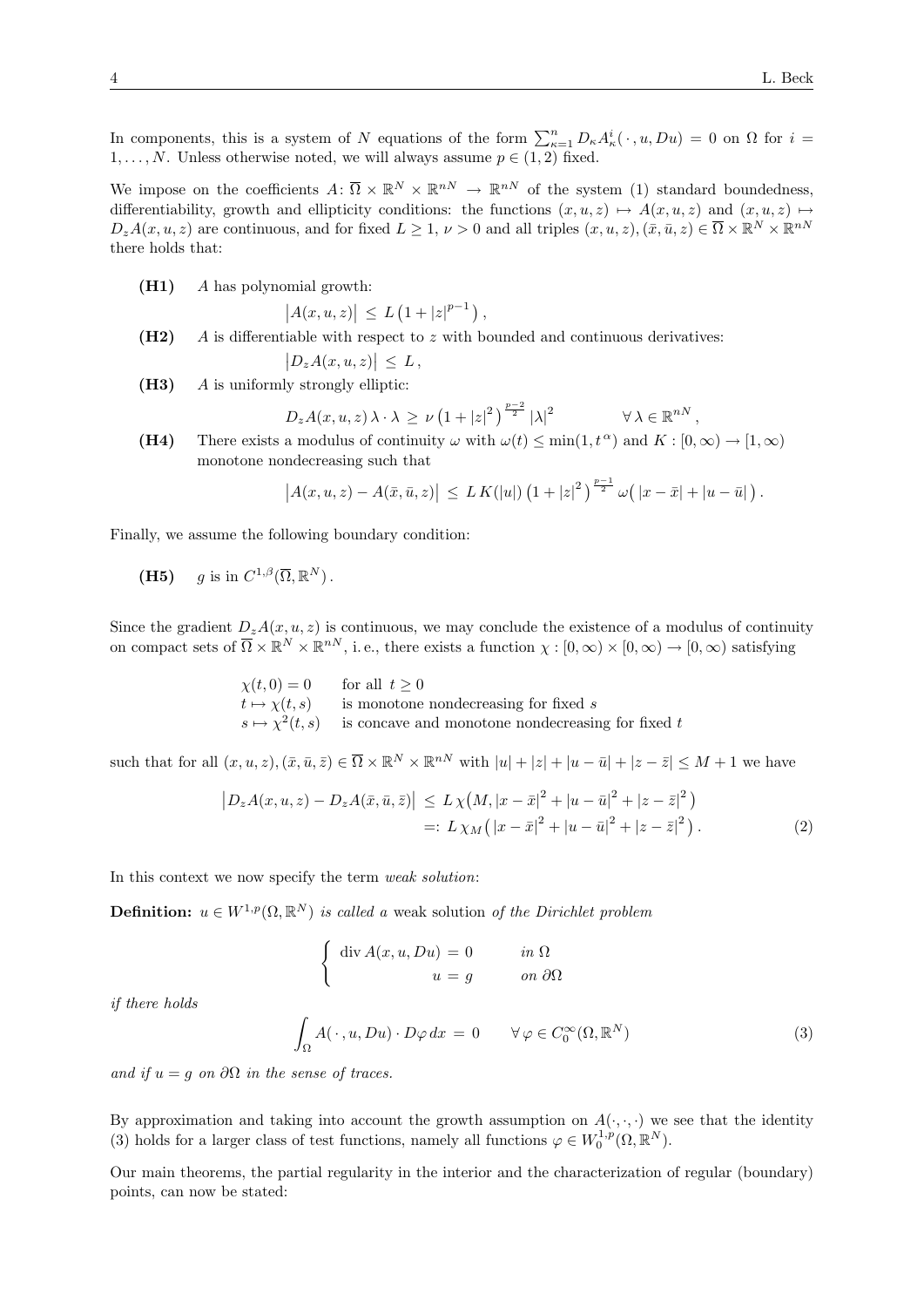**Theorem 2.1:** Consider  $p \in (1, 2)$ ,  $\Omega$  a bounded domain in  $R^n$  with  $n \geq 2$  and  $u \in W^{1,p}(\Omega, \mathbb{R}^N)$  a weak solution of system (1), where the coefficients  $A: \Omega \times \mathbb{R}^N \times \mathbb{R}^{n} \to \mathbb{R}^{n}$  fulfill the assumptions (H1), (H2), (H3) and (H4). Then there holds:  $u \in C_{loc}^{1,\alpha}(\text{Reg }u, \mathbb{R}^N)$  and  $\text{Sing }u \subseteq \Pi_1 \cup \Pi_2$  with

$$
\Pi_1 = \left\{ x_0 \in \Omega : \liminf_{\rho \to 0^+} \int_{B_{\rho}(x_0)} \left| V(Du) - (V(Du))_{x_0, \rho} \right|^2 dx > 0 \right\},
$$
  
\n
$$
\Pi_2 = \left\{ x_0 \in \Omega : \limsup_{\rho \to 0^+} \left( |(u)_{x_0, \rho}| + |(V(Du))_{x_0, \rho} | \right) = \infty \right\};
$$

In particular, we have  $\mathcal{L}^n(\text{Sing }u) = 0$ .

**Theorem 2.2:** Consider  $p \in (1,2)$  and  $\Omega \subset \mathbb{R}^n$  a bounded domain of class  $C^{1,\tau}$  with  $n \geq 2$  and some  $\tau \in (0,1)$ . Let  $u \in W^{1,p}(\Omega,\mathbb{R}^N)$  be a weak solution of the system (1), where the coefficients  $A: \Omega \times \mathbb{R}^N \times \mathbb{R}^{n} \to \mathbb{R}^{n}$  fulfill the assumption (H1), (H2), (H3) and (H4). Assume further the boundary condition (H5). Then if  $y \in \text{Reg}_{\partial\Omega} u$  there holds: Du is Hölder-continuous with exponent min{ $\alpha, \beta, \tau$ } in a neighbourhood of y in  $\overline{\Omega}$  and  $\text{Sing}_{\partial\Omega} u \subset \widetilde{\Sigma}_1 \cup \widetilde{\Sigma}_2$  with

$$
\widetilde{\Sigma}_1 = \left\{ y \in \partial \Omega : \liminf_{\rho \to 0^+} \int_{\Omega \cap B_{\rho}(y)} \left| V(D_{\nu_{\partial \Omega}(y)}(u-g)) - (V(D_{\nu_{\partial \Omega}(y)}(u-g)))_{y,\rho} \right|^2 dx > 0 \right\},\
$$
  

$$
\widetilde{\Sigma}_2 = \left\{ y \in \partial \Omega : \limsup_{\rho \to 0^+} \left| (V(D_{\nu_{\partial \Omega}(y)}(u-g))_{y,\rho} \right| = \infty \right\}.
$$

The main step in the proof of Theorem 2.2 is to prove the result in the model situation of a half-ball. We want to describe briefly how the Dirichlet problem (1) is transformed to a Dirchlet problem on a half-ball. For details we refer to [2], chapter 2.3. Let  $z \in \partial \Omega$ . Without loss of generality we suppose  $z = 0$  and  $\nu_{\partial\Omega}(z) = e_n$ . For sufficiently small radius  $r > 0$  we consider the function  $\tilde{v}(y) := u \circ \mathfrak{T}^{-1}(y) - g \circ \mathfrak{T}^{-1}(y)$ on  $B_r^+$  where T is the function which locally straightens the boundary and  $\mathcal{T}^{-1}$  is its inverse. Via the transformation formula we see that  $\tilde{v}$  is a solution of

$$
\begin{cases} \operatorname{div} \widetilde{A}(\,\cdot\,,\widetilde{v},D\widetilde{v})=0 \qquad & \text{in} \ B^+_r \\ \qquad \widetilde{v}=0 \qquad & \text{on} \ \Gamma_r \end{cases}
$$

where  $\tilde{A}^i_{\kappa}(y, v, z) = A^i_{\sigma}(\mathcal{T}^{-1}(y), v + \tilde{g}(y), (z + D\tilde{g}(y)) D\mathcal{T}(\mathcal{T}^{-1}(y))) D_{\sigma} \mathcal{T}^{\kappa}(\mathcal{T}^{-1}(y))$  (we sum over repeated indices) are the transformed coefficients. Using assumptions (H1)-(H4) we calculate that  $\widetilde{A}$  satisfy structure conditions analogous to (H1)-(H4) with new constants depending on  $||g||_{C^{1,\beta}}, ||\mathfrak{T}||_{C^{1,\tau}}, ||\mathfrak{T}^{-1}||_{C^{1,\tau}}$ and the original ellipticity constant  $\nu$  and upper bound L. Furthermore, we get as modulus of continuity  $\widetilde{\omega}(t) = \min\{1, t^{\tilde{\alpha}}\}.$ 

#### 3 Preliminaries

In this section we point out some basic and technical results which shall be used throughout the paper. To handle the subquadratic case the V- and the W-function will be useful. For all  $\xi \in \mathbb{R}^k$  and  $p > 1$  they are defined as

$$
V(\xi) = \left(1 + |\xi|^2\right)^{\frac{p-2}{4}} \xi \quad \text{and} \quad W(\xi) = \left(1 + |\xi|^{2-p}\right)^{-\frac{1}{2}} \xi. \tag{4}
$$

The crucial point is their property concerning growth: they behave linearly for  $|\xi|$  very small, but grow like  $|\xi|^{\frac{p}{2}}$  for  $|\xi| \to \infty$ . As shown in [11], Chapter 3, we have

$$
|W(\xi)| \le |V(\xi)| \le c(p) |W(\xi)|
$$

with  $c(p) \leq$ √  $\overline{2}$  if  $p \in (1, 2)$ . The advantage of W over V is that the function  $|W|^{\frac{2}{p}}$  – in contrast to  $|V|^{\frac{2}{p}}$ – is convex on  $\mathbb{R}^k$ . Some useful properties of V can be found in [5]: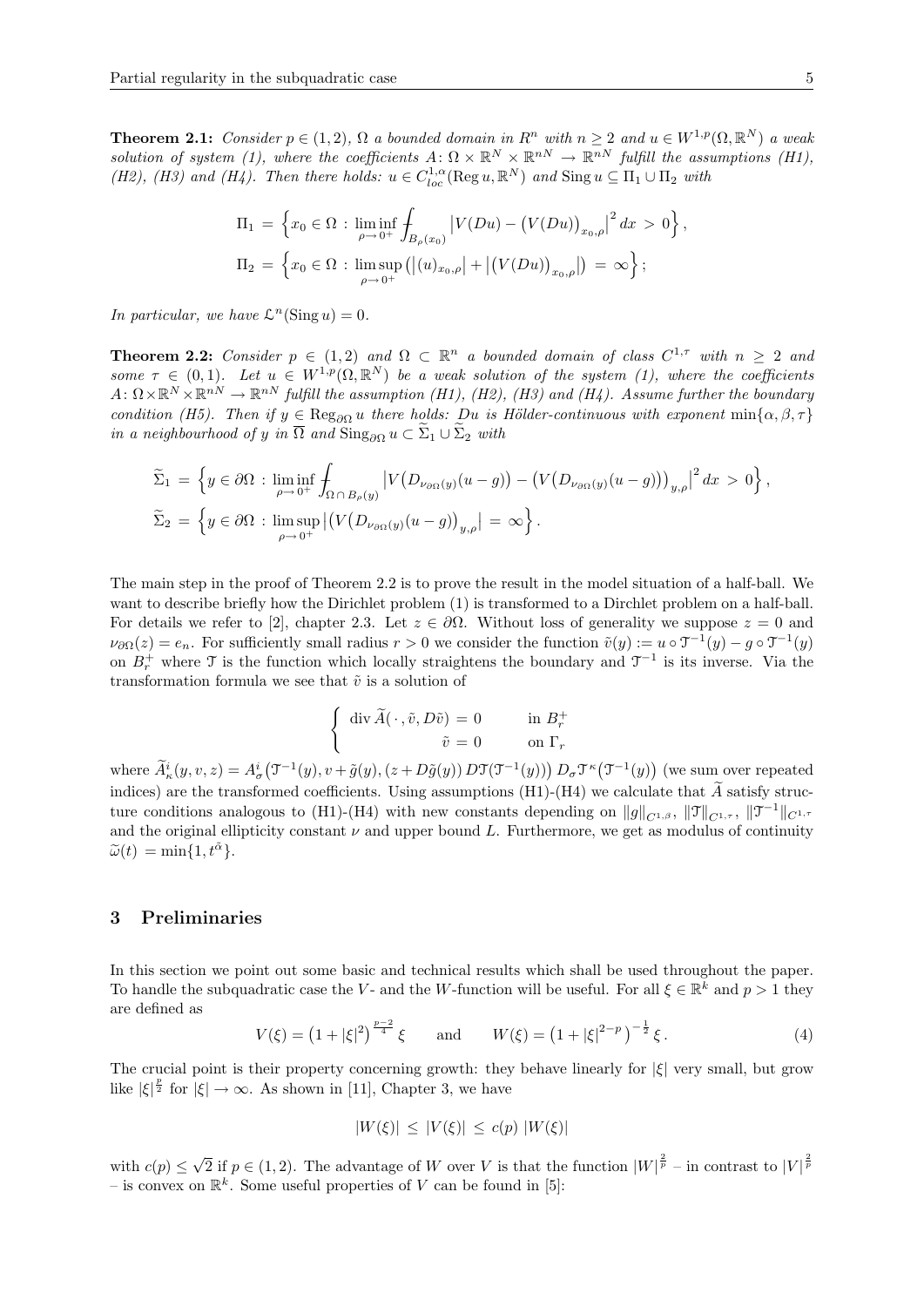**Lemma 3.1** ([5], Lemma 2.1): Let  $p \in (1,2)$  and  $V, W \colon \mathbb{R}^k \to \mathbb{R}^k$  be the functions defined in (4). Then for any  $\xi, \eta \in \mathbb{R}^k$  and  $t > 0$  there holds:

- $(i)$   $2^{\frac{p-2}{4}} \min\{|\xi|, |\xi|^{\frac{p}{2}}\} \leq |V(\xi)| \leq \min\{|\xi|, |\xi|^{\frac{p}{2}}\},$
- $(ii)$   $|V(t\xi)| \leq \max\{t, t^{\frac{p}{2}}\} |V(\xi)|$ ,
- $(iii) |V(\xi + \eta)| \leq c(p) (|V(\xi)| + |V(\eta)|),$
- $(iv)$   $\frac{p}{2} |\xi \eta| \leq \frac{|V(\xi) V(\eta)|}{(1 + |\xi|^2 + |\eta|^2)^{\frac{p-2}{4}}} \leq c(k, p) |\xi \eta|,$
- $(v)$   $|V(\xi) V(\eta)| \leq c(k, p) |V(\xi \eta)|$ ,
- $(vi)$   $|V(\xi \eta)| \leq c(p, M) |V(\xi) V(\eta)|$ , provided  $|\eta| \leq M$ .

The inequalities (i)-(iii) also hold if we replace V by W.

Since  $|W|^2 = (|W|^{\frac{2}{p}})^p$  is convex and satisfies a p-growth condition (see Lemma 3.1 (i)), we may apply [8], Chapter 4, Theorem 2.3 to conclude lower semicontinuity of the mapping  $u \mapsto \int_{\Omega} |W(Du)|^2 dx$  with respect to weak convergence in  $W^{1,p}(\Omega,\mathbb{R}^N)$ .

Furthermore, we can prove with a similar argument to the proof of [13], Lemma 3:

**Lemma 3.2:** Let  $f : \overline{\Omega} \to \text{Hom}(\mathbb{R}^n, \mathbb{R}^N)$  be a function such that  $V \circ f$  is Hölder-continuous with exponent  $\alpha \in (0,1)$ . Then the function f itself is Hölder-continuous in  $\overline{\Omega}$  with the same exponent.

Next we want to consider a  $W^{1,p}$ -function u in the subquadratic case and prove some inequalities of Sobolev-Poincaré-type, both for the interior and the boundary, which are appropriate for our situation.

**Lemma 3.3:** Let  $p \in (1,2)$ ,  $B_{\rho}(x_0) \subset \mathbb{R}^n$  with  $n \geq 2$  and set  $p^{\sharp} = \frac{2n}{n-p}$ . Moreover, let V and W be the functions defined in  $(4)$ . Then there exists a constant  $c_s$  depending only on n, N and p such that for every  $u \in W^{1,p}(B_\rho(x_0), \mathbb{R}^N)$ 

$$
\Big(\int_{B_{\rho}(x_0)}\big|W\big(\tfrac{u-(u)_{x_0,\rho}}{\rho}\big)\big|^{p^{\sharp}}\,dx\Big)^{\frac{1}{p^{\sharp}}}\,\leq\,c_s\,\Big(\int_{B_{\rho}(x_0)}\big|W(Du)\big|^2\,dx\Big)^{\frac{1}{2}}
$$

and that for every  $u \in W^{1,p}_\Gamma(B^+_r(x_0), \mathbb{R}^N)$  with  $x_0 \in \mathbb{R}^{n-1} \times \{0\}$ 

$$
\Big(\int_{B_{\rho}^+(x_0)}\big|W\big(\tfrac{u}{\rho}\big)\big|^{p^{\sharp}}\,dx\Big)^{\frac{1}{p^{\sharp}}}\,\leq\,c_s\,\Big(\int_{B_{\rho}^+(x_0)}\big|W(Du)\big|^2\,dx\Big)^{\frac{1}{2}}\,.
$$

Furthermore, the analogous inequalities hold if we replace  $W$  by  $V$ .

PROOF: The proof of the interior estimate can be found in [11], Theorem 2. In the boundary situation we extend  $u$  to the whole ball by zero, use Lemma 3.1 and apply Jensen's inequality, and the result follows from the estimate on the full ball in a more or less standard way.  $\Box$ 

In the next step we will have a closer look at the Poincaré inequality for  $u \in W^{1,p}_\Gamma(B^+_R,\mathbb{R}^N)$ . We use the fact that u vanishes on  $\Gamma$  to show that the integral over u is in fact estimated by the integral of the normal derivative  $D_n u$  only rather than the full derivative.

**Lemma 3.4:** For functions  $u \in W^{1,p}_\Gamma(B^+_R(x_0), \mathbb{R}^N)$  with  $x_0 \in \mathbb{R}^{n-1} \times \{0\}$  there holds:

$$
\int_{B_R^+(x_0)} |u|^p \ dx \leq \frac{R^p}{p} \int_{B_R^+(x_0)} |D_n u|^p \ dx.
$$

PROOF: We may assume  $x_0 = 0$ . A function  $u(x) \in C^1(B_R^+, \mathbb{R}^N) \cap W_\Gamma^{1,p}(B_R^+, \mathbb{R}^N)$  can be written as

$$
u(x) = u(x', x_n) = u(x', x_n) - u(x', 0) = \int_0^{x_n} D_n u(x', t) dt.
$$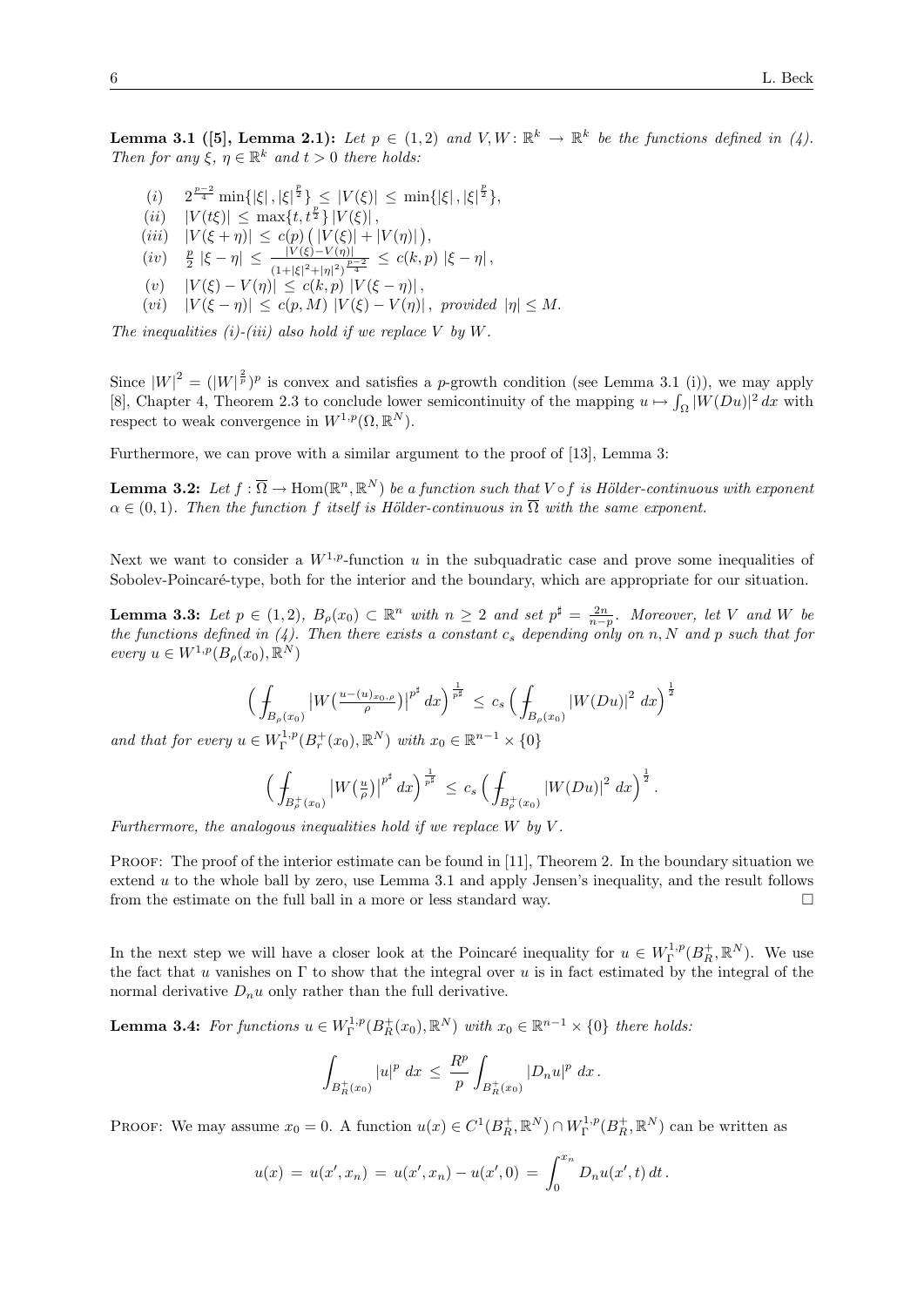Then we conclude using Jensen's inequality and Fubini's theorem:

$$
\int_{B_R^+} |u(x)|^p dx = \int_{-R}^R \int_{-\sqrt{R^2 - x_1^2}}^{\sqrt{R^2 - x_1^2}} \cdots \int_0^{\sqrt{R^2 - |x'|^2}} |u(x)|^p dx_n dx_{n-1} \dots dx_1
$$
\n
$$
\leq \int_{-R}^R \int_{-\sqrt{R^2 - x_1^2}}^{\sqrt{R^2 - x_1^2}} \cdots \int_0^{\sqrt{R^2 - |x'|^2}} \left( x_n \int_0^{x_n} |D_n u(x', t)| dt \right)^p dx_n dx_{n-1} \dots dx_1
$$
\n
$$
\leq \int_{-R}^R \int_{-\sqrt{R^2 - x_1^2}}^{\sqrt{R^2 - x_1^2}} \cdots \int_0^{\sqrt{R^2 - |x'|^2}} x_n^{p-1} \int_0^{\sqrt{R^2 - |x'|^2}} |D_n u(x', t)|^p dt dx_n dx_{n-1} \dots dx_1
$$
\n
$$
= \frac{R^p}{p} \int_{B_R^+} |D_n u(x)|^p dx.
$$

For functions  $u \in W^{1,p}_\Gamma(B_R^+, \mathbb{R}^N)$  the result is achieved via approximation.

We wish to have an analogous result involving the function  $V$ . To this end, we need the following lemma:

**Lemma 3.5:** Let  $p \in (1,2)$  and  $T : L^p(B^+, \mathbb{R}^N) \to L^p(B^+, \mathbb{R}^N)$  be a bounded, linear operator whose restriction  $T|_{L^2}$  is also a bounded linear operator  $L^2(B^+,\mathbb{R}^N) \to L^2(B^+,\mathbb{R}^N)$ , i.e.,  $||T||_{L^2(B^+,\mathbb{R}^N)} :=$  $||T||_{L^2(B^+,\mathbb{R}^N)} < \infty$ . Then there exists a constant c depending on p,  $||T||_{L^p(B^+,\mathbb{R}^N)}$ ,  $||T||_{L^2(B^+,\mathbb{R}^N)}$  such that for all  $f \in L^p(B^+, \mathbb{R}^N)$  we have

$$
\int_{B^+} |V(Tf)|^2 \ dx \leq c \int_{B^+} |V(f)|^2 \ dx.
$$

PROOF: The result is shown by a slight modification of the proof of [4], Lemma 2.1.  $\Box$ 

**Lemma 3.6:** Let  $p \in (1,2)$  and  $B_p^+(x_0) \subset \mathbb{R}^n$  with  $x_0 \in \mathbb{R}^{n-1} \times \{0\}$ ,  $n \geq 2$ . Then for all  $u \in$  $W^{1,p}_\Gamma(B^+_\rho(x_0),{\mathbb R}^N)$  there holds

$$
\int_{B_{\rho}^+(x_0)} |V(\frac{u}{\rho})|^2 dx \leq c(p) \int_{B_{\rho}^+(x_0)} |V(D_n u)|^2 dx.
$$

Furthermore, the analogous inequality holds if we replace  $W$  by  $V$ .

PROOF: We consider for  $f \in C^1(\overline{B^+}, \mathbb{R}^N)$  the linear operator

$$
Tf(x) := \int_0^{x_n} f(x',t) dt
$$
 for  $x \in \overline{B^+}$ .

Then we have  $||Tf||_{L^q(B^+, \mathbb{R}^N)} \leq ||f||_{L^q(B^+, \mathbb{R}^N)}$  for  $q = 2$  and  $q = p$ . Therefore, we may extend T to a linear operator (called T again) on  $L^q(B^+,\mathbb{R}^N)$ . Applying Lemma 3.5 we draw the conclusion:

$$
\int_{B^+} |V(Tf)|^2 dx \le c(p) \int_{B^+} |V(f)|^2 dx.
$$

If we have that f vanishes on Γ, the identity  $T(D_nf) = f$  holds on  $\overline{B^+}$ ; therefore, the estimate of the lemma is proved in the particular situation of  $f$  being a continuously differentiable function. The general case follows by approximation in  $W^{1,p}(\overline{B^+},\mathbb{R}^N)$  and a standard transformation argument.

#### 4 Linear theory and A-harmonic approximation

In this section we first provide an a priori estimate for solutions of linear elliptic systems of second order with constant coefficients in the subquadratic case. It is well known that  $W^{1,2}$ -solutions are smooth up to the boundary. Here we have to use different techniques with the  $L^p$ -theory in a global version as an essential tool to overcome the difficulties arising from the fact that we treat the case  $1 < p < 2$ . Secondly we present a suitable A-harmonic approximation lemma.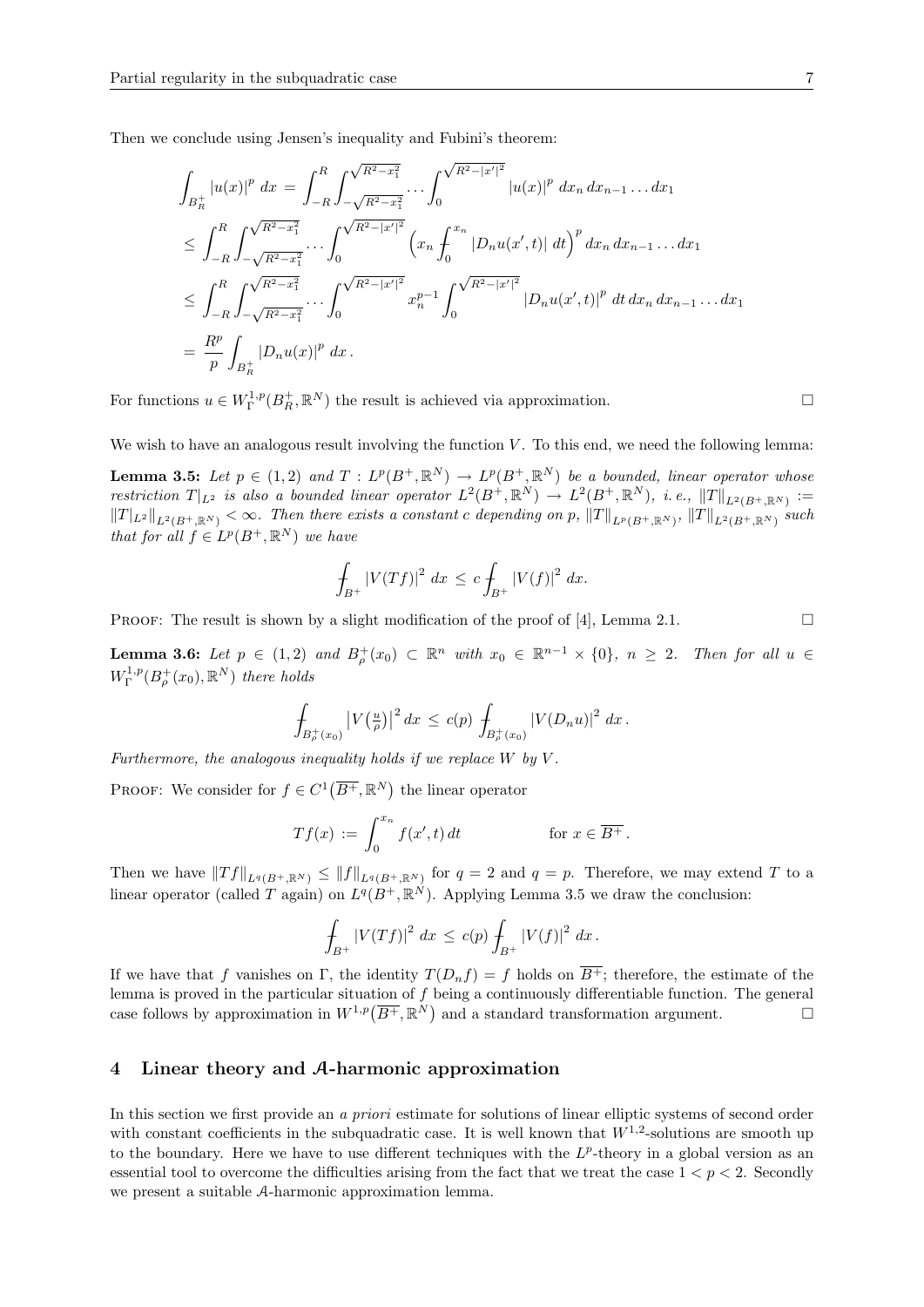We will apply later the a priori estimate for solutions of a homogeneous elliptic systems with constant coefficients  $A \in \text{Bil}(\mathbb{R}^{nN})$  on half-balls. Therefore, we will consider in what follows the Dirichlet problem

$$
\begin{cases} \operatorname{div}(A D u) = 0 & \text{in } B_R^+ \\ u = 0 & \text{on } \Gamma_R. \end{cases}
$$
 (5)

We assume the coefficients A to be bounded and elliptic in the sense of Legendre-Hadamard, i.e., for some  $\nu, L > 0$  there holds

(A1) 
$$
|A(C,\overline{C})| \le \Lambda |C||\overline{C}|
$$
  
\n(A2)  $A(\xi \otimes \eta, \xi \otimes \eta) \ge \nu |\xi|^2 |\eta|^2$   
\n $\forall C, \overline{C} \in \mathbb{R}^{n}, \eta \in \mathbb{R}^{n}$ 

**Theorem 4.1 (L<sup>p</sup>-theory; [14], Satz 1\*):** Let  $\Omega$  be a bounded Lipschitz-domain. Suppose the assumptions (A1) and (A2) hold. Then for any  $p > 1$  and any  $F \in L^p(\Omega, \text{Hom}(\mathbb{R}^n, \mathbb{R}^N))$  there exists exactly one weak solution  $u \in W_0^{1,p}(\Omega,\mathbb{R}^N)$  of the Dirichlet problem

$$
\int_{\Omega} A(Du, D\varphi) dx = \int_{\Omega} F \cdot D\varphi dx \qquad \forall \varphi \in C_0^{\infty}(\Omega, \mathbb{R}^N),
$$

and it satisfies

$$
||u||_{W_0^{1,p}(\Omega,\mathbb{R}^N)} \leq c ||F||_{L^p(\Omega,\mathbb{R}^{nN})},
$$

where c is a positive constant depending only on  $n, N, p, \frac{\nu}{\Lambda}$  and  $\Omega$ .

Remark: In fact, in [14] the coefficients do not need to be constant because what is required is only their uniform continuity. Furthermore, the theorem implies that for a homogeneous system the only solution in  $W_0^{1,p}(\Omega,\mathbb{R}^N)$  is identically zero.

The previous theorem now enables us to prove  $C^{\infty}$ -regularity for weak solutions u of class  $W^{1,p}_\Gamma(B_R^+,\mathbb{R}^N)$ .

**Theorem 4.2:** Let  $u \in W^{1,p}_\Gamma(B^+_R,\mathbb{R}^N)$  be a weak solution of the system (5) with constant coefficients A which satisfy conditions (A1) and (A2). Then for any  $\rho < \rho_0 < R$  we have:  $u \in C^{\infty}(\overline{B^+_{\rho}}, \mathbb{R}^N)$  and

$$
\sup_{B_{\rho}^+} \left(\rho^2 |Du|^2 + \rho^4 |D^2u|^2\right) \leq c \max\left\{\left(\frac{\rho}{\rho_0}\right)^2, \left(1 - \frac{\rho}{\rho_0}\right)^{-8n}\right\} \rho^{2 - \frac{2n}{p}} \left(\int_{B_{\rho_0}^+} |Du|^p dx\right)^{\frac{2}{p}},
$$

where the constant c depends only on  $n, N, p$  and  $\frac{\nu}{\Lambda}$ .

**Remark 4.3:** In the interior, the  $C^{\infty}$ -regularity result for weak solutions and the corresponding estimate is easier to derive: since we consider systems with constant coefficients, we can make use of the fact that the smoothed solution is again a solution in the interior. As a consequence, we observe for functions  $u \in W^{1,1}(B_\rho(x_0),\mathbb{R}^N)$  which are solutions of a linear elliptic system with constant coefficients under conditions (A1) and (A2):  $u \in C^{\infty}(B_{\rho}(x_0), \mathbb{R}^N)$  and

$$
\sup_{B_{\rho/2}(x_0)} (|Du| + \rho |D^2u|) \, \leq \, c \int_{B_{\rho}(x_0)} |Du| \, dx \, ,
$$

where the constant c depends only on n, N and  $\frac{\nu}{\Lambda}$  (see [11], Lemma 5).

PROOF: First we consider a weak solution  $u \in W^{1,2}_\Gamma(B^+_R,\mathbb{R}^N)$ . By [17], Chapter 10.2, we derive for any radius  $r < R$  and any  $p > 1$  the estimate

$$
\sup_{B_r^+} \left( r^2 |Du|^2 + r^4 |D^2u|^2 \right) \le c \max \left\{ \left( \frac{r}{R} \right)^2, \left( 1 - \frac{r}{R} \right)^{-8n} \right\} r^{2 - \frac{2n}{p}} \left( \int_{B_R^+} |D_n u|^p dx \right)^{\frac{2}{p}},\tag{6}
$$

where the constant c depends only on  $n, N, p$  and  $\frac{\nu}{\Lambda}$ .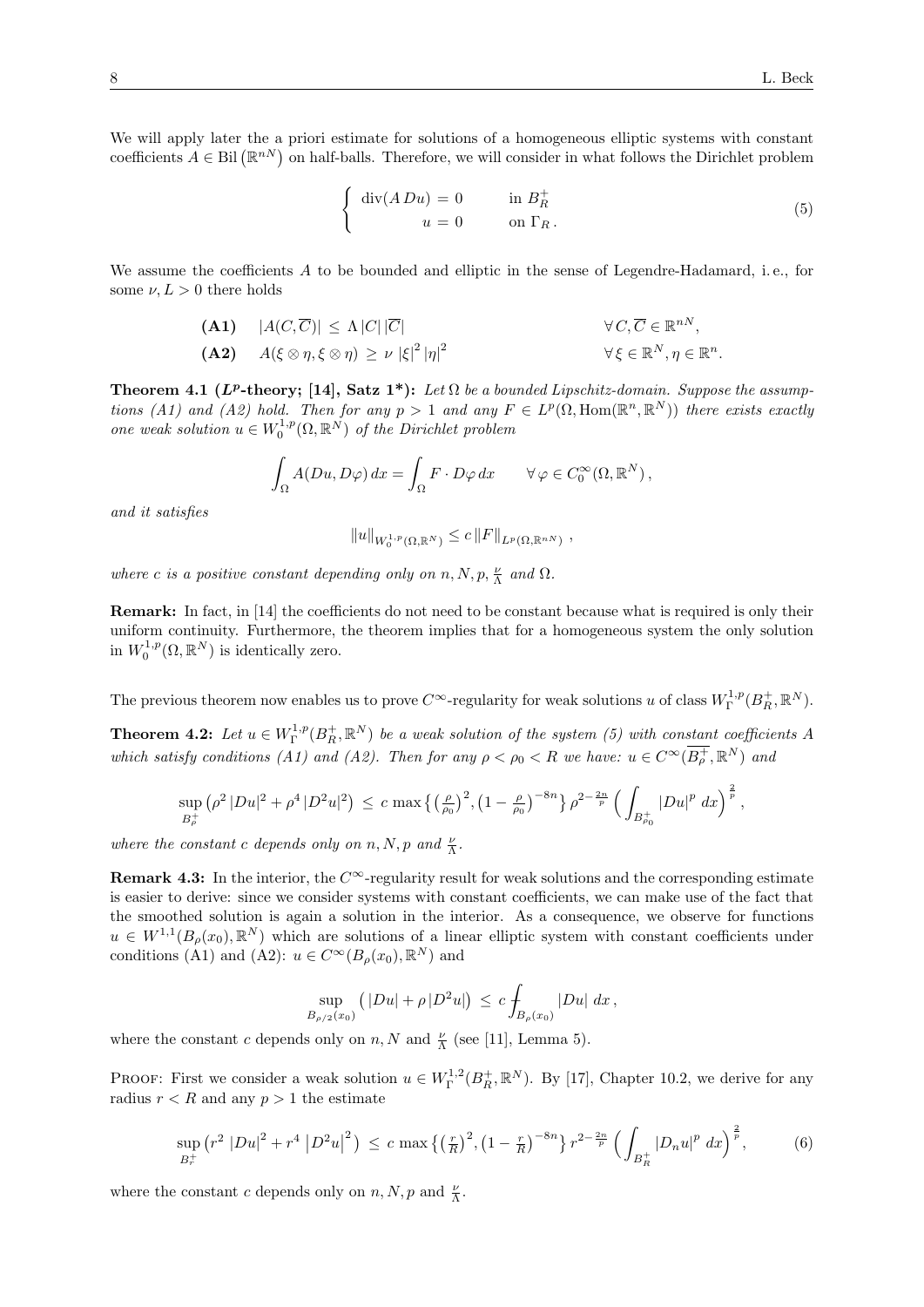Next we want to approximate our solution  $u \in W^{1,p}_\Gamma(B_R^+, \mathbb{R}^N)$  by functions  $w_k \in W^{1,2}_\Gamma(B_{\rho_0}^+, \mathbb{R}^N)$  which are again solutions of appropriate Dirichlet problems. For this purpose we extend  $u$  to  $B_R$  by odd reflection

$$
\tilde{u}(x) = \begin{cases}\n u(x', x_n) & \text{if } x \in B^+ \cup \Gamma \\
 -u(x', -x_n) & \text{if } x \in B^-.\n\end{cases}
$$

Let  $0 < \rho < \rho_0 < R$ ,  $\phi \in C_0^{\infty}(B_R)$  be a standard mollifier and  $(\varepsilon_k)_{k \in \mathbb{N}}$  a positive sequence tending to zero with  $\varepsilon_k \le \min\{\rho_0 - \rho, R - \rho_0\}$  for all  $k \in \mathbb{N}$ . Let  $\phi_{\varepsilon_k}$  with  $\phi_{\varepsilon_k}(x) = \varepsilon_k^{-n} \phi\left(\frac{x}{\varepsilon_k}\right)$  for  $x \in \mathbb{R}^n$  be the associated kernels. Then we obtain for the smoothed functions  $u_k := \phi_{\varepsilon_k} \circ \tilde{u}$  that  $u_k \in C^{\infty}(B_{\rho_0}, \mathbb{R}^N)$ , in particular  $u_k \in W^{1,2}(B_{\rho_0}, \mathbb{R}^N)$ , and

$$
u_k = 0 \text{ on } \Gamma_{\rho_0}, \qquad u_k \to u \text{ in } W^{1,p}(B^+_{\rho_0}, \mathbb{R}^N).
$$

We consider the following Dirichlet problem in  $W^{1,2}(B_{\rho_0}^+, \mathbb{R}^N)$ :

$$
\begin{cases}\n\int_{B_{\rho_0}^+} A(Dw_k, D\varphi) dx = 0 & \forall \varphi \in C_0^1(B_{\rho_0}^+, \mathbb{R}^N) \\
w_k = u_k & \text{on } B_{\rho_0}^+.\n\end{cases}
$$
\n(7)

Using Lax-Milgram we obtain the existence of a unique weak solution  $w_k \in W^{1,2}(B^+_{\rho_0}, \mathbb{R}^N)$ , and the function  $v_k := w_k - u_k \in W_0^{1,2}(B_{\rho_0}^+, \mathbb{R}^N)$  satisfies for all  $\varphi \in C_0^1(B_{\rho_0}^+, \mathbb{R}^N)$ :

$$
\int_{B_{\rho_0}^+} A(Dv_k, D\varphi) \, dx = - \int_{B_{\rho_0}^+} A(Du_k, D\varphi) \, dx \, . \tag{8}
$$

From the  $L^p$ -theory, Theorem 4.1, we infer

$$
\int_{B_{\rho_0}^+} |Dv_k - Dv_j|^p \ dx \leq c \int_{B_{\rho_0}^+} |Du_k - Du_j|^p \ dx \,
$$

where  $c = c(n, N, p, \frac{\nu}{\Lambda}, \rho_0)$ . Applying the Poincaré inequality (note that  $v_k, v_j = 0$  on  $\partial B_{\rho_0}^+$ ) we conclude that  $\{v_k\}$  is a Cauchy sequence in  $W_0^{1,p}(B_{\rho_0}^+, \mathbb{R}^N)$ , which converges to a function  $v \in W_0^{1,p}(B_{\rho_0}^+, \mathbb{R}^N)$ . We used here the trace theorem to infer the zero-boundary values. Therefore, we obtain with (8), the convergence  $u_j \to u$  in  $W_0^{1,p}(B_{\rho_0}^+, \mathbb{R}^N)$  and (5)

$$
\int_{B_{\rho_0}^+} A(Dv, D\varphi) dx = \lim_{k \to \infty} \int_{B_{\rho_0}^+} A(Dv_k, D\varphi) dx
$$
  
= 
$$
- \lim_{k \to \infty} \int_{B_{\rho_0}^+} A(Du_k, D\varphi) dx = - \int_{B_{\rho_0}^+} A(Du, D\varphi) dx = 0
$$

for all functions  $\varphi \in C_0^1(B_{\rho_0}^+, \mathbb{R}^N)$ . Since v vanishes on  $\partial B_{\rho_0}^+$ , this implies according to the remark after Theorem 4.1 that  $v$  is identically equal to zero.

Using  $w_k = v_k + u_k$  it is easily shown that  $\{w_k\}$  is a also Cauchy sequence in  $W^{1,p}(B^+_{\rho_0}, \mathbb{R}^N)$  (one needs to keep in mind that  $w_k = 0$  on  $\Gamma_{\rho_0}$  for the application of the Poincaré inequality in Lemma 3.4). Hence,  $w_k$  converges to some w in  $W^{1,p}(B_{\rho_0}^+, \mathbb{R}^N)$ , and from (7) we see

$$
\int_{B_{\rho_0}^+} A(Dw, D\varphi) dx = 0.
$$

With  $v = 0$  this yields  $w = u$ .

Now we have finished the construction of the sequence  $\{w_k\}$  converging to u where  $w_k \in W^{1,2}(B_{\rho_0}^+, \mathbb{R}^N)$ solves the linear elliptic system  $\int_{B_{\rho_0}^+} A(Dw_k, D\varphi) dx = 0$  for all  $\varphi \in C_0^1(B_{\rho_0}^+, \mathbb{R}^N)$ . Therefore, we can apply the a priori estimate (6) with  $(\rho, \rho_0)$  instead of  $(r, R)$  to find

$$
\sup_{B_{\rho}^+} \left( \rho^2 |Dw_k|^2 + \rho^4 |D^2 w_k|^2 \right) \le c \max \left\{ \left( \frac{\rho}{\rho_0} \right)^2, \left( 1 - \frac{\rho}{\rho_0} \right)^{-8n} \right\} \rho^{2 - \frac{2n}{p}} \left( \int_{B_{\rho_0}^+} |Dw_k|^p \ dx \right)^{\frac{2}{p}}. \tag{9}
$$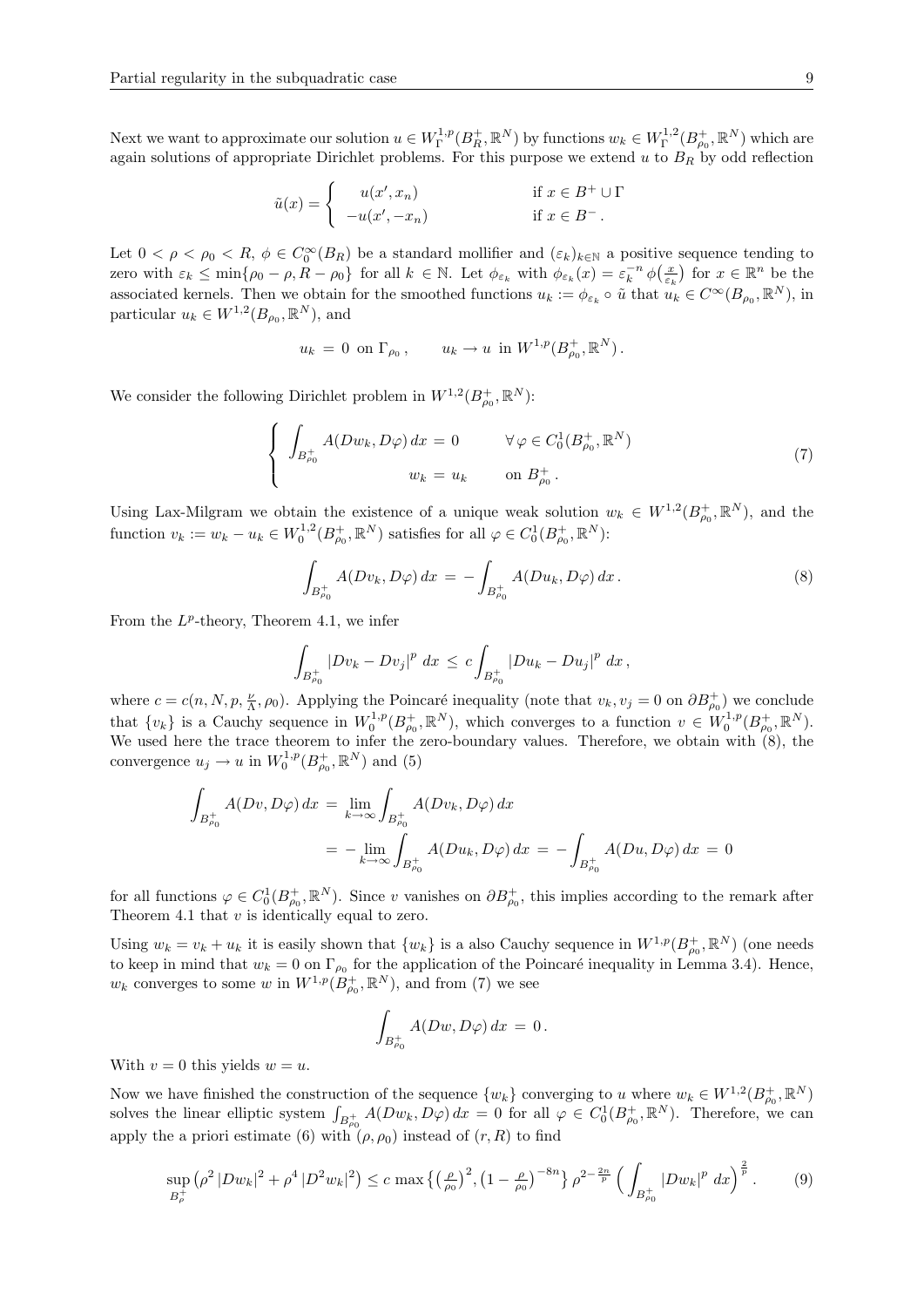In particular,  $w_k$  is smooth on the ball  $\overline{B^+_{\rho}}$ . Since also the function  $w_k - w_j \in W^{1,2}(B^+_{\rho_0}, \mathbb{R}^N)$  is a solution of this system, we can apply (9) to this difference, and therefore, we arrive at the conclusion that  $\{w_k\}$ is a uniform Cauchy sequence in  $C^2(\overline{B^+_{\rho}}, \mathbb{R}^N)$ . Thus there exists  $\widetilde{w}$  in  $C^2(\overline{B^+_{\rho}}, \mathbb{R}^N)$  such that

$$
w_k \to \widetilde{w}
$$
 in  $C^2(\overline{B_{\rho}^+}, \mathbb{R}^N)$ .

On the other hand we have the convergence  $w_k \to u$  in  $W^{1,p}(B^+_{\rho_0}, \mathbb{R}^N)$ , and so by the uniqueness of the limit we observe  $u = \tilde{w}$  in  $\overline{B_p^+}$ . Thus  $u \in C^2(\overline{B_p^+}, \mathbb{R}^N)$  (in fact it is smooth), and taking the limit in (9) we obtain the desired estimate.

In the second part of this chapter we deal with A-harmonic approximation, which extends the method of harmonic approximation (i. e., approximating with functions solving the Laplace equation) in a natural way to bounded elliptic operators with constant coefficients.

**Lemma 4.4 (A-harmonic approximation):** Let  $\lambda$ ,  $\Lambda$  be positive constants. Then for any  $\varepsilon > 0$ there exists  $\delta = \delta(n, N, p, \frac{\nu}{\Lambda}, \varepsilon)$  with the following property: for any bilinear form A on  $\mathbb{R}^{nN}$  which is elliptic in the sense of Legendre-Hadamard with ellipticity constant  $\nu$  and upper bound  $\Lambda$  and for any  $u \in W^{1,p}_\Gamma(B^+_\rho(x_0), \mathbb{R}^N)$  (with some  $\rho > 0$ ,  $x_0 \in \mathbb{R}^{n-1} \times \{0\}$ ) satisfying:

$$
\int_{B_{\rho}^+(x_0)} |W(Du)|^2 \ dx \leq \gamma^2 \leq 1,
$$

$$
\Big|\int_{B_{\rho}^+(x_0)} A(Du,D\varphi) \, dx\, \Big| \leq \delta \gamma \sup_{B_{\rho}^+(x_0)} |D\varphi| \qquad \forall \varphi \in C_0^1(B_{\rho}^+(x_0),{\mathbb R}^N),
$$

there exists an A-harmonic function  $h \in W^{1,p}_\Gamma(B^+_{\rho/2}(x_0), \mathbb{R}^N)$ , i.e.,  $\int_{B^+_{\rho/2}(x_0)} \mathcal{A}(Dh, D\varphi) dx = 0$  for all functions  $\varphi \in C_0^1(B_{\rho/2}^+(x_0), \mathbb{R}^N)$ , which satisfies

$$
\int_{B_{\rho/2}^+(x_0)} |W(\frac{u-\gamma h}{\rho})|^2 dx \le \gamma^2 \varepsilon \quad \text{and} \quad \int_{B_{\rho/2}^+(x_0)} |W(Dh)|^2 dx \le 2^{n+2} \,. \tag{10}
$$

Remark 4.5: An analogous result in the interior can be found in [11], Lemma 6. Instead of going to balls of half radius as above, it was shown that there exists an  $A$ -harmonic function h on the full ball  $B<sub>o</sub>(x<sub>0</sub>)$  which satisfies an estimate equivalent to (10) on  $B<sub>o</sub>(x<sub>0</sub>)$ .

PROOF: For the proof of this lemma we combine ideas from [11], Lemma 6, which treats the subquadratic situation, with ideas of [20], Lemma 2.1, which treats the boundary in the quadratic case. Without loss of generality we may assume  $x_0 = 0$  and  $\rho = 1$ . The general case follows by a rescaling argument.

If the conclusion of the lemma were false, we could find  $\varepsilon > 0$  and sequences  $\{\mathcal{A}_k\}$  of bilinear forms on  $\mathbb{R}^{nN}$  with uniform ellipticity constant  $\nu$  and uniform upper bound  $\Lambda$ ,  $\{f_k\}$  with  $f_k \in W^{1,p}_\Gamma(B^+, \mathbb{R}^N)$  and  $\{\gamma_k\}$  with  $\gamma_k \in (0,1]$  such that

$$
\int_{B^+} \left| W(Df_k) \right|^2 dx \le \gamma_k^2 \le 1 \quad \text{and} \quad \left| \int_{B^+} \mathcal{A}(Df_k, D\varphi) dx \right| \le \frac{\gamma_k}{k} \sup_{B^+} |D\varphi| \tag{11}
$$

for all  $\varphi \in C_0^1(B^+,\mathbb{R}^N)$ , but

$$
\int_{B_{1/2}^+} \left| W(f_k - \gamma_k h_k) \right|^2 dx > \gamma_k^2 \varepsilon \tag{12}
$$

for all  $h_k \in \mathfrak{H}_k := \left\{ f \in W^{1,p}_\Gamma(B^+_{1/2}, \mathbb{R}^N), f \text{ is } A_k\text{-harmonic on } B^+_{1/2} \text{ with }\right.$  $B_{1/2}^{+}$  $|W(Df)|$  $2^{n+2}$ .

Defining  $g_k := \frac{f_k}{\gamma_k}$  we obtain by (11):

$$
\left| \int_{B^+} \mathcal{A}(Dg_k, D\varphi) \, dx \right| \le \frac{1}{k} \sup_{B^+} |D\varphi| \qquad \forall \varphi \in C_0^1(B^+, \mathbb{R}^N), \tag{13}
$$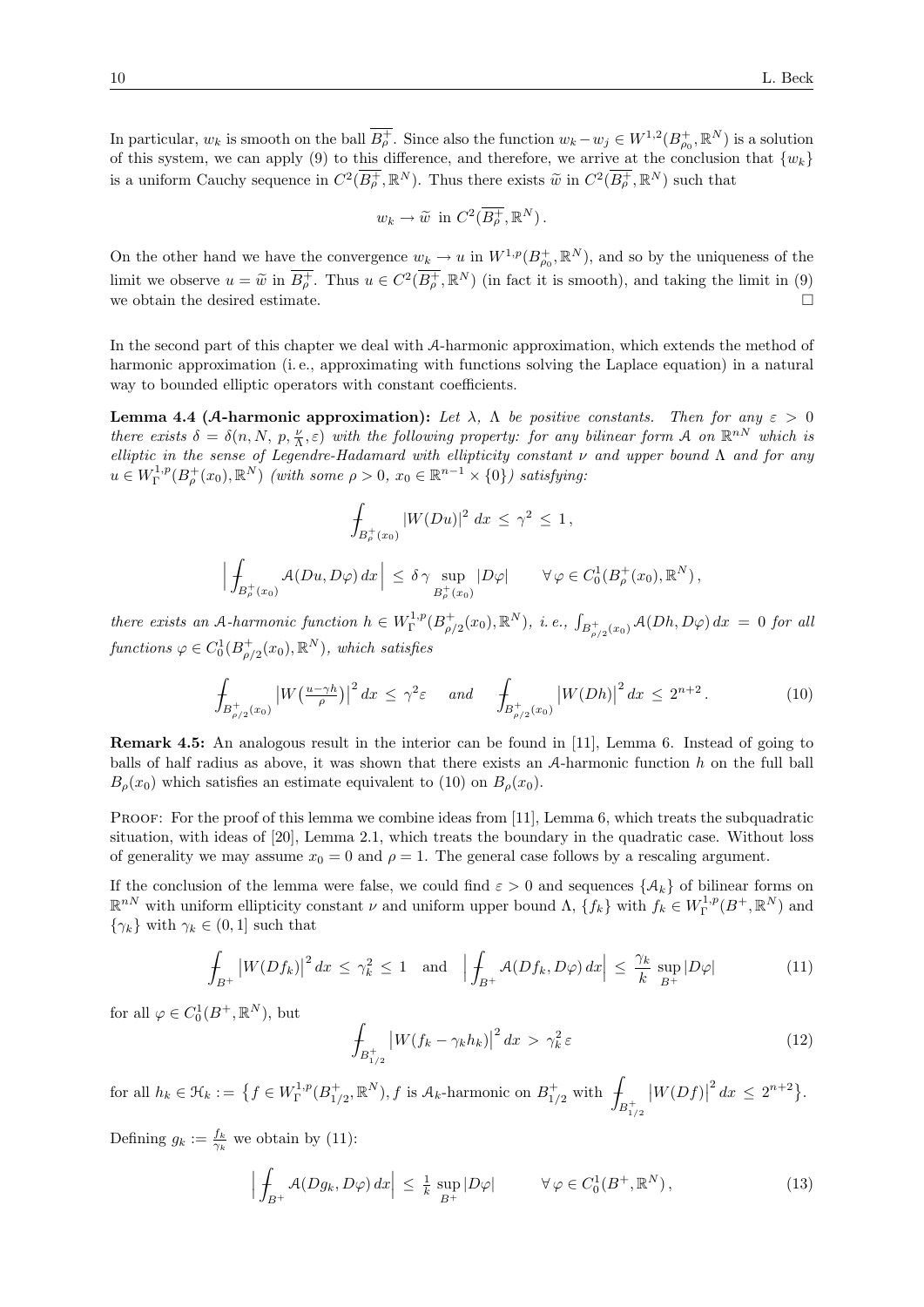and according to Lemma 3.1 (i) we see that the  $L^p$ -norm of  $Dg_k$  is bounded on  $B^+$ :

$$
\int_{B^+} |Dg_k|^p \ dx \leq \frac{c(p)}{|B^+| \ \gamma_k^p} \Big( \int_{B^+} |W(Df_k)|^2 \ dx + \int_{B^+} |W(Df_k)|^p \ dx \Big) \leq c(p) \left( \gamma_k^{2-p} + 1 \right).
$$

Applying the Poincaré inequality from Lemma 3.4 to every  $g_k$  ( $g_k = 0$  on Γ) immediately implies that the sequence  ${g_k}$  is bounded in  $W^{1,p}(B^+, \mathbb{R}^N)$  by a constant  $c(n, p)$ . Hence, passing to a subsequence (also labelled with k), this yields the existence of  $g \in W^{1,p}(B^+, \mathbb{R}^N)$ ,  $\mathcal{A} \in \text{Hom}(\mathbb{R}^n, \mathbb{R}^N)$  and  $\gamma \in [0, 1]$ such that there holds

$$
g_k \to g
$$
 weakly in  $W^{1,p}(B^+, \mathbb{R}^N)$ ,  
\n $g_k \to g$  strongly in  $L^p(B^+, \mathbb{R}^N)$  and a.e. in  $B^+$ ,  
\n $A_k \to A$  in  $\mathbb{R}^{nN}$ ,  
\n $\gamma_k \to \gamma$  monotone.

Indeed, by the trace theorem, we have  $g = 0$  on  $\Gamma$ . Using the lower semicontinuity of  $u \mapsto \int_{B^+} |W(Du)|^2 dx$ with respect to weak convergence in  $W^{1,p}(B^+, \mathbb{R}^N)$ , Lemma 3.1 (ii) and (11), we deduce:

$$
\int_{B^+} |W(Dg)|^2 \, dx \le \liminf_{k \to \infty} \int_{B^+} |W\left(\frac{Df_k}{\gamma_k}\right)|^2 \, dx \le 1. \tag{14}
$$

Furthermore, we deduce as in [11], Lemma 6 via the weak convergence of  $g_k \to g$  in  $W^{1,p}$ , the convergence of  $A_k \to A$  and (13): g is A-harmonic on  $B^+$ , meaning that we have  $\int_{B^+} A(Dg, D\varphi) dx = 0$  for all  $\varphi \in C_0^1(B^+, \mathbb{R}^N)$ . Since  $g \in W^{1,p}_\Gamma(B^+, \mathbb{R}^N)$  is a solution of a linear system with constant coefficients, Theorem 4.2 now allows us to observe that g is smooth on any smaller half-ball  $\overline{B^+_{\rho}}$  with  $0 < \rho < 1$ .

We now consider the Dirichlet problem  $(D_k)$  given by

$$
\begin{cases}\n\int_{B_{1/2}^+} \mathcal{A}_k(Dv, D\varphi) dx = 0 & \forall \varphi \in C_0^1(B_{1/2}^+, \mathbb{R}^N) \\
v = g & \text{on } \partial B_{1/2}^+.\n\end{cases}
$$

By Lax-Milgram theorem there exists a unique solution  $v_k \in W^{1,2}_\Gamma(B^+_{1/2}, \mathbb{R}^N)$ . Testing the system  $(D_k)$ with  $v_k - g$  and using the strong Legendre-Hadamard condition for each bilinear form  $A_k$ , the  $A_k$ harmonicity of  $v_k$ , the A-harmonicity of g and Hölder's inequality, we see that:

$$
\nu \int_{B_{1/2}^+} |Dv_k - Dg|^2 \ dx \leq |\mathcal{A} - \mathcal{A}_k| \sup_{B_{1/2}^+} |Dg| \left( \int_{B_{1/2}^+} |Dv_k - Dg|^2 \ dx \right)^{1/2}
$$

As g is smooth on  $\overline{B_{1/2}^+}$  and thus  $\sup_{B_{1/2}^+} |Dg|$  is bounded, the convergence  $\mathcal{A}_k \to \mathcal{A}$  yields that the right hand side of the last inequality vanishes as  $k \to \infty$ . Via the Poincaré inequality we infer

$$
v_k \to g \quad \text{strongly in } W^{1,2}_\Gamma(B^+_{1/2}, \mathbb{R}^N) \tag{15}
$$

.

and therefore, strong convergence  $V(Dv_k) \to V(Dg)$  in  $L^2(B_{1/2}^+, \mathbb{R}^N)$  follows from Lemma 3.1 (v), (i):

$$
\int_{B_{1/2}^+} |V(Dv_k) - V(Dg)|^2 dx \le c \int_{B_{1/2}^+} |V(Dv_k - Dg)|^2 dx \le c(n, N, p) \int_{B_{1/2}^+} |Dv_k - Dg|^2 dx.
$$

Then we conclude for  $k \to \infty$  via (14)

$$
\int_{B_{1/2}^+} |W(Dv_k)|^2 dx \le \int_{B_{1/2}^+} |V(Dv_k)|^2 dx \longrightarrow \int_{B_{1/2}^+} |V(Dg)|^2 dx \le 2^{n+1}.
$$
  
This yields  $\int_{B_{1/2}^+} |W(Dv_k)|^2 dx \le 2^{n+2}$  for k sufficiently large.

We have proved so far that the functions  $v_k \in W^{1,p}_\Gamma(B^+_{1/2}, \mathbb{R}^N)$  belong to  $\mathcal{H}_k$  for k sufficiently large. In what follows we show that they are suitable to produce a contradiction to  $(12)$ . We proceed similar to [11], Lemma 6, but for the convenience of the reader we outline the procedure as our situation is less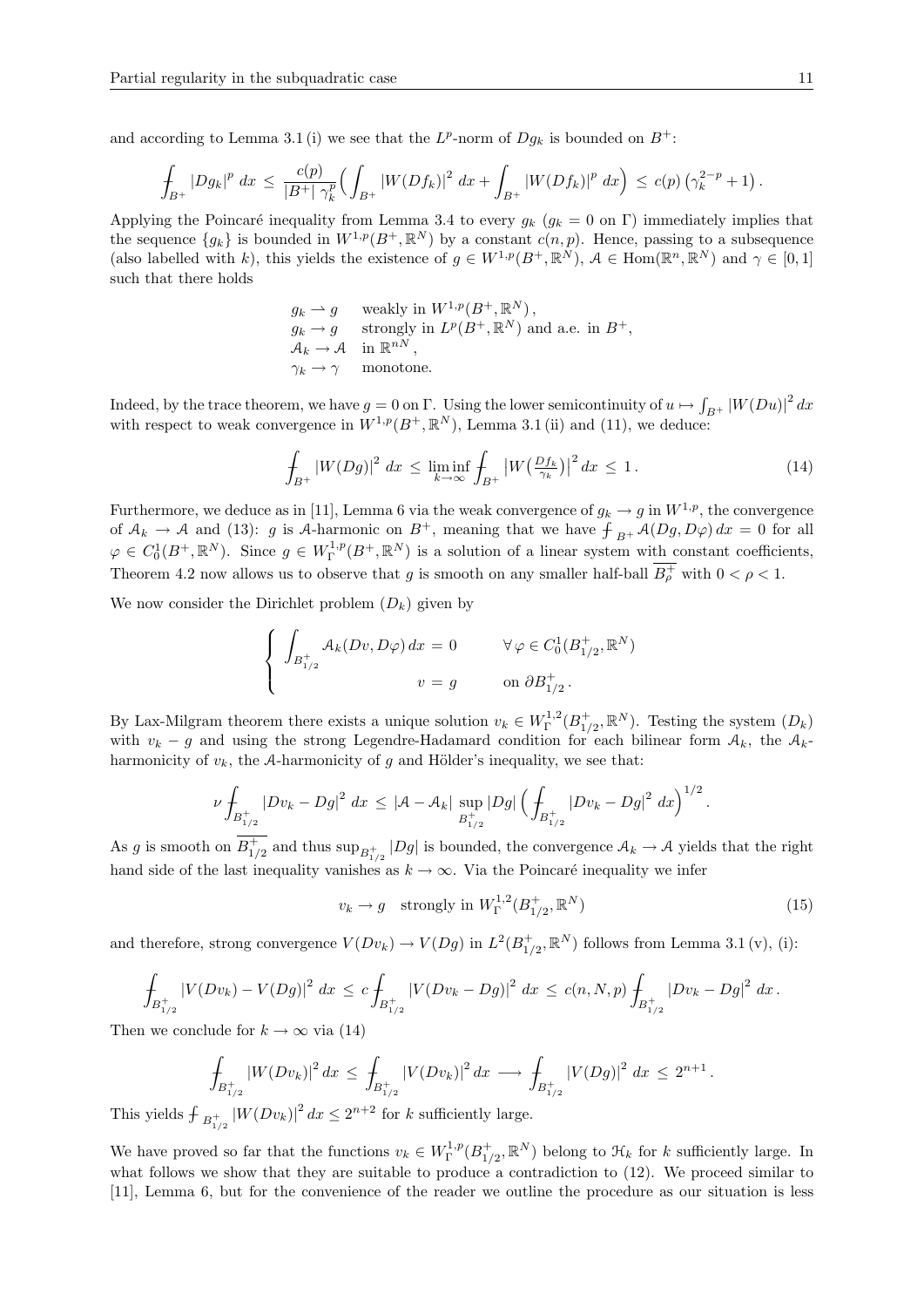complicated (we allow half-balls of half radius for the estimate (10)). Let  $p^{\sharp} := \frac{2n}{n-p} > 2$ . Then there exists  $t \in (0, \frac{1}{2})$  such that  $1 = 2t + 2(1-t) \frac{1}{p^{\sharp}}$ , and we can estimate via Hölder's inequality:

$$
\int_{B_{1/2}^+} \left| W(f_k - \gamma_k v_k) \right|^2 dx \le \left( \int_{B_{1/2}^+} \left| W(f_k - \gamma_k v_k) \right| dx \right)^{2t} \left( \int_{B_{1/2}^+} \left| W(f_k - \gamma_k v_k) \right|^{p^\sharp} dx \right)^{\frac{2(1-t)}{p^\sharp}}.
$$
 (16)

The first term of the right hand side of (16) is calculated by Lemma 3.1 (i):

$$
\gamma_k^{-2t} \Big( \int_{B_{1/2}^+} |W(f_k - \gamma_k v_k)| \, dx \Big)^{2t} \le \gamma_k^{-2t} \Big( \int_{B_{1/2}^+} |f_k - \gamma_k v_k| \, dx \Big)^{2t} \le \Big( \int_{B_{1/2}^+} |g_k - g| \, dx \Big)^{2t} + \Big( \int_{B_{1/2}^+} |g - v_k| \, dx \Big)^{2t} \xrightarrow{k \to \infty} 0 \,, \tag{17}
$$

the convergence being a consequence of the strong convergence  $g_k \to g$  in  $L^p(B^+, \mathbb{R}^N)$  and  $v_k \to g$  in  $L^2(B^+,\mathbb{R}^N)$  in (15). For the second term on the right hand side of (16) we use the Sobolev-Poincaré inequality from Lemma 3.3, Lemma 3.1 (iii), (i) and (11):

$$
\left(\int_{B_{1/2}^{+}} \left|W(f_k - \gamma_k v_k)\right|^{p^{\sharp}} dx\right)^{\frac{2(1-t)}{p^{\sharp}}} \le c_s(n, N, p) \left(\int_{B_{1/2}^{+}} \left|W(Df_k - \gamma_k D v_k)\right|^2 dx\right)^{1-t}
$$
\n
$$
\le c(n, N, p) \left(\int_{B_{1/2}^{+}} \left(\left|W(Df_k)\right|^2 + \left|W(\gamma_k (Dv_k - Dg))\right|^2 + \left|W(\gamma_k Dg)\right|^2\right) dx\right)^{1-t}
$$
\n
$$
\le c(n, N, p) \left(\gamma_k^2 + \gamma_k^2 \int_{B_{1/2}^{+}} |Dv_k - Dg|^2 dx + \int_{B_{1/2}^{+}} \left|W(\gamma_k Dg)\right|^2 dx\right)^{1-t}.
$$
\n(18)

For the last term we argue exactly as in [11], estimate (47): we distinguish the cases that  $\{\gamma_k\}$  is, in turn, nondecreasing or nonincreasing, and derive (for  $k$  sufficiently large):

$$
\int_{B_{1/2}^+} |W(\gamma_k Dg)|^2 \ dx \le 2^{n+1} \gamma_k^2
$$

using the weak convergence  $\gamma_k \frac{Df_l}{\gamma_l} \rightharpoonup \gamma_k Dg$  in  $L^p(B^+,\mathbb{R}^N)$ , the lower semicontinuity with respect to weak convergence in  $W^{1,p}(B_{1/2}^+, \mathbb{R}^N)$  of  $u \mapsto \int_{B_{1/2}^+} |W(Du)|^2 dx$ , Lemma 3.1 and the estimate (11). Combined with the estimate  $(18)$  and the convergence in  $(15)$ , this gives

$$
\left(\int_{B_{1/2}^+} \left|W(f_k - \gamma_k v_k)\right|^{p^{\sharp}} dx\right)^{\frac{2(1-t)}{p^{\sharp}}} \le c(n, N, p) \gamma_k^{2(1-t)}.
$$

From the decomposition (16) and the convergence in (17) we obtain altogether

$$
\int_{B_{1/2}^+} \left| W(f_k - \gamma_k v_k) \right|^2 dx \le \varepsilon \gamma_k^2
$$

for k sufficiently large, which is the desired contradiction to (12). This finishes the proof of the lemma.  $\Box$ 

### 5 A Caccioppoli-type inequality

The first step in proving a regularity theorem for solutions  $u$  of elliptic systems is to establish a suitable reverse-Poincaré or Caccioppoli inequality. This means that the derivative  $Du$  is essentially controlled by the solution u itself on a larger domain (or, in our model situation, on a larger half-ball).

**Lemma 5.1 (Caccioppoli inequality):** Let  $u \in W^{1,p}_\Gamma(B^+, \mathbb{R}^N)$  be a weak solution of the homogeneous system

$$
\operatorname{div} A(\,\cdot\,,u,Du) = 0 \quad in \ B^+,
$$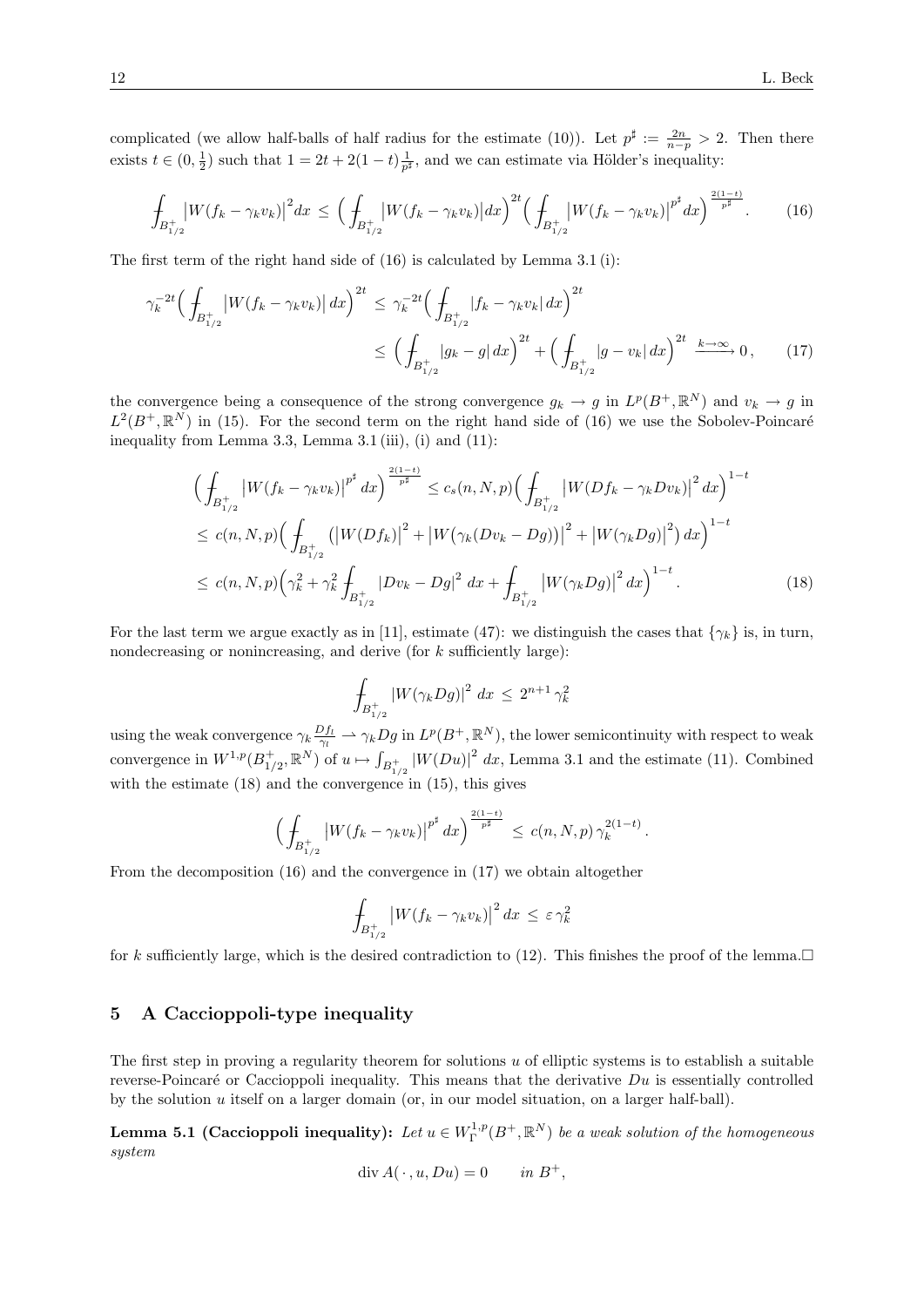where the coefficients A satisfy the assumptions (H1), (H2), (H3) and (H4). Let  $M > 0$ . Then for any fixed  $\xi \in \mathbb{R}^N$  with  $|\xi| \leq M$ ,  $x_0 \in \Gamma$  and  $\rho < 1 - |x_0|$  there holds:

$$
\int_{B_{\rho/2}^+(x_0)} |V(Du - \xi \otimes e_n)|^2 \ dx \leq c_{cacc} \left( \int_{B_{\rho}^+(x_0)} |V(\frac{u - \xi x_n}{\rho})|^2 \ dx + \rho^{2\alpha} \right)
$$

for a constant  $c_{cacc}$  depending only on  $n, p, \frac{L}{\nu}$ , M and  $K(M)$ .

Remark 5.2: In the interior, on the right hand side of a Caccioppoli inequality, we usually need a function with mean value zero. Thus we show in this setting for any  $\mu \in \mathbb{R}^N$ ,  $\Upsilon \in \mathbb{R}^{nN}$  with  $|\mu|, |\Upsilon| \leq M$ the following version:

$$
\int_{B_{\rho/2}(x_0)} |V(Du) - V(\Upsilon)|^2 dx \leq \hat{c}_{cacc} \left( \int_{B_{\rho}(x_0)} |V(\frac{u(x) - \mu - \Upsilon(x - x_0)}{\rho})|^2 dx + \rho^{2\alpha} \right),
$$

where  $\hat{c}_{cacc}$  depends only on  $n, N, p, \frac{L}{\nu}, M$  and  $K(2M)$ .

PROOF: We consider a cut-off function  $\eta \in C_0^{\infty}(B_{\frac{\rho}{2}}(x_0), [0,1])$ , satisfying  $\eta \equiv 1$  on  $B_{\frac{\rho}{2}}(x_0)$  and  $|\nabla \eta| \leq \frac{4}{\rho}$ . Since  $u \in W^{1,p}_\Gamma(B^+_\rho,\mathbb{R}^N)$ , the function  $u - \xi \cdot x_n$  belongs as well to  $W^{1,p}_\Gamma(B^+_\rho,\mathbb{R}^N)$ , and we can test the system with  $\varphi = \eta^2(u - \xi x_n)$ . Abbreviating  $\mathfrak{X} = \xi \otimes e_n$  we have

$$
0 = \int_{B_{\rho}^+(x_0)} A(\cdot, u, Du) \cdot D\varphi \, dx
$$
  
= 
$$
\int_{B_{\rho}^+(x_0)} A(\cdot, u, Du) \cdot (Du - \mathcal{X}) \eta^2 \, dx + \int_{B_{\rho}^+(x_0)} A(\cdot, u, Du) \cdot ((u - \xi x_n) \otimes \nabla \eta) \, 2\eta \, dx,
$$

and finally (taking into account that  $A(x_0, 0, \mathfrak{X})$  is constant):

$$
\int_{B_{\rho}^{+}(x_{0})} \left[ A(\cdot, u, Du) - A(\cdot, u, \mathfrak{X}) \right] \cdot (Du - \mathfrak{X}) \eta^{2} dx
$$
\n
$$
= - \int_{B_{\rho}^{+}(x_{0})} A(\cdot, u, \mathfrak{X}) \cdot (Du - \mathfrak{X}) \eta^{2} dx - 2 \int_{B_{\rho}^{+}(x_{0})} A(\cdot, u, Du) \cdot ((u - \xi x_{n}) \otimes \nabla \eta) \eta dx
$$
\n
$$
= -2 \int_{B_{\rho}^{+}(x_{0})} \left[ A(\cdot, u, Du) - A(\cdot, u, \mathfrak{X}) \right] \cdot ((u - \xi x_{n}) \otimes \nabla \eta) \eta dx
$$
\n
$$
- \int_{B_{\rho}^{+}(x_{0})} \left[ A(\cdot, u, \mathfrak{X}) - A(\cdot, \xi x_{n}, \mathfrak{X}) \right] \cdot D\varphi dx - \int_{B_{\rho}^{+}(x_{0})} \left[ A(\cdot, \xi x_{n}, \mathfrak{X}) - A(x_{0}, 0, \mathfrak{X}) \right] \cdot D\varphi dx
$$
\n
$$
=: - \int_{B_{\rho}^{+}(x_{0})} (2I + II + III) dx \tag{19}
$$

with the obvious labelling. The ellipticity condition  $(H3)$  allows us to compute for the left-hand side of (19):

$$
\int_{B_{\rho}^{+}(x_{0})} \left[ A(\cdot, u, Du) - A(\cdot, u, \mathfrak{X}) \right] \cdot (Du - \mathfrak{X}) \eta^{2} dx
$$
\n
$$
= \int_{B_{\rho}^{+}(x_{0})} \int_{0}^{1} D_{z} A(\cdot, u, \mathfrak{X} + t(Du - \mathfrak{X})) (Du - \mathfrak{X}, Du - \mathfrak{X}) \eta^{2} dt dx
$$
\n
$$
\geq \int_{B_{\rho}^{+}(x_{0})} \int_{0}^{1} \nu \left( 1 + |\mathfrak{X} + t(Du - \mathfrak{X})|^{2} \right)^{\frac{p-2}{2}} |Du - \mathfrak{X}|^{2} \eta^{2} dt dx
$$
\n
$$
\geq \nu c^{-1}(p, M) \int_{B_{\rho}^{+}(x_{0})} |V(Du - \mathfrak{X})|^{2} \eta^{2} dx.
$$
\n(20)

To estimate the terms I, II and III one by one, we decompose the half-ball:

$$
B_{(\le)(>)} := B_{\rho}^+(x_0) \cap \{x : |Du(x) - \mathcal{X}| \le 1\} \cap \{x : \left|\frac{u(x) - \xi x_n}{\rho}\right| > 1\},\
$$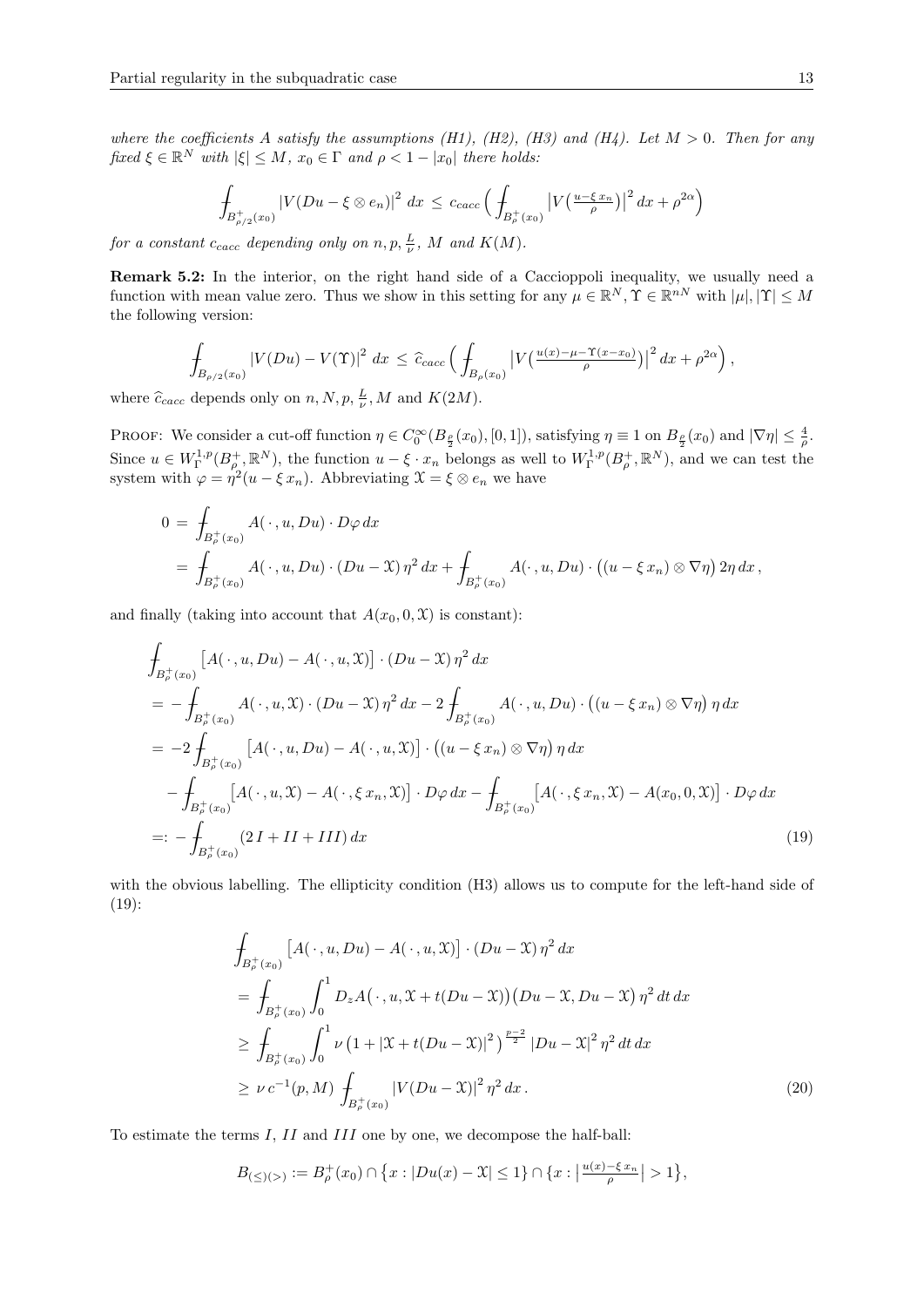where other combinations involving  $\geq$  and  $\leq$  are defined analogously. On these sets we can use Lemma 3.1 (i) because for any  $\zeta \in \mathbb{R}^k$  there holds:

if 
$$
|\zeta| \le 1
$$
:  $\min\{|\zeta|^2, |\zeta|^p\} = |\zeta|^2 \le \sqrt{2} |V(\zeta)|^2$   
if  $|\zeta| > 1$ :  $\min\{|\zeta|^2, |\zeta|^p\} = |\zeta|^p \le \sqrt{2} |V(\zeta)|^2$ . (21)

Keeping in mind that  $\rho < 1$  and using Young's inequality  $a \cdot b \leq \frac{q-1}{q} \varepsilon a^{\frac{q}{q-1}} + \frac{1}{q} \varepsilon^{1-q} b^q$  (for  $a, b, \varepsilon \geq 0$ and  $q > 1$ , we can now use the given assumptions on the coefficients A to estimate the various terms: for term I we apply condition (H2) if  $x \in B_{(\le)(\cdot)}$  and condition (H1) if  $x \in B_{(\ge)(\cdot)}$  to conclude

$$
2I \leq \varepsilon \left| V(Du - \mathfrak{X}) \right|^2 \eta^2 + c(p, M) \left( L^2 \varepsilon^{-1} + L^p \varepsilon^{1-p} \right) \left| V\left(\frac{u - \xi x_n}{\rho}\right) \right|^2. \tag{22}
$$

For the remaining term II and III we use condition (H4) and the fact that we have  $|u - \xi x_n| \le \rho$  in the set  $B_{(\cdot)(\le)}$  to find in a standard way

$$
II + III \leq 2\varepsilon |V(Du - \mathfrak{X})|^2 \eta^2 + c(p, M) K(M)^{\frac{p}{p-1}} \left( L + L^{\frac{p}{p-1}} \varepsilon^{\frac{1}{1-p}} \right) |V(\frac{u - \varepsilon x_n}{\rho})|^2
$$
  
+  $c(p, M) K(M)^{\frac{p}{p-1}} \left( L + L^{\frac{p}{p-1}} \varepsilon^{\frac{1}{1-p}} + L^2 \varepsilon^{-1} \right) \rho^{2\alpha}.$  (23)

For detailed calculations we refer to  $[2]$ , chapter 5. Combining  $(19)$ ,  $(20)$ ,  $(22)$  and  $(23)$ , we infer

$$
\begin{split} & \left( \nu \, c^{-1}(p, M) - 3\varepsilon \right) \int_{B^+_{\rho}(x_0)} \left| V(Du - \mathfrak{X}) \right|^2 \, \eta^2 \, dx \\ & \leq c(p, M) \, K(M)^{\frac{p}{p-1}} \left( L^2 \, \varepsilon^{-1} + L^p \, \varepsilon^{1-p} + L + L^{\frac{p}{p-1}} \, \varepsilon^{\frac{1}{1-p}} \right) \, \int_{B^+_{\rho}(x_0)} \left| V\left(\frac{u - \xi \, x_n}{\rho}\right) \right|^2 \, dx \\ & + c(p, M) \, K(M)^{\frac{p}{p-1}} \left( L + L^{\frac{p}{p-1}} \, \varepsilon^{\frac{1}{1-p}} + L^2 \, \varepsilon^{-1} \right) \rho^{2 \, \alpha} \, . \end{split}
$$

Taking  $\varepsilon = \frac{1}{6}\nu c^{-1}(p, M)$  and dividing both sides by  $\frac{1}{2}\nu c^{-1}(p, M)$ , we obtain the desired estimate.  $\square$ 

#### 6 An excess-decay estimate

For any half-ball  $B_{\rho}^+(y) \subset\subset B^+$  with  $y \in \Gamma$ , a fixed function  $u \in W^{1,p}_\Gamma(B^+, \mathbb{R}^N)$  and  $\xi \in \mathbb{R}^N$  we define the excess function by

$$
\Phi(y,\rho,\xi) := \left( \int_{B_{\rho}^+(y)} |V(Du - \xi \otimes e_n)|^2 \ dx \right)^{\frac{1}{2}}.
$$

In this section we consider a solution  $u \in W^{1,p}_\Gamma(B^+,\mathbb R^N)$  of the system

$$
\text{div } A(\cdot, u, Du) = 0 \qquad \text{in } B^+ \,. \tag{24}
$$

We will show that the function  $u - \xi x_n$  is approximately A-harmonic for some constant coefficients A which are derived from the original coefficients A. Application of Lemma 4.4 below will then yield the existence of an  $A$ -harmonic function, which is on the one hand comparable via the function  $W$  to the function  $(u - \xi x_n)$  in the L<sup>2</sup>-sense, and for which we have, on the other hand, already proved good a priori estimates.

**Lemma 6.1 (Approximate A-harmonicity):** Let  $u \in W^{1,p}_\Gamma(B^+, \mathbb{R}^N)$  be a weak solution of (24), where conditions (H2) and (H4) are satisfied. Then for any  $M > 0$  there exists a constant  $c_a =$  $L c(p, M, K(M))$  such that for every half-ball  $B^+_{\rho}(y) \subset\subset B^+$ ,  $y \in \Gamma$ , and every  $\xi \in \mathbb{R}^N$  with  $|\xi| \leq M$  we have:

$$
\left| \int_{B_{\rho}^+(y)} D_z A(y,0,\xi \otimes e_n) \left( Du - \xi \otimes e_n, D\varphi \right) dx \right| \leq c_a \left[ \Phi^2 + \rho^{\alpha} + \chi_M(\Phi^2) \Phi \right] \sup_{B_{\rho}^+(y)} |D\varphi|
$$

for all  $\varphi \in C_0^{\infty}(B_{\rho}^+(y), \mathbb{R}^N)$ . Here we have abbreviated  $\Phi(y, \rho, \xi)$  by  $\Phi$ .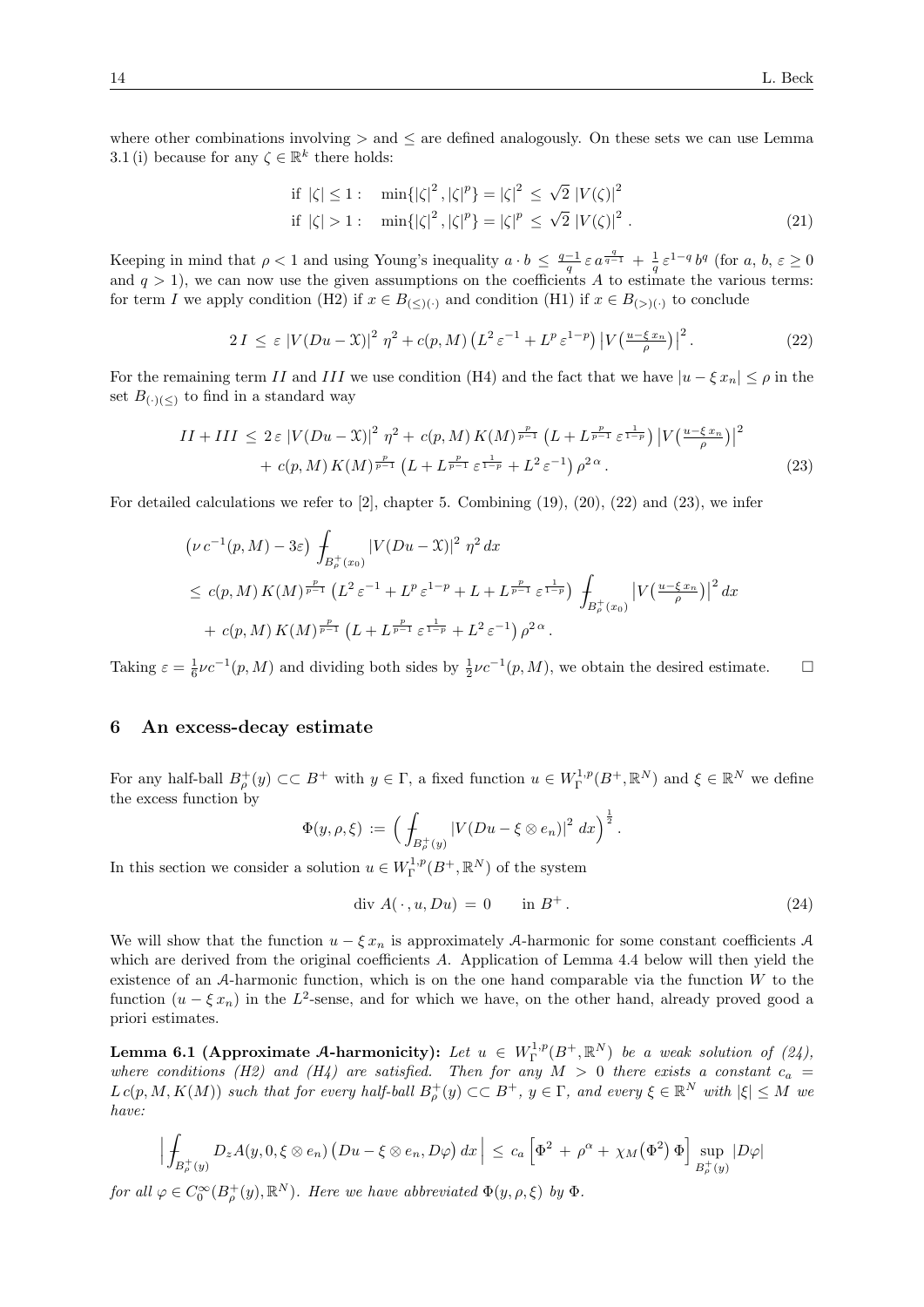**PROOF:** We use again the abbreviation  $\mathcal{X} = \xi \otimes e_n$ . We assume initially  $\sup_{B^+_p(y)} |D\varphi| \leq 1$ . Since  $A(y, 0, \mathcal{X})$  is constant and div  $A(\cdot, u, Du) = 0$  we see:

$$
\int_{B_{\rho}^{+}(y)} \int_{0}^{1} D_{z}A(y, 0, \mathcal{X} + t(Du - \mathcal{X})) dt (Du - \mathcal{X}, D\varphi) dx
$$
\n
$$
= \int_{B_{\rho}^{+}(y)} [A(y, 0, Du) - A(y, 0, \mathcal{X})] \cdot D\varphi dx = \int_{B_{\rho}^{+}(y)} [A(y, 0, Du) - A(\cdot, u, Du)] \cdot D\varphi dx,
$$

and thus

$$
\left| \int_{B_{\rho}^{+}(y)} D_{z} A(y, 0, \mathcal{X}) (Du - \mathcal{X}, D\varphi) dx \right|
$$
\n
$$
\leq \int_{B_{\rho}^{+}(y)} \left( \left| \int_{0}^{1} \left[ D_{z} A(y, 0, \mathcal{X}) - D_{z} A(y, 0, \mathcal{X} + t(Du - \mathcal{X})) \right] dt \right| |(Du - \mathcal{X})|
$$
\n
$$
+ |A(y, 0, Du) - A(x, \mathcal{X}(x - y), Du)| + |A(x, \mathcal{X}(x - y), Du) - A(x, u, Du)|) dx
$$
\n
$$
= \int_{B_{\rho}^{+}(y)} (I + II + III) dx \tag{25}
$$

with the obvious labelling. In all the estimates of the terms  $I, II$  and  $III$  below we will distinguish the cases  $|Du-\mathfrak{X}|\leq 1$ ,  $|Du-\mathfrak{X}|>1$  and use (21):

*Estimate for I:* On the set  $B_{\rho}^+(y) \cap \{|Du - \mathcal{X}| > 1\}$  from the boundedness of  $D_z A$  in (H2) we get

$$
I \le 2 L |Du - \mathfrak{X}| \le 2 L |Du - \mathfrak{X}|^p \le 2 \sqrt{2} L |V(Du - \mathfrak{X})|^2.
$$

On the complement, we use the existence of the modulus of continuity  $\chi_M$  (see (2)) to conclude

$$
I \leq \int_0^1 |D_z A(y, 0, \mathfrak{X}) - D_z A(y, 0, \mathfrak{X} + t(Du - \mathfrak{X}))| dt |Du - \mathfrak{X}|
$$
  
 
$$
\leq L \chi_M \left(\sqrt{2} |V(Du - \mathfrak{X})|^2\right) 2^{\frac{1}{4}} |V(Du - \mathfrak{X})|.
$$

Since  $\chi^2_M$  is concave and monotone nondecreasing, we can apply Hölder's and Jensen's inequality (note that we have  $\chi^2_M(ct) \leq c \chi^2_M(t)$  for  $c \geq 1$ ) to arrive at

$$
\frac{1}{|B_{\rho}^+(y)|} \int_{B_{\rho}^+(y) \cap \{|Du - \mathcal{X}| \le 1\}} I \, dx \le 2^{\frac{1}{4}} L \int_{B_{\rho}^+(y)} \chi_M(\sqrt{2}|V(Du - \mathcal{X})|^2) |V(Du - \mathcal{X})| \, dx
$$
  

$$
\le \sqrt{2} L \chi_M(\Phi^2(y, \rho, \xi)) \Phi(y, \rho, \xi).
$$

Therefore, we achieve for the first integral:

$$
\int_{B_{\rho}^{+}(y)} I \, dx \le 2\sqrt{2} L \, \Phi^{2}(y,\rho,\xi) + \sqrt{2} L \, \chi_{M} \big( \Phi^{2}(y,\rho,\xi) \big) \, \Phi(y,\rho,\xi) \,. \tag{26}
$$

*Estimate for*  $II$ *:* By assumption  $(H4)$  we have:

$$
II \leq L K(|\mathfrak{X}|) \,\omega\big(|x - y| + |\mathfrak{X}| |x - y|\big) \left(1 + |Du|^2\right)^{\frac{p-1}{2}} \leq L K(M) c(M) \,\rho^{\alpha} \left(1 + |Du - \mathfrak{X}|^{p-1}\right).
$$

Hence, distinguishing the cases  $B^+_{\rho}(y) \cap \{|Du - \mathcal{X}| > 1\}$  (note here  $\rho \leq 1$ ) and  $B^+_{\rho}(y) \cap \{|Du - \mathcal{X}| \leq 1\}$ , we obtain for the second integral the estimate:

$$
\int_{B_{\rho}^+(y)} II \, dx \le L K(M) c(M) \left( \Phi^2(y, \rho, \xi) + \rho^{\alpha} \right). \tag{27}
$$

Estimate for III: Note that  $\mathfrak{X}(x - y) = \xi (x_n - y_n) = \xi x_n$ . Similar to the estimate for term II, using  $(H4)$ , we see:

$$
III \leq L K(M) 2 (1 + M) \omega ( |u - \xi x_n|) (1 + |Du - \mathfrak{X}|^{p-1}).
$$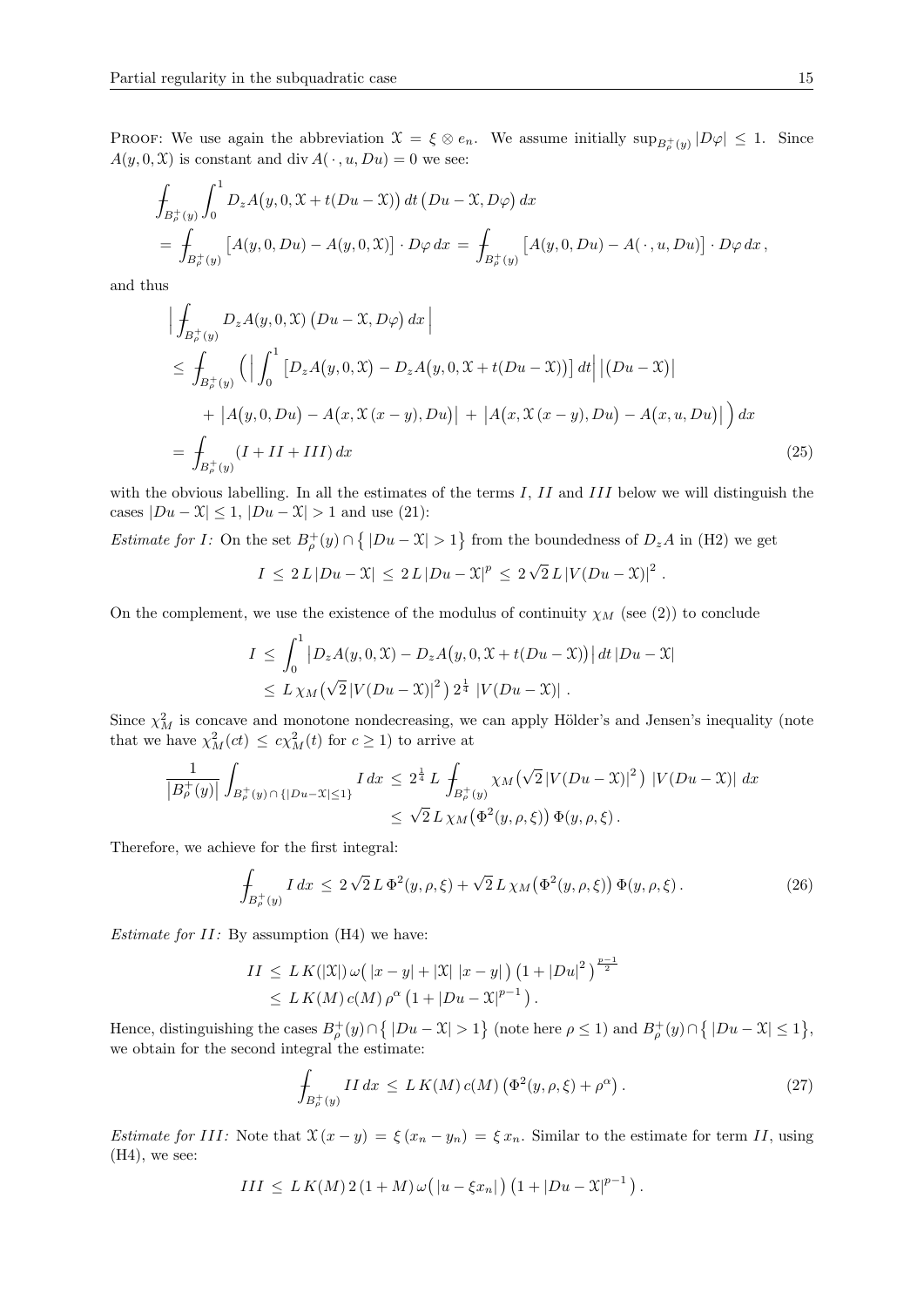Since  $\omega(t) \leq 1$  this implies on  $B^+_{\rho}(y) \cap \{|Du - \mathcal{X}| > 1\}$ :

$$
III \leq L K(M) c(M) |Du - \mathfrak{X}|^p \leq L K(M) c(M) |V(Du - \mathfrak{X})|^2.
$$

On  $B_{\rho}^+(y) \cap \{|Du-\mathfrak{X}| \leq 1\}$  we first distinguish the cases  $\{|{\frac{u-\xi x_n}{\rho}}| \leq 1\}$ ,  $\{|{\frac{u-\xi x_n}{\rho}}| > 1\}$  to find  $|u - \xi x_n|^{\alpha} \leq \rho^{\alpha} + \sqrt{\rho^{\alpha} + \rho^{\beta} + \rho^{\beta} + \rho^{\beta} + \rho^{\beta} + \rho^{\beta}}$  $\sqrt{2}\left|V\left(\frac{u-\xi x_n}{\rho}\right)\right|$ <sup>2</sup>. Therefore, we derive on the set  $B_{\rho}^+(y) \cap \{ |Du - \mathfrak{X}| \leq 1 \}$ 

$$
III \leq L K(M) c(M) \left( \rho^{\alpha} + \left| V\left(\frac{u-\xi x_n}{\rho}\right) \right|^2 \right).
$$

Since  $u - \xi x_n$  vanishes on Γ, in particular on  $\Gamma_\rho(y)$ , we can apply the Poincaré inequality from Lemma 3.6 to deduce for the third integral:

$$
\int_{B_{\rho}^+(y)} III \, dx \le L K(M) c(p, M) \left( \Phi^2(y, \rho, \xi) + \rho^{\alpha} \right). \tag{28}
$$

Combining the estimates (26)-(28) in (25), the assertion follows in the particular case  $\sup_{B_{\rho}^+(y)}|D\varphi|\leq 1$ . Rescaling yields the general result.

The right hand side of the bound in Lemma 6.1 must be small in order to apply the A-harmonic approximation, Lemma 4.4, to the function  $w = u - \xi x_n$ . Combined with the a priori estimates for A-harmonic functions (i. e., solutions of a linear elliptic system with coefficients A) this provides an estimate for the excess function on smaller half-balls. We proceed in a manner close to [20], section 3.3-3.4.

For a solution  $u \in W^{1,p}_\Gamma(B^+, \mathbb{R}^N)$  of system (24) we fix  $y \in \Gamma$ ,  $0 < \rho < 1 - |y|$ ,  $M_1 \geq 1$ ,  $\xi \in \mathbb{R}^N$  with  $|\xi| \leq M_1$  and we set

$$
\Phi(r,\xi) := \Phi(y,r,\xi) = \left(\int_{B_r^+(y)} |V(Du - \xi \otimes e_n)|^2 dx\right)^{\frac{1}{2}},
$$
  

$$
w := u - \xi x_n \in W_{\Gamma}^{1,p}(B^+, \mathbb{R}^N).
$$

The bilinear form  $A := \frac{1}{\nu} D_z A(y, 0, \xi \otimes e_n)$  is elliptic with ellipticity constant  $(1 + M_1^2)^{\frac{p-2}{2}}$  and bounded from above by  $\frac{L}{\nu}$ , see conditions (H2) and (H3). Applying Lemma 6.1 with some free parameter  $\delta \in (0,1]$ we calculate for all  $\varphi \in C_0^{\infty}(B_{\rho}^+(y), \mathbb{R}^N)$ :

$$
\left| \oint_{B_{\rho}^{+}(y)} \mathcal{A}(Dw, D\varphi) dx \right| \le c_a(p, \frac{\nu}{L}, M_1, K(M_1)) \left[ \Phi^2(\rho, \xi) + \rho^{\alpha} + \chi_{M_1}(\Phi^2(\rho, \xi)) \Phi(\rho, \xi) \right] \sup_{B_{\rho}^{+}(y)} |D\varphi|
$$
  
\n
$$
\le c_a \sqrt{\Phi^2(\rho, \xi) + \delta^{-2} \rho^{2\alpha}} \left[ \Phi(\rho, \xi) + \delta + \chi_{M_1}(\Phi^2(\rho, \xi)) \right] \sup_{B_{\rho}^{+}(y)} |D\varphi|
$$
  
\n
$$
\le 2 c_a \sqrt{\Phi^2(\rho, \xi) + \delta^{-2} \rho^{2\alpha}} \sqrt{\Phi^2(\rho, \xi) + \frac{1}{2} \delta^2 + \chi_{M_1}^2(\Phi^2(\rho, \xi))} \sup_{B_{\rho}^{+}(y)} |D\varphi|.
$$
 (29)

Let  $\varepsilon > 0$  to be specified later, and let  $\delta = \delta(n, N, p, \frac{\nu}{L}(1 + M_1^2)^{\frac{p-2}{2}}, \varepsilon) \in (0, 1]$  denote the constant from Lemma 4.4. Assume

$$
\Phi^2(\rho, \xi) + \chi^2_{M_1} \big( \Phi^2(\rho, \xi) \big) \le \frac{1}{2} \delta^2 \,, \tag{30}
$$

$$
\gamma := 2 c_a \sqrt{\Phi^2(\rho, \xi) + \delta^{-2} \rho^{2\alpha}} \le 1, \tag{31}
$$

then we have due to (29) the estimate  $|\int_{B^+_{\rho}(y)} \mathcal{A}(Dw, D\varphi) dx| \leq \gamma \delta \sup_{B^+_{\rho}(y)} |D\varphi|$ . Furthermore, the definition of  $\Phi(\rho, \xi)$  yields  $(c_a \geq 1)$ :

$$
\int_{B_{\rho}^+(y)} |W(Dw)|^2 \ dx \leq \int_{B_{\rho}^+(y)} |V(Dw)|^2 \ dx = \Phi^2(\rho, \xi) \leq \gamma^2.
$$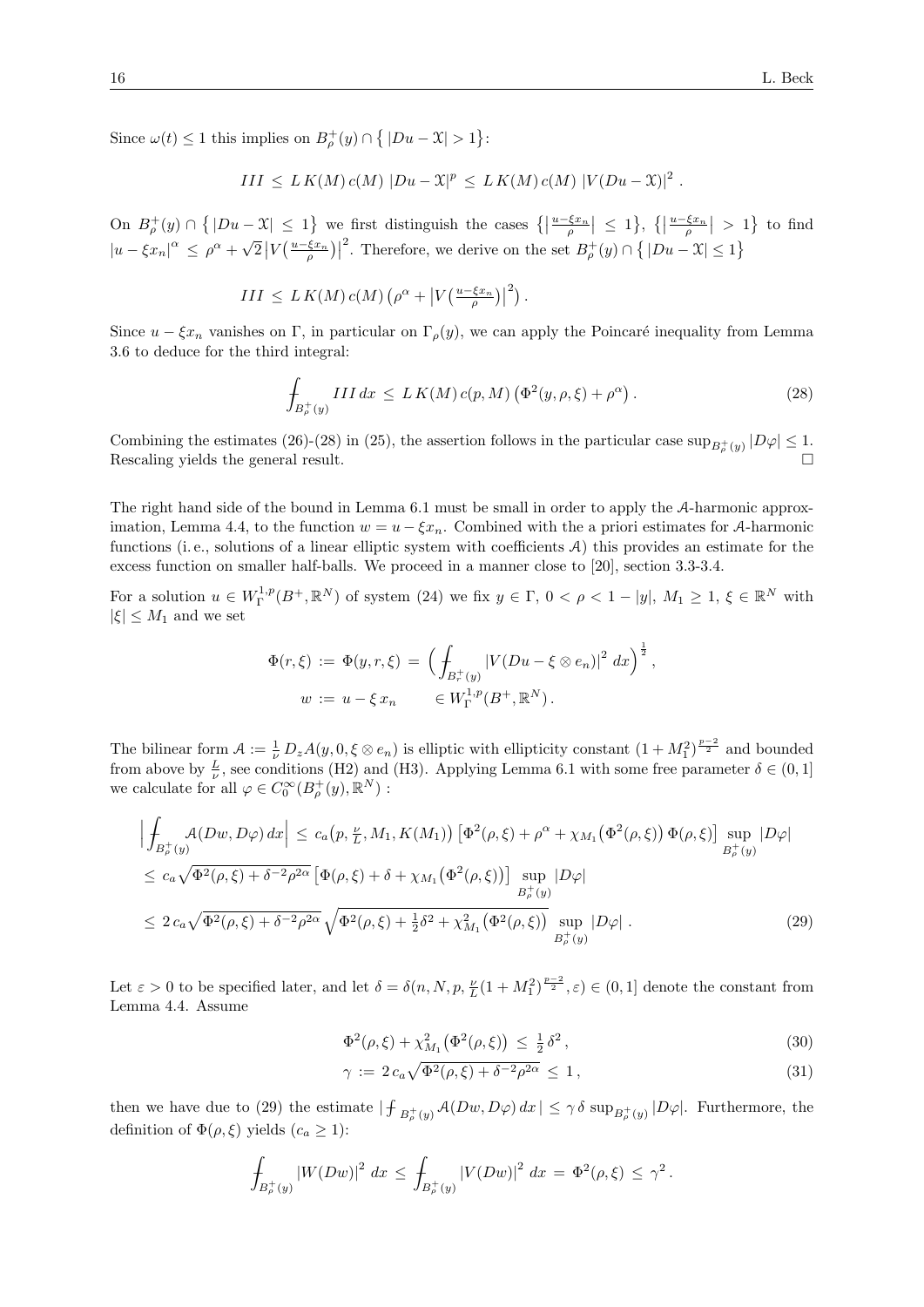Under the smallness assumptions (30) and (31) we now find according to Lemma 4.4 the existence of a A-harmonic function  $h \in W^{1,p}_{\Gamma}(B^+_{\frac{\rho}{2}}(y), \mathbb{R}^N)$  such that

$$
\int_{B_{\rho/2}^+(y)} |W(\frac{w-\gamma h}{\rho})|^2 dx \le \gamma^2 \varepsilon \quad \text{and} \quad \int_{B_{\rho/2}^+(y)} |W(Dh)|^2 dx \le 2^{n+2}.
$$
 (32)

Now we deduce some relevant properties of the function h: splitting the integration domain in  $\{|Dh| > 1\}$ and  $\{|Dh| \leq 1\}$ , we infer using Lemma 3.1 (i), Hölder's inequality and (32)

$$
\int_{B_{\rho/2}^+(y)} |Dh|^p \ dx \leq \sqrt{2} \left( \int_{B_{\rho/2}^+(y)} \left| W(Dh) \right|^2 dx + \left( \int_{B_{\rho/2}^+(y)} \left| W(Dh) \right|^2 dx \right)^{\frac{1}{2}} \right) \leq 2^{n+4} \, .
$$

Using Lemma 4.2, from which follows that h is smooth on  $\overline{B^+_{\bar{\rho}}(y)}$  for all  $\bar{\rho} < \frac{\rho}{2}$ , and the last estimate, we observe

$$
\sup_{B_{\rho/4}^+(y)} \left( |Dh|^2 + \rho^2 |D^2h|^2 \right) \le c \left( \int_{B_{\rho/2}^+(y)} |D_n h|^p \, dx \right)^{\frac{2}{p}} \le c_h^2 \left( n, N, p, \frac{\nu}{L} (1 + M_1^2)^{\frac{p-2}{2}} \right). \tag{33}
$$

Since h vanishes on  $\Gamma_{\frac{\rho}{2}}$  there exists a constant vector  $\zeta \in \mathbb{R}^N$  such that we have the representation

$$
Dh(y) = \zeta \otimes e_n \quad \text{where} \quad |\zeta| \le c_h. \tag{34}
$$

For  $x \in B^+_{2\theta\rho}(y)$  (the parameter  $\theta \in (0, \frac{1}{8}]$  will be fixed later), Taylor-expansion gives  $h(x) = h(y) +$  $Dh(y)(x - y) + R(x) = \zeta x_n + R(x)$  where the remainder term  $R(x)$  is estimated via (33) by  $|R(x)| \le$  $\frac{1}{2} \sup_{B_{2\theta\rho}(y)} |D^2 h| (2\theta\rho)^2 \leq 2 c_h \theta^2 \rho$ . Thus we obtain

$$
\sup_{B_{2\theta\rho}^+(y)} |h(x) - \zeta x_n|^2 \leq \sup_{B_{2\theta\rho}^+(y)} |R(x)|^2 \leq 4 c_h^2 \theta^4 \rho^2.
$$

Now, using Lemma  $3.1 \text{ (iii)}$ , (i) and  $(32)$ , this implies:

$$
\int_{B_{2\theta\rho}^{+}(y)} \left| V\left(\frac{w-\gamma \zeta x_{n}}{2\theta \rho}\right) \right|^{2} dx \leq c(p) \Big( \int_{B_{2\theta\rho}^{+}(y)} \left| W\left(\frac{w-\gamma h}{2\theta \rho}\right) \right|^{2} dx + \int_{B_{2\theta\rho}^{+}(y)} \left| \gamma \frac{h-\zeta x_{n}}{2\theta \rho} \right|^{2} dx \Big)
$$
\n
$$
\leq c(p) \Big( (2\theta)^{-2} (4\theta)^{-n} \int_{B_{\rho/2}^{+}(y)} \left| W\left(\frac{w-\gamma h}{\rho}\right) \right|^{2} dx + \gamma^{2} (2\theta \rho)^{-2} \sup_{B_{2\theta\rho}^{+}(y)} \left| h(x) - \zeta x_{n} \right|^{2} \Big)
$$
\n
$$
\leq c(p) \left( \theta^{-n-2} \varepsilon + c_{h}^{2} \theta^{2} \right) \gamma^{2} \leq c(p) c_{h}^{2} \theta^{2} \gamma^{2}, \tag{35}
$$

where we have chosen  $\varepsilon = \theta^{n+4}$  in the last inequality. This fixes  $\delta = \delta(n, N, p, \frac{\nu}{L}(1 + M_1^2)^{\frac{p-2}{2}}, \varepsilon)$  in terms of  $\theta$ ; without loss of generality, we may assume  $\delta \in (0,1]$ . In the next step we want to estimate the left-hand side of (35) by means of the Caccioppoli inequality. Since  $w - \gamma \zeta x_n = u - (\xi + \gamma \zeta) x_n$  this is only possible if  $|\xi + \gamma \zeta|$  is bounded. Thus we choose  $M_2 \geq M_1 + 1$  such that  $|\xi + \gamma \zeta| \leq M_2$ . Considering that the constants  $c_h$ ,  $\delta$  and  $c_a$  depend monotone nondecreasingly on  $M_1$  we note that it is sufficient to note the dependency on  $M_2$ .

Applying the Caccioppoli inequality from Lemma 5.1, we infer with (35) an estimate for the excess function on smaller half-balls  $B_{\theta \rho}^{+}(y)$ :

$$
\Phi^{2}(\theta\rho,\xi+\gamma\zeta) = \int_{B_{\theta\rho}^{+}(y)} \left|V\left(Du-(\xi+\gamma\zeta)\otimes e_{n}\right)\right|^{2} dx
$$
  
\n
$$
\leq c_{cacc}\left(\int_{B_{2\theta\rho}^{+}(y)} \left|V\left(\frac{w-\gamma\zeta x_{n}}{2\theta\rho}\right)\right|^{2} dx + (2\theta\rho)^{2\alpha}\right)
$$
  
\n
$$
\leq c_{cacc}\left(c(p)\,c_{h}^{2}\,\theta^{2}\,\gamma^{2}+\rho^{2\alpha}\right) \leq c_{dec}^{2}\left(\theta^{2}\,\Phi^{2}(\rho,\xi)+\delta^{-2}\rho^{2\alpha}\right),
$$

where we have used the definition of  $\gamma$  in the last line and where the constant  $c_{dec} = 2\sqrt{c_{cacc} c(p)} c_h c_a$ depends only on  $n, N, p, \frac{\nu}{L}, M_2$  and  $K(M_2)$ . To an arbitrary exponent  $\sigma \in (\alpha, 1)$  we next fix  $\theta =$  $\theta(n, N, p, \frac{\nu}{L}, M_2, K(M_2), \sigma) \leq \frac{1}{8}$  sufficiently small such that  $c_{dec}^2 \theta^2 \leq \theta^{2\sigma}$  is satisfied. Note that this fixes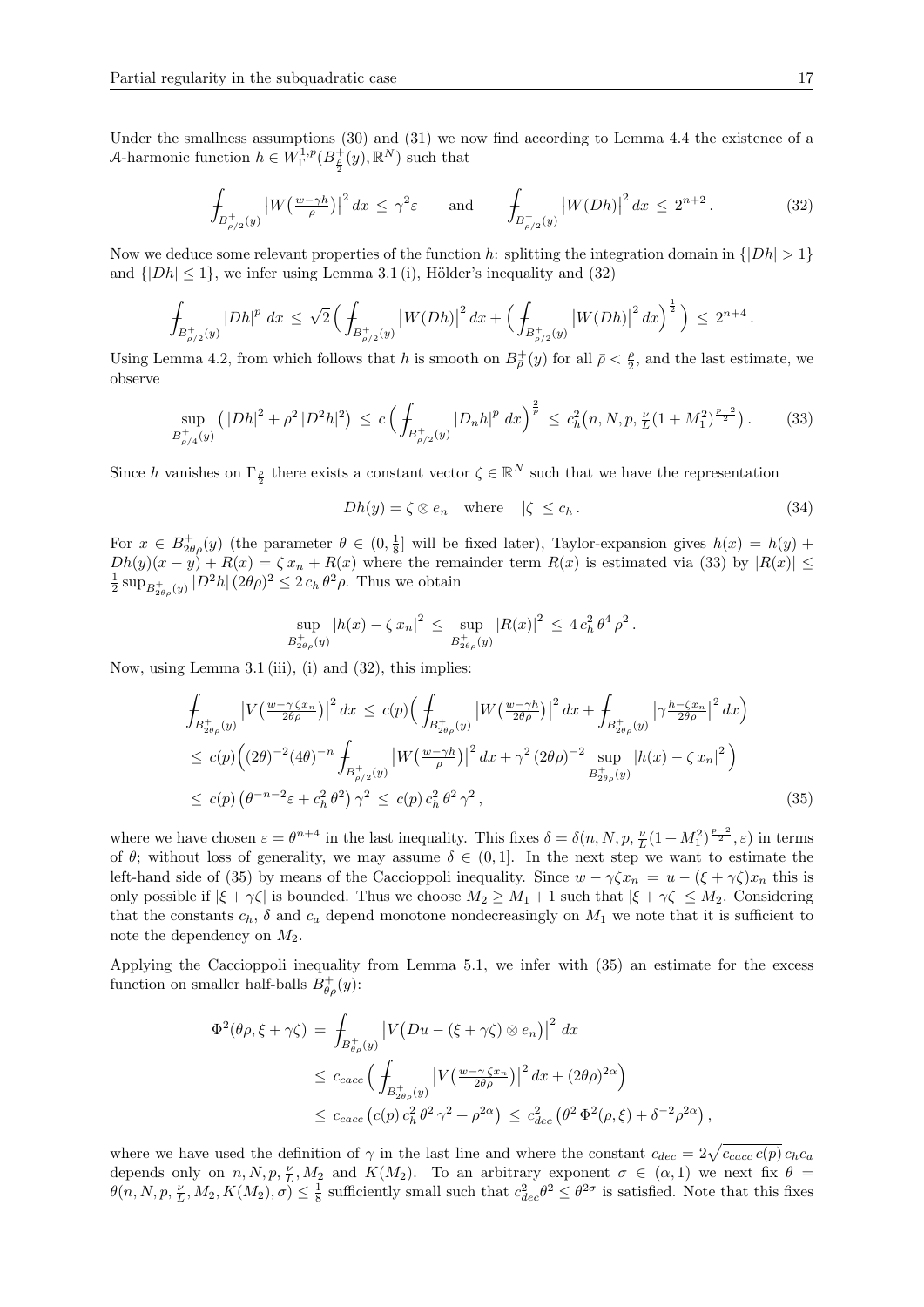δ. With the definition  $\tilde{\Phi}^2(\rho,\xi) := \Phi^2(\rho,\xi) + \rho^{2\alpha}$  of the *modified excess function* we come to the conclusion that

$$
\widetilde{\Phi}^2(\theta \rho, \xi + \gamma \zeta) \leq \theta^{2\sigma} \widetilde{\Phi}^2(\rho, \xi) + \widetilde{c}_{dec}^2 \delta^{-2} \rho^{2\alpha},
$$

where  $\tilde{c}_{dec}^2 = 1 + c_{dec}^2$ . If we now assume the smallness condition

$$
\widetilde{\Phi}^2(\rho,\xi) + \chi^2_{M_2}(\widetilde{\Phi}^2(\rho,\xi)) \le \frac{\delta^2}{4 c_a^2 c_h^2},\tag{36}
$$

we easily compute that the previous assumptions (30), (31) are satisfied (note that  $\chi_M(t)$  is monotone in M and t), and furthermore, we have  $|\xi + \gamma \zeta| \leq M_1 + 1 \leq M_2$ . Thus we have shown an excess improvement:

**Lemma 6.2:** Let  $y \in \Gamma$ ,  $M_2 = 2M_1 \geq 2$  and  $\sigma \in (\alpha, 1)$  be fixed. Then there exists  $\theta \in (0, \frac{1}{8}]$  and  $\delta \in (0,1]$  depending on  $n, N, p, \frac{\nu}{L}, M_2, K(M_2)$  and  $\sigma$ , such that the following holds: if for some  $\zeta \in \mathbb{R}^N$ with  $|\xi| \leq M_1$  and a radius  $\rho, 0 < \rho < 1 - |y|$ , the smallness assumption (36) is fulfilled, then there exists  $a \zeta \in \mathbb{R}^N$  with  $|\zeta| \leq c_h$  such that:

$$
\widetilde{\Phi}^2(\theta \rho, \xi + \gamma \zeta) \le \theta^{2\sigma} \widetilde{\Phi}^2(\rho, \xi) + \widetilde{c}_{dec}^2 \delta^{-2} \rho^{2\alpha}
$$

with a constant  $\tilde{c}_{dec} = \tilde{c}_{dec}(n, N, p, \frac{\nu}{L}, M_2, K(M_2))$ 

#### Iteration for the model situation

In the next step we show that the previous excess improvement can be iterated and that the quantities appearing are uniformly bounded. For  $j \in \mathbb{N}_0$  we define inductively  $\xi_j$ ,  $\zeta_j \in \mathbb{R}^N$ ,  $\gamma_j \in \mathbb{R}$  and functions  $w_j \in W^{1,p}_{\Gamma}(B^+_{\theta^j\rho}(y),\mathbb{R}^N), h_j \in W^{1,p}_{\Gamma}(B^+_{\theta^j\frac{\rho}{2}}(y),\mathbb{R}^N)$  by:

$$
\xi_j := \xi + \sum_{k=0}^{j-1} \gamma_k \zeta_k, \qquad \gamma_j := 2 c_a \sqrt{\Phi^2(\theta^j \rho, \xi_j) + \delta^{-2}(\theta^j \rho)^{2\alpha}}, \qquad w_j := u - \xi_j x_n
$$

(i.e., the quantities with indices 0 correspond to the original ones). For the definition of  $\zeta_j$  and  $h_j$ respectively, we have to proceed analogously to the proof of the last lemma: as long as the smallness conditions

$$
|\xi_j| \le M_2
$$
 and  $\tilde{\Phi}^2(\theta^j \rho, \xi_j) + \chi^2_{M_2}(\tilde{\Phi}^2(\theta^j \rho, \xi_j)) \le \frac{\delta^2}{4 c_a^2 c_h^2}$  (37)

are satisfied for  $j \in \mathbb{N}$ , the assumptions of Lemma 4.4 are fulfilled. Thus we obtain the existence of  $\frac{1}{\nu} D_z A(y, 0, \xi_j \otimes e_n)$ -harmonic functions  $h_j \in W^{1,p}_\Gamma(B^+_{\theta^j \frac{\rho}{2}}(y), \mathbb{R}^N)$  for which the corresponding estimates (32) hold true:

$$
\int_{B_{\theta j}^+} |W\left(\frac{w_j - \gamma_j h_j}{\theta^j \rho}\right)|^2 dx \leq \gamma_j^2 \varepsilon, \quad \int_{B_{\theta j}^+} |W(Dh_j)|^2 dx \leq 2^{n+2}.
$$
\n(38)

Next we define  $\zeta_i$  via  $Dh_i(y) = \zeta_i \otimes e_n$ ; in the next lemma we will show  $|\zeta_i| \leq c_h$ . Given this if  $|\xi_{i+1}| \leq M_2$ , we can use the smallness conditions in (37) and calculate analogously to above to obtain

$$
\widetilde{\Phi}^2(\theta^{j+1}\rho, \xi_{j+1}) \le \theta^{2\sigma} \widetilde{\Phi}^2(\theta^j \rho, \xi_j) + \widetilde{c}_{dec}^2 \delta^{-2} (\theta^j \rho)^{2\alpha}.
$$
\n(39)

For fixed  $M_2 > 0$  we choose  $t_0 > 0$  such that

$$
t_0^2 + \chi_{M_2}^2(t_0^2) \le \frac{\delta^2}{4 c_a^2 c_h^2} \quad \text{and} \quad t_0 \le \frac{M_2(1 - \theta^{\alpha})}{8 c_a c_h}.
$$
 (40)

Now we choose a radius  $\rho_0 \in (0, 1 - |y|)$  satisfying

$$
\frac{2\tilde{c}_{dec}^2 \delta^{-2}}{\theta^{2\alpha} - \theta^{2\sigma}} \rho_0^{2\alpha} \le t_0^2.
$$
\n(41)

Therefore,  $t_0$  and  $\rho_0$  depend only on  $n, N, p, \frac{\nu}{L}, M_2, K(M_2), \alpha, \sigma$  and  $\chi_{M_2}(\cdot)$ .

.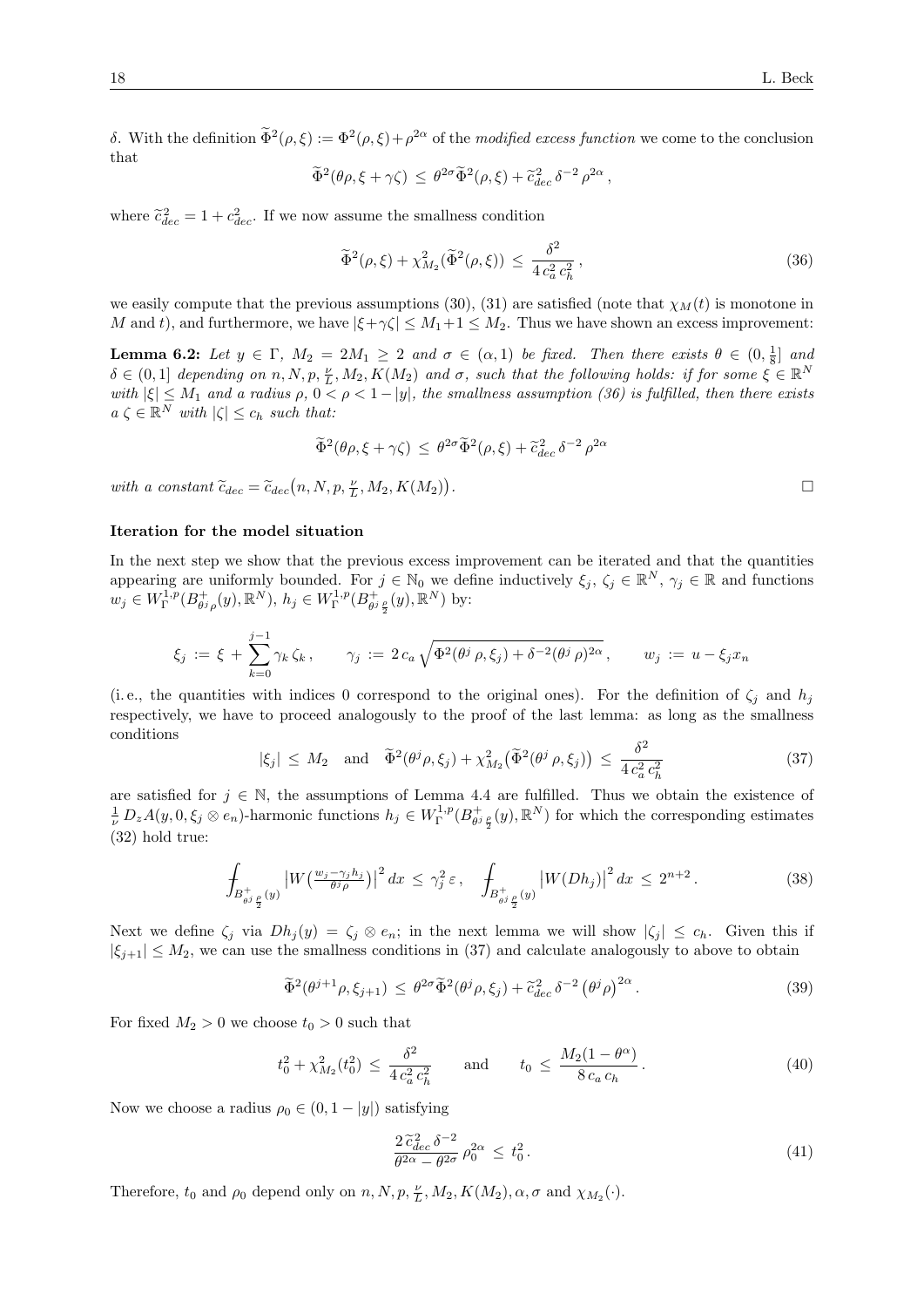**Lemma 6.3 (cf. [20], Proposition 3.5):** Let  $M_2 \geq 2$ . Choose  $t_0$  and  $\rho_0$  such that (40) and (41) are valid. Assume that for some  $\rho \in (0, \rho_0]$  we have:

$$
|\xi_0| \le \frac{1}{2} M_2 \quad and \quad \tilde{\Phi}^2(\rho, \xi_0) \le \frac{1}{2} t_0^2. \tag{42}
$$

Then for all  $j \in \mathbb{N}_0$  we have the following estimates:

$$
(i) \qquad |\zeta_j| \leq c_h
$$
  
\n
$$
(ii) \qquad \tilde{\Phi}(\theta^j \rho, \xi_j) \leq \theta^{\alpha j} t_0
$$
  
\n
$$
(iii) \qquad \gamma_j \leq 4 c_a \theta^{\alpha j} t_0
$$
  
\n
$$
(iv) \qquad |\xi_j| \leq M_2.
$$

Furthermore, the limit  $\xi_{\infty} := \lim_{j \to \infty} \xi_j$  exists and for any  $r \in (0, \rho]$  there holds

$$
\int_{B_r^+(y)} \left| V(Du - \xi_\infty \otimes e_n) \right|^2 dx \le c_{it} \left( \left( \frac{r}{\rho} \right)^{2\sigma} \Phi^2(\rho, \xi_0) + r^{2\alpha} \right)
$$
\n(43)

for a constant  $c_{it} = c(n, N, p, \frac{\nu}{L}, M_2, K(M_2), \alpha, \sigma, \chi_{M_2}(\cdot)).$ 

PROOF: Analogously to (34) we use  $(38)_j$  to derive  $(i)_j$  for any  $j \in \mathbb{N}_0$ . We shall establish (ii)-(iv) by induction. We first note that  $(ii)$ <sub>0</sub> and  $(iv)$ <sub>0</sub> follow immediately from  $(42)$ , and for  $(iii)$ <sub>0</sub> we additionally use the assumption (41) on the radius to see:

$$
\gamma_0^2 = 4 c_a^2 \left( \Phi^2(\rho, \xi_0) + \delta^{-2} \rho^{2\alpha} \right) \leq 4 c_a^2 t_0^2.
$$

Now we assume that for a given  $j \in \mathbb{N}$  the estimates  $(ii)_l$ - $(iv)_\ell$  are valid for  $\ell \in \{0, ..., j - 1\}$ . Now  $(iv)_j$ follows using (iii), (i),  $(42)$  and  $(40)$ :

$$
|\xi_j| \leq |\xi_0| + \sum_{\ell=0}^{j-1} \gamma_\ell |\zeta_\ell| \leq \frac{1}{2} M_2 + 4 c_a c_h t_0 \sum_{\ell=0}^{j-1} \theta^{\alpha \ell} \leq \frac{1}{2} M_2 + \frac{1}{2} \frac{8 c_a c_h t_0}{1 - \theta^{\alpha}} \leq M_2.
$$

In particular, the first condition in  $(37)_\ell$  is satisfied due to  $(iv)_\ell$ , and the second condition due to  $(ii)_\ell$  and (40). Since also (iv)<sub>j</sub> is valid, the estimate  $(39)_\ell$  holds true for  $\ell < j$ . Applying in turn  $(39)_{j-1}, \ldots, (39)_0$ , we estimate:

$$
\widetilde{\Phi}^{2}(\theta^{j}\rho,\xi_{j}) \leq \theta^{2\sigma} \widetilde{\Phi}^{2}(\theta^{j-1}\rho,\xi_{j-1}) + \widetilde{c}_{dec}^{2} \delta^{-2} (\theta^{j-1}\rho)^{2\alpha} \leq \theta^{2\sigma j} \widetilde{\Phi}^{2}(\rho,\xi_{0}) + \frac{\widetilde{c}_{dec}^{2} \delta^{-2}}{\theta^{2\alpha} - \theta^{2\sigma}} (\theta^{j}\rho)^{2\alpha}.
$$
\n(44)

Therefore, the fact that  $\theta^{2\sigma} \leq \theta^{2\alpha}$ , the assumption (42) and the choice of  $\rho_0$  in (41) imply the estimate  $(ii)_i$ :

$$
\widetilde{\Phi}^2(\theta^j \rho, \xi_j) \leq \theta^{2\alpha j} \left( \widetilde{\Phi}^2(\rho, \xi_0) + \frac{\widetilde{c}_{dec}^2 \delta^{-2}}{\theta^{2\alpha} - \theta^{2\sigma}} \rho_0^{2\alpha} \right) \leq \theta^{2\alpha j} t_0^2.
$$

Using the definition of  $\gamma_i$  we compute from (44)

$$
|\gamma_j|^2 \le 4 c_a^2 \left(\theta^{2\sigma j} \,\widetilde{\Phi}^2(\rho, \xi_0) + \frac{\widetilde{c}_{dec}^2 \,\delta^{-2}}{\theta^{2\alpha} - \theta^{2\sigma}} \left(\theta^j \rho\right)^{2\alpha} + \delta^{-2} (\theta^j \rho)^{2\alpha}\right) \\
\le 4 c_a^2 \left(\theta^{2\sigma j} \,\widetilde{\Phi}^2(\rho, \xi_0) + \frac{2 \widetilde{c}_{dec}^2 \,\delta^{-2}}{\theta^{2\alpha} - \theta^{2\sigma}} \left(\theta^j \rho\right)^{2\alpha}\right).
$$
\n(45)

Thus  $(iii)_j$  is valid due to (41) and (42).

In what follows we abbreviate  $c_1^2 := \frac{\tilde{c}_{dec}^2 \delta^{-2}}{\theta^{2\alpha} - \theta^{2\sigma}}$  $\frac{c_{dec}\theta}{\theta^{2\alpha}-\theta^{2\sigma}}$ . We next show the existence of the limit of  $\{\xi_j\}$ . For  $i>j$ , (i) and (45) allow us to estimate

$$
|\xi_i - \xi_j| = \Big|\sum_{\ell=j}^{i-1} \gamma_\ell \zeta_\ell\Big| \leq 2 c_h c_a \left(\widetilde{\Phi}(\rho, \xi_0) \sum_{\ell=j}^{i-1} \theta^{\sigma \ell} + \sqrt{2} c_1 \rho^\alpha \sum_{\ell=j}^{i-1} \theta^{\alpha \ell}\right) \leq c_2 \left(\theta^{2\sigma j} \widetilde{\Phi}^2(\rho, \xi_0) + (\theta^j \rho)^{2\alpha}\right)^{\frac{1}{2}}
$$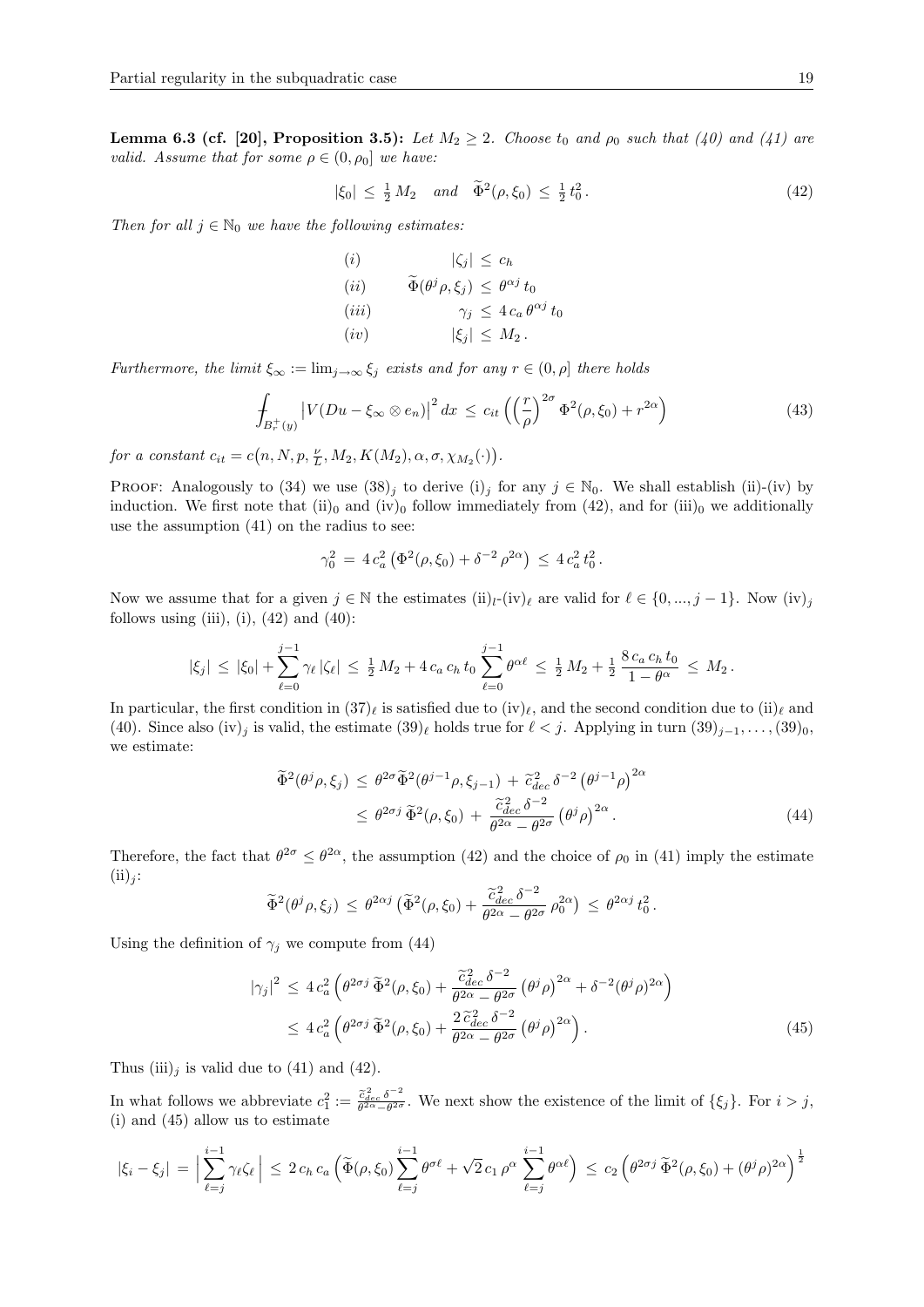where  $c_2 = 4 c_h c_a (1 + c_1)(1 - \theta^{\alpha})^{-1}$ . The right-hand side approaches 0 as  $j \to \infty$ ; thus  $\{\xi_j\}$  is a Cauchy sequence and converges to some  $\xi_{\infty} \in \mathbb{R}^{N}$ . Letting i tend to infinity we have:

$$
|\xi_{\infty} - \xi_j| \leq c_2 \left( \theta^{2\sigma j} \Phi^2(\rho, \xi_0) + (\theta^j \rho)^{2\alpha} \right)^{\frac{1}{2}}.
$$

As a consequence, we note via  $3.1 \text{ (iii)}$ , (i) and (44):

$$
\int_{B_{\theta j_\rho}^+(y)} \left| V(Du - \xi_\infty \otimes e_n) \right|^2 dx \leq c(p) \left( \widetilde{\Phi}^2(\theta^j \rho, \xi_j) + \left| \xi_\infty - \xi_j \right|^2 \right) \leq c_3 \left( \theta^{2\sigma j} \widetilde{\Phi}^2(\rho, \xi_0) + (\theta^j \rho)^{2\alpha} \right)
$$

for  $c_3 = c(p)(c_1^2 + c_2^2)$ . For a continuous version of the last inequality we consider an arbitrary radius  $r \in (0, \rho]$  and use the fact that there exists a unique  $k \in \mathbb{N}_0$  such that  $\theta^{k+1}\rho < r \leq \theta^k\rho$ . This finally gives the desired result with  $c_{it} = 2\theta^{-n-2\sigma}$  $c_3$ .

Excess decay estimate in the interior: The analogous excess-decay estimate in the interior is established in a similar way: for  $B_\rho(x_0) \subset\subset \Omega$  we freeze our system in  $\mathcal{A} = D_z A(x_0,(u)_{x_0,\rho},\Upsilon)$  for some  $\Upsilon \in \mathbb{R}^{nN}$  where  $|(u)_{x_0,\rho}|,|\Upsilon| \leq M$ . Defining the excess function in  $x_0$  for the interior by

$$
\Psi(x_0,\rho,\Upsilon) := \left(\int_{B_{\rho}(x_0)} |V(Du-\Upsilon)|^2 \ dx\right)^{\frac{1}{2}},
$$

 $\widetilde{\Psi}^2(x_0, \rho, \Upsilon) := \Psi^2(x_0, \rho, \Upsilon) + \rho^{2\alpha}$ , we find via approximate A-harmonicity and an iteration technique: let  $\hat{M}_2 \ge 2$  and let  $t_1$  be sufficiently small depending on  $n, N, p, \frac{\nu}{L}, \hat{M}_2, K(\hat{M}_2), \alpha, \sigma$  and  $\chi_{\hat{M}_2}$  such that

$$
t_1^2 + \chi_{\widehat{M}_2}^2(t_1^2) \le \frac{\widehat{\delta}^2}{4\,\widehat{c}_i^2\,\widehat{c}_a^2\,\widehat{c}_h^2} \qquad \text{and} \qquad t_1 \le \frac{\widehat{M}_2(1-\widehat{\theta}^{\,\alpha})(2\widehat{\theta})^n}{8\,c_i\,\widehat{c}_a\,\widehat{c}_h} \tag{46}
$$

(where the quantities signed with  $\hat{ }$  are the quantities corresponding to the boundary situation, and  $c_i$ depends on n and p). Choose the radius  $\rho_1$  with the same dependencies such that

$$
\frac{2\,\hat{c}_{dec}^2\,\hat{\delta}^{-2}}{\hat{\theta}^{2\alpha} - \hat{\theta}^{2\sigma}}\,\rho_1^{2\alpha} \le t_1^2\,. \tag{47}
$$

If, for some  $\rho \in (0, \rho_1]$ , we have

$$
|\Upsilon_0| \le \frac{1}{2} \hat{M}_2, \quad |(u)_{x_0, \rho}| \le \frac{1}{2} \hat{M}_2 \quad \text{and} \quad \widetilde{\Psi}^2(x_0, \rho, \Upsilon_0) \le \frac{1}{2} t_1^2 \tag{48}
$$

then there exists an  $\Upsilon_{\infty} \in \mathbb{R}^{nN}$  such that for any  $r \in (0, \rho]$  we have

$$
\int_{B_r(x_0)} \left| V(Du) - V(\Upsilon_{\infty}) \right|^2 dx \le \widehat{c}_{it} \left( \left( \frac{r}{\rho} \right)^{2\sigma} \Psi^2(x_0, \rho, \Upsilon_0) + r^{2\alpha} \right). \tag{49}
$$

We want to remark here that in the interior situation weak solutions are not a priori bounded. Therefore, we further need to iterate the averages of u and show that the sequence  $|(u)_{x_0,\widehat{\theta}^j\rho}|$  is bounded. This is possible in a standard way using the Poincar´e inequality and estimates involving the excess function (cf. e. g. [10], estimate (3.39) or see [2], proof of Lemma 6.6).

#### 7 Proof of the main results

We next want to prove the main theorems stated in section 2. For this purpose we show that the assumptions for the excess-decay estimate in Lemma 6.3 for the boundary case and the analogous estimate in the interior are satisfied in the set of regular points.

PROOF (OF THEOREM 2.1): Consider  $x_0 \in \Omega \setminus (\Pi_1 \cup \Pi_2)$ . Then there exist  $\widehat{M}_2 \geq 2$  and  $0 < \rho \leq \rho_1$  such that:  $B_{2\rho}(x_0) \subset \subset \Omega$  and

$$
\left| (u)_{x_0,\rho} \right| < \frac{1}{2} \,\hat{M}_2 \,, \quad \left| \left( V(Du) \right)_{x_0,\rho} \right| < 2^{\frac{p-6}{4}} \,\hat{M}_2^{\frac{p}{2}} \quad \text{and} \tag{50}
$$

$$
\int_{B_{\rho}(x_0)} \left| V(Du) - \left( V(Du) \right)_{x_0, \rho} \right|^2 dx + \rho^{2\alpha} < \frac{1}{2} c^{-2}(p, \widehat{M}_2) t_1^2 \tag{51}
$$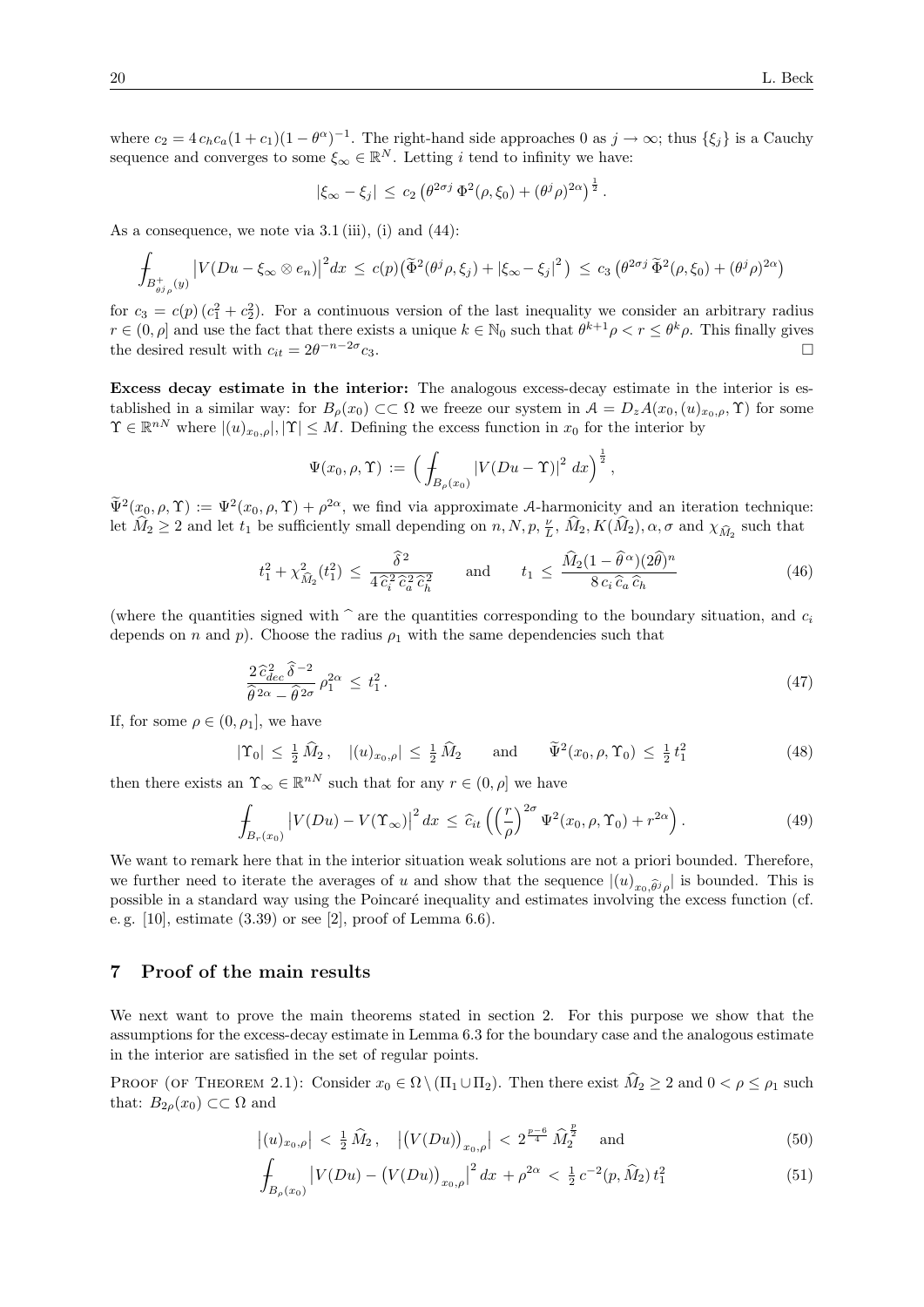where  $c(p, \hat{M}_2)$  is coming from Lemma 3.1 (vi). Since the functions

$$
z \mapsto (u)_{z,\rho}, \quad z \mapsto (V(Du))_{z,\rho} \quad \text{and} \quad z \mapsto \int_{B_{\rho}(z)} |V(Du) - (V(Du))_{z,\rho}|^2 dx
$$

are continuous, there exists a ball  $B_{\tilde{\rho}}(x_0)$  such that for all points  $z \in B_{\tilde{\rho}}(x_0)$  we have:  $B_{\rho}(z) \subset\subset \Omega$  and the estimates (50) and (51) hold with  $x_0$  replaced by z.

We now choose  $\Upsilon_0(z) \in \mathbb{R}^{nN}$  such that  $V(\Upsilon_0(z)) = (V(Du))_{z,\rho}$  (note: this is always possible as the function V is bijective). Combining these estimates with Lemma 3.1 (i) and (vi) we find that  $|\Upsilon_0(z)|$  <  $\frac{1}{2}\widehat{M}_2$  and  $\widetilde{\Psi}^2(z,\rho,\Upsilon_0(z)) < \frac{1}{2}t_1^2$ . Thus the above assumptions in (48) are satisfied for all  $z \in B_{\tilde{\rho}}(x_0)$  and we obtain: there exists  $\Upsilon_{\infty}(z) \in \mathbb{R}^{nN}$  such that:

$$
\int_{B_r(z)} \left| V(Du) - V(\Upsilon_\infty(z)) \right|^2 dx \le c \left( \left( \frac{r}{\rho} \right)^{2\sigma} \Psi^2(z, \rho, \Upsilon_0(z)) + r^{2\alpha} \right)
$$

for any radius  $0 < r \le \rho$  and all  $z \in B_{\tilde{\rho}}(x_0)$ . The constant c depends on  $n, N, p, \frac{\nu}{L}, \hat{M}_2, K(2\hat{M}_2), \alpha, \sigma$  and  $\chi_{\hat{M}_2}(\cdot)$ . Applying the integral characterization of Hölder-continuous functions due to Campanato (see [26], chapter 1.1, Lemma 1) we conclude that there exists a representative of  $V \circ Du$  which is Höldercontinuous with exponent  $\alpha$  ( $\langle \sigma \rangle$ ). Using Lemma 3.2 and as well as Lebesgue's Differentiation Theorem we obtain the desired result.  $\Box$ 

For the proof of the characterization of regular boundary points in Theorem 2.2 we first consider the set of regular points Reg<sub>Γ</sub> u defined corresponding to the definition of Reg<sub>∂Ω</sub> u in the model situation. Here we make use of a slight modification of Campanato's integral characterization of Hölder-continuity:

**Theorem 7.1** ([20], Theorem 2.3): Consider  $n \in \mathbb{N}$ ,  $n \ge 2$  and  $x_0 \in \mathbb{R}^{n-1} \times \{0\}$ . Suppose that there are positive constants  $\alpha \in (0,1]$ ,  $\kappa > 0$  such that, for some  $v \in L^2(B_{6R}^+(x_0))$ , there holds the following:

$$
\inf_{\mu \in \mathbb{R}} \left\{ \left. \int_{B_{\rho}^{+}(y)} |v - \mu|^{2} \right| dx \right\} \leq \kappa^{2} \left( \frac{\rho}{R} \right)^{2\alpha}
$$

for all  $y \in \Gamma_{2R}(x_0)$  and  $\rho \leq 4R$ ; and

$$
\inf_{\mu \in \mathbb{R}} \left\{ \left. \int_{B_{\rho}(y)} |v - \mu|^2 \right| dx \right\} \le \kappa^2 \left( \frac{\rho}{R} \right)^{2\alpha}
$$

for all  $y \in B_{2R}^+(x_0)$  mit  $B_{\rho}(y) \subset B_{2R}^+(x_0)$ . Then there exists a Hölder-continuous representative  $\bar{v}$  of v on  $\overline{B_R^+(x_0)}$ , and for  $\overline{v}$  there holds:  $|\overline{v}(x) - \overline{v}(z)| \leq c \kappa \left(\frac{|x-z|}{R}\right)^\alpha$  for all  $x, z \in \overline{B_R^+(x_0)}$ , for a constant c depending only on n and  $\alpha$ .

We then infer the desired charaterization in the model situation:

**Theorem 7.2:** Let  $u \in W^{1,p}(B^+, \mathbb{R}^N)$  be a weak solution of div  $A(\cdot, u, Du) = 0$  in  $B^+$  where the coefficients A:  $B^+ \times \mathbb{R}^N \times \mathbb{R}^{n} \to \mathbb{R}^{n}$  satisfy the assumptions (H1)-(H4). Then we have: for points  $y \in \text{Reg}_{\Gamma} u$  there holds that Du is Hölder-continuous with exponent  $\alpha$  in a neighbourhood of y in  $\overline{B^+}$ , and  $\text{Sing}_{\Gamma} u \subset \Sigma_1 \cup \Sigma_2$  where

$$
\Sigma_1 = \left\{ y \in \Gamma : \liminf_{\rho \to 0^+} \int_{B^+_{\rho}(y)} |V(D_n u) - (V(D_n u))_{y,\rho}^+|^2 dx > 0 \right\},\
$$
  

$$
\Sigma_2 = \left\{ y \in \Gamma : \limsup_{\rho \to 0^+} |(V(D_n u))_{y,\rho}^+| = \infty \right\}.
$$

PROOF: In the first step of the proof we will find a different formulation for the set  $\Sigma_1 \cup \Sigma_2$  which allows us to apply Lemma 6.3, where an assumption on the total weak derivative, instead of only the normal derivative of u, is required. Let  $y \in \Gamma \setminus (\Sigma_1 \cup \Sigma_2)$  and  $\{\rho_k\}$  be a monotone decreasing sequence of radii with  $\rho_k \to 0$  for  $k \to \infty$  and

$$
\lim_{k \to \infty} \int_{B_{\rho_k}^+(y)} |V(D_n u) - (V(D_n u))_{y,\rho_k}^+|^2 dx = 0.
$$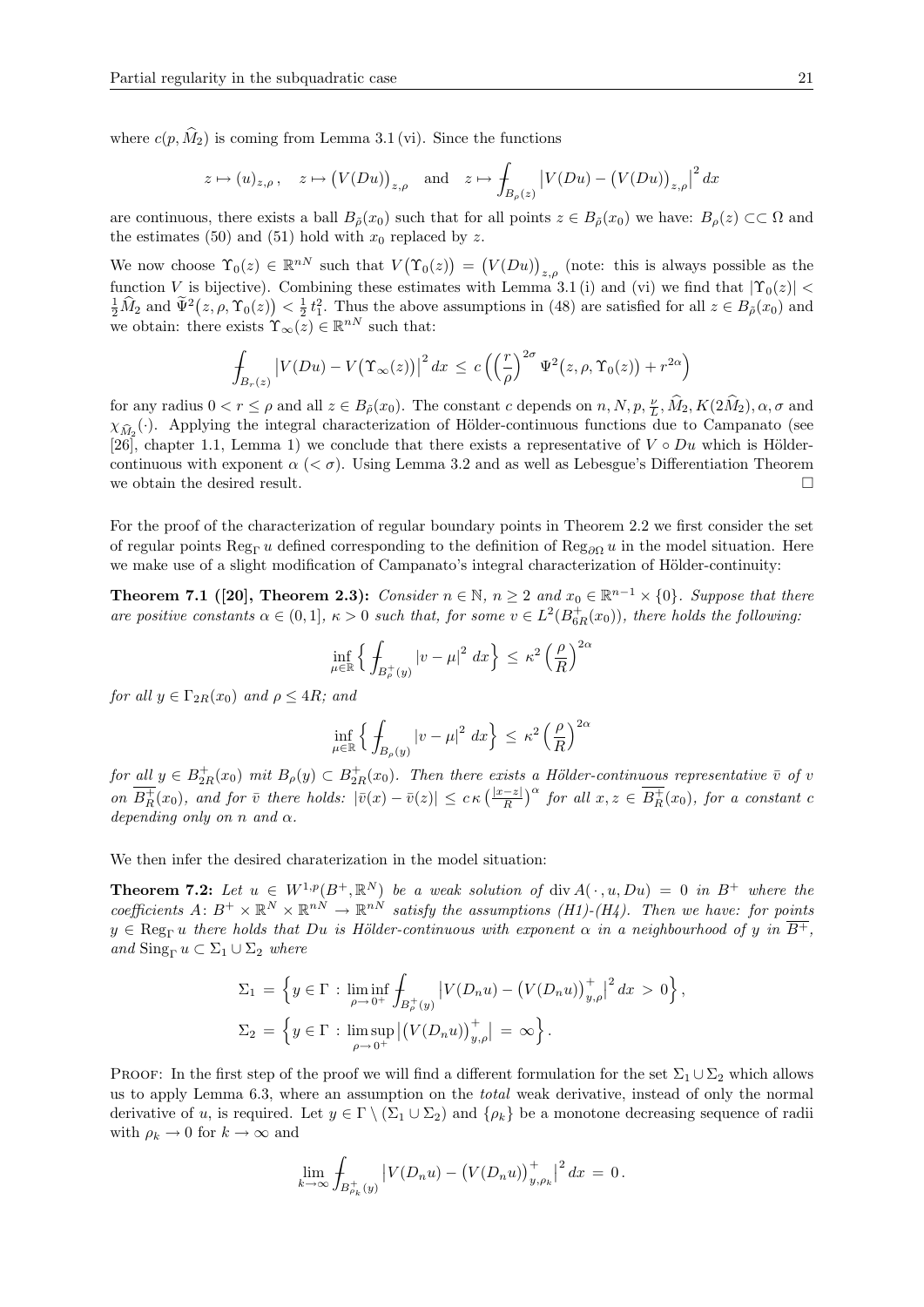Since  $y \notin \Sigma_2$  there exists  $M \geq 1$  such that  $|(V(D_n u))_{y,\rho_k}^+| \leq M$  for all  $k \in \mathbb{N}$ . Similar to the proof of the interior estimate in Theorem 2.1 we define  $\{\xi(y,\rho_k)\}\in\mathbb{R}^N$  via  $V(\xi(y,\rho_k)) = (V(D_n u))_{y,\rho_k}^+$ . Then Lemma 3.1 (i) yields  $|\xi(y, \rho_k)| \leq 2M^2$ . Applying the Caccioppoli inequality, the Poincaré inequality in Lemma 3.6 (note that  $u - \xi(y, \rho_k)x_n \in W^{1,p}_\Gamma(B^+, \mathbb{R}^N)$ ) and Lemma 3.1 (vi) we compute

$$
\int_{B_{\rho_{k}/2}^{+}(y)} \left| V(Du - \xi(y, \rho_{k}) \otimes e_{n}) \right|^{2} dx \leq c_{cacc} \left( \int_{B_{\rho_{k}}^{+}(y)} \left| V\left(\frac{u - \xi(y, \rho_{k})x_{n}}{\rho_{k}}\right) \right|^{2} dx + \rho_{k}^{2\alpha} \right)
$$
\n
$$
\leq c_{cacc} \left( c_{P}(p) \int_{B_{\rho_{k}}^{+}(y)} \left| V(D_{n}u - \xi(y, \rho_{k})) \right|^{2} dx + \rho_{k}^{2\alpha} \right)
$$
\n
$$
\leq c(n, p, \frac{\nu}{L}, M, K(2M^{2})) \left( \int_{B_{\rho_{k}}^{+}(y)} \left| V(D_{n}u) - \left( V(D_{n}u) \right) \right|_{y, \rho_{k}}^{+} \right|^{2} dx + \rho_{k}^{2\alpha} \right)
$$

which vanishes as  $k \to \infty$ . This calculation - performed in the case  $p = 2$  where the V-function acts as the identity function - shows that the characterization of regular boundary points given by Grotowski in [20] and by Hamburger in [22] are in fact equivalent as mentioned in the introduction. We now set

$$
\Sigma_1' = \left\{ y \in \Gamma : \liminf_{\rho \to 0^+} \int_{B^+_{\rho}(y)} \left| V(Du - \xi(y, 2\rho) \otimes e_n) \right|^2 dx > 0 \right\},
$$
  

$$
\Sigma_2' = \left\{ y \in \Gamma : \limsup_{\rho \to 0^+} |\xi(y, \rho)| = \infty \right\}.
$$

Then the calculation above yields the inclusion  $\Gamma \setminus (\Sigma_1 \cup \Sigma_2) \subset \Gamma \setminus (\Sigma_1' \cup \Sigma_2')$  (moreover, using the fact that for any function  $v \in L^2(\Omega, \mathbb{R}^N)$  the mean value minimizes the function  $\mathbb{R}^N \ni \mu \mapsto \int_{\Omega} |v - \mu|^2 dx$ combined with Lemma 3.1 (v), we derive that the union of these sets are equivalent).

We thus consider  $y \in \Gamma \setminus (\Sigma_1 \cup \Sigma_2)$ ; without loss of generality, we may assume  $y = 0$ . In the second step of the proof we will show:  $Du \in C^{0,\alpha}(\overline{B^+_{\rho}}, \mathbb{R}^{nN})$  for some  $\rho > 0$ .

Let  $M_2$  denote the upper bound on  $2 |\xi(0, \rho)|$  (note  $M_2 < \infty$  is guaranteed since  $0 \notin \Sigma'_2$ ). We take  $t_0$  to be the constant according to Lemma 6.3 and let  $\rho_0$  be the corresponding radius (cf. (40) and (41)). In order to apply Theorem 7.1 to conclude the Hölder-continuity up to the boundary, we have to combine the excess-decay estimates in the interior and at the boundary. Thus we define  $\hat{M}_2 = 2M_2$  and choose  $t_1$  according to the smallness assumption in (46). For any  $y \in B^+$  let  $\rho_1 \in (0, \min\{1 - |y|, y_n\})$  be the corresponding radius from (47). We now choose  $t_2 > 0$  such that:

$$
t_2^2 \le \min\{t_0^2, 2^{1-n}3^{-2\sigma}c_{it}^{-1}t_1^2\} \quad \text{and} \quad 2^{n+1}3^{2\sigma}c_{it}t_2 \le M_2 \tag{52}
$$

where  $c_{it}$  denotes the constant in Lemma 6.3. We fix a radius  $R_0 > 0$  sufficiently small with

$$
6R_0 \le \min\{\rho_0, \rho_1\} \quad \text{and} \quad 3^n 2^{3+4\alpha} R_0^{2\alpha} \le t_2^2. \tag{53}
$$

Since  $0 \notin \Sigma'_{1}$  we find some  $R \in (0, R_{0}]$  such that, abbreviating  $\xi_{0}(0) := \xi(0, 12R)$ , we have:

$$
\Phi^2(0,6R,\xi_0(0)) = \int_{B_{6R}^+(0)} \left| V(Du - \xi_0(0) \otimes e_n) \right|^2 dx \leq 2^{-3} 3^{-n} t_2^2 \tag{54}
$$

and by assumption  $|\xi_0(0)| \leq \frac{1}{2}M_2$ . Conditions (52) and (53) guarantee in particular that also the smallness assumption  $\tilde{\Phi}^2(0, 6R, \xi_0(0)) \leq \frac{1}{2}t_0^2$  of Lemma 6.3 is satisfied on  $B_{6R}^+(0)$ . Thus we find  $\xi_{\infty}(0) \in \mathbb{R}^N$  $\mathbb{R}^N$  such that for any  $r \in (0, 6R]$  there holds:

$$
\int_{B_r^+} \left| V\big(Du - \xi_\infty(0) \otimes e_n\big) \right|^2 dx \leq c_{it} \left[ \left(\frac{r}{6R}\right)^{2\sigma} \Phi^2(0, 6R, \xi_0(0)) + r^{2\alpha} \right].
$$

Using the smallness assumption (54) we now want to show that the conditions of Theorem 7.1 are fulfilled on all required balls and half-balls with centre  $y \in \Gamma_{2R}$  and  $y \in B_{2R}^+$ , respectively. We distinguish several cases (cf. [20], p. 378-379):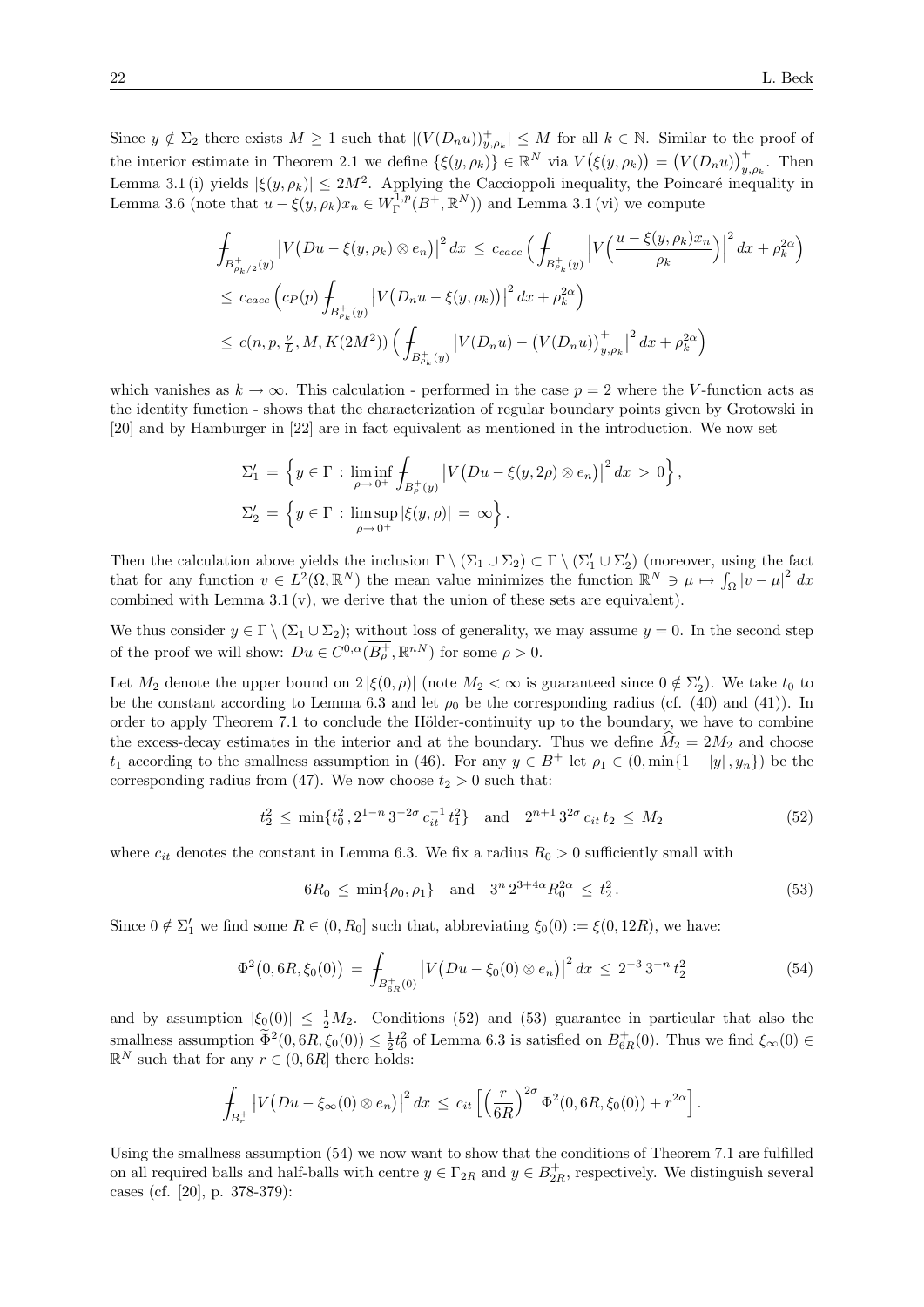Case 1:  $y \in \Gamma_{2R}$ ,  $|y| \le \rho \le 4R$ :

Using  $B_{\rho}^+(y) \subseteq B_{\rho+|y|}^+(0)$ , the last estimate for  $r = \rho + |y| \leq 6R$  and  $2^{2\alpha} \leq 2^{2\sigma}$ , we see

$$
\int_{B_{\rho}^+(y)} \left| V(Du - \xi_{\infty}(0) \otimes e_n) \right|^2 dx \le 2^{n+2\sigma} c_{it} \left[ \left( \frac{\rho}{6R} \right)^{2\sigma} \Phi^2(0, 6R, \xi_0(0)) + \rho^{2\alpha} \right]. \tag{55}
$$

Case 2:  $y \in \Gamma_{2R}$ ,  $0 < \rho < |y| < 2R$ :

Here we calculate that the assumptions of Lemma 6.3 are also satisfied for the point y and radius  $2R$ : recalling the definition of  $\Phi(0, 6R, \xi_0(0))$  we infer from (54) that:

$$
\int_{B_{2R}^+(y)} \left| V\big(Du - \xi_0(0) \otimes e_n\big) \right|^2 dx \leq 3^n \Phi^2(0, 6R, \xi_0(0)). \tag{56}
$$

We have  $|\xi_0(0)| \leq \frac{1}{2}M_2$  (see above). Furthermore, by the condition (54) on  $\Phi^2(0, 6R, \xi_0(0))$  and (53) on the radius we conclude  $\widetilde{\Phi}^2(y, 2R, \xi_0(0)) \leq \frac{1}{2} t_0^2$ . Lemma 6.3 now yields the existence of  $\xi_{\infty}(y) \in \mathbb{R}^N$  with  $|\xi_{\infty}(y)| \leq M_2$  such that for all  $0 < \rho \leq 2R$  from (56) follows:

$$
\int_{B_{\rho}^+(y)} \left| V(Du - \xi_{\infty}(y) \otimes e_n) \right|^2 dx \leq 3^n c_{it} \left[ \left( \frac{\rho}{6R} \right)^{2\sigma} \Phi^2(0, 6R, \xi_0(0)) + \rho^{2\alpha} \right]. \tag{57}
$$

Case 3:  $y \in B_{2R}^+, B_{\rho}(y) \subset B_{2R}^+$ :

Let  $y' = (y_1, ..., y_{n-1}, 0)$  be the projection of y onto  $\mathbb{R}^{n-1} \times \{0\}$ . Here we have the inclusions

$$
B_{\rho}(y) \subset B_{y_n}(y) \subset B_{2y_n}^+(y').
$$

We shall now show that the assumptions for the iteration and thus for the excess-decay estimate in the interior are satisfied on the ball  $B_{y_n}(y)$ . If  $|y'| \leq 2y_n \leq 4R$  we can apply case 1 with centre y' and radius  $2y_n$  to obtain

$$
\int_{B_{2yn}^+(y')} \left| V(Du - \hat{\xi} \otimes e_n) \right|^2 dx \le 3^{n+2\sigma} c_{it} \left[ \left( \frac{2y_n}{6R} \right)^{2\sigma} \Phi^2(0, 6R, \xi_0(0)) + (2y_n)^{2\alpha} \right]. \tag{58}
$$

Here we have set  $\hat{\xi} = \xi_{\infty}(0)$  and have replaced  $2^{n+2\sigma}$  by  $3^{n+2\sigma}$ . Otherwise if  $2y_n < |y'| < 2R$  we have in particular  $B_{2y_n}^+(y') \subset B_{2R}^+(y')$ . This yields the existence of  $\xi_\infty(y') \in \mathbb{R}^N$  with  $|\xi_\infty(y')| \leq M_2$  such that the above inequality holds setting  $\hat{\xi} = \xi_{\infty}(y')$ .

Thus for any  $y \in B_{2R}^+$  and  $B_{\rho}(y) \subset B_{2R}^+$  we conclude, with the appropriate choice  $\hat{\xi} = \xi_{\infty}(0)$  or  $\hat{\xi} = \xi_{\infty}(y')$ that (keeping in mind  $B_{y_n}(y) \subset B_{2y_n}^+(y')$ ):

$$
\int_{B_{y_n}(y)} \left| V(Du - \hat{\xi} \otimes e_n) \right|^2 dx \le 2^{n-1} 3^{n+2\sigma} c_{it} \left[ \left( \frac{2y_n}{6R} \right)^{2\sigma} \Phi^2(0, 6R, \xi_0(0)) + (2y_n)^{2\alpha} \right]. \tag{59}
$$

Apart from the explicit estimates for the excess-functions in (58) and (59) in dependency of the radius, we can use our choice in (53) for the radius  $R_0$ , and the smallness condition (54) for the excess function to obtain with  $2y_n \leq 4R_0$  according to the choice of  $t_2$  in (52):

$$
\int_{B_{2y_n}(y')} |V(Du - \hat{\xi} \otimes e_n)|^2 dx \le \frac{1}{4} 3^{2\sigma} c_{it} t_2^2,
$$
\n
$$
\int_{B_{y_n}(y)} |V(Du - \hat{\xi} \otimes e_n)|^2 dx \le 2^{n-3} 3^{2\sigma} c_{it} t_2^2 \le \frac{1}{4} t_1^2.
$$
\n(60)

Since  $|\hat{\xi} \otimes e_n| \leq M_2 = \frac{1}{2}\hat{M}_2$  we only have to make sure that the mean value of u on the ball  $B_{y_n}(y)$  is bounded by  $\frac{1}{2}\hat{M}_2$  for all assumptions in (48) to hold true: the Poincaré inequality in Lemma 3.4, Lemma 3.1, (60) and (52) now allows us to estimate (note  $t_2 \leq 1$ ,  $y_n \leq \frac{1}{2}$ ):

$$
|(u)_{y,y_n}| \leq 2^n y_n \int_{B_{2y_n}^+(y')} |Du - \hat{\xi} \otimes e_n| dx + |\hat{\xi}| y_n \leq \frac{1}{2} \widehat{M}_2.
$$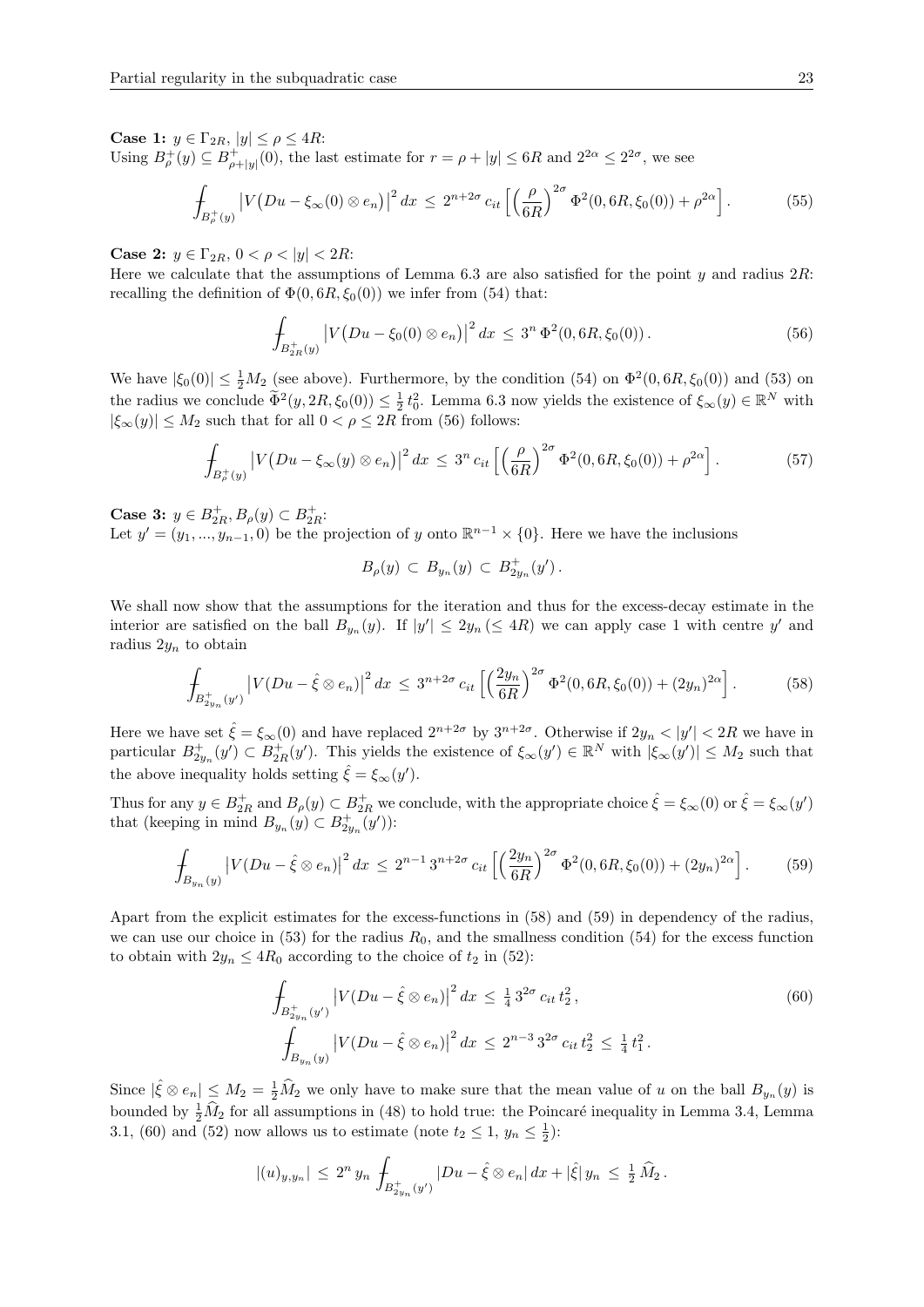Via (49) we draw the conclusion: there exists  $\Upsilon_{\infty}(y) \in \mathbb{R}^{nN}$  with  $|\Upsilon_{\infty}(y)| \leq \widehat{M}_2$ , and for all  $0 < r \leq y_n$ we conclude with (59):

$$
\int_{B_r(y)} \left| V(Du) - V(\hat{\xi} \otimes e_n) \right|^2 dx \leq \hat{c}_{it} \left[ \left( \frac{r}{y_n} \right)^{2\sigma} \int_{B_{y_n}(y)} \left| V(Du - \hat{\xi} \otimes e_n) \right|^2 dx + r^{2\alpha} \right]
$$
  

$$
\leq \hat{c}_{it} c_{it} 6^{n+2} \left( \left( \frac{r}{6R} \right)^{2\sigma} \Phi^2(0, 6R, \xi_0(0)) + r^{2\alpha} \right).
$$

Combining the last estimate with  $(55)$  and  $(57)$  (where we still have to apply Lemma 3.1 (v)) we have shown that the assumptions of Theorem 7.1 are satisfied for  $V(Du)$ . Thus  $V(Du) \in C^{0,\alpha}(\overline{B_R^+}, \mathbb{R}^{nN})$ , and due to Lemma 3.2 we obtain:  $Du \in C^{0,\alpha}(\overline{B_R^+}, \mathbb{R})$  $\binom{nN}{n}$ .

Now the set of regular boundary points can be characterized by a transformation argument:

PROOF (OF THEOREM 2.2): We only want to outline the proof. The transformed function  $\tilde{v} = (u - g) \circ$  $\mathcal{T}^{-1} \in W^{1,p}_\Gamma(B^+_r,\mathbb{R}^N)$  (see chapter 2) is a weak solution of div  $\widetilde{A}(\cdot, v, Dv) = 0$  on  $B^+_r$  where the radius r is chosen sufficiently small (in fact we require  $B_1^+$  $\mathcal{I}_{1/(\sqrt{2}\rho)}^+ \subset \mathfrak{I}(\Omega \cap B_\rho) \subset B_{\sqrt{2}}^+$  $\frac{1}{2\rho}$  for all  $\rho \leq \sqrt{2r}$ ). The coefficients  $\tilde{A}$  satisfy the structure conditions analogous to (H1)-(H4). Thus we are in the situation of the last theorem which characterizes the set of regular boundary points in the model situation of a half-ball.

Analogously to the proof of Theorem 7.2 we define  $\tilde{\xi}(0, \rho) \in \mathbb{R}^N$  by

$$
V(\tilde{\xi}(0,\rho)) = (V(D_n(u-g)))_{0,\rho} = \int_{\Omega \cap B_\rho} V(D_n(u-g)) dx.
$$

Using the transformation formula we calculate (cf. [2], proof of Satz 7.5):

$$
\liminf_{\rho \to 0^+} \int_{B_{\rho}^+} \left| V(Du - \tilde{\xi}(0, \sqrt{8}\rho) \otimes e_n) \right|^2 dy = 0, \qquad \limsup_{\rho \to 0^+} \left| \tilde{\xi}(0, \rho) \right| \le c(M)
$$

for some  $M \geq 2$ . These conditions are comparable to the definition of the sets  $\Sigma'_1$  and  $\Sigma'_2$  from above. Choosing the radius smaller if required, we conclude as in Theorem 7.2 (with  $\tilde{v}$ ,  $\xi(0, \cdot)$ , min $\{\alpha, \beta, \tau\}$ instead of u,  $\xi(0, \cdot)$ ,  $\alpha$ ): Dv $\tilde{v}$  is Hölder-continuous with exponent  $\min\{\alpha, \beta, \tau\}$  on the half-ball  $B_R^+$  for some  $0 < R < 1$ . Since T is a transformation of class  $C^{1,\tau}$  this gives the desired result.

#### 8 The inhomogeneous case

We close by briefly considering the case of inhomogeneous systems of the form

$$
-\operatorname{div} A(\cdot, u, Du) = B(\cdot, u, Du) \quad \text{in } \Omega,
$$
\n(61)

where  $B: \overline{\Omega} \times \mathbb{R}^N \times \mathbb{R}^{n} \to \mathbb{R}^N$  is a Carathéodory function, i.e., measurable in x and continuous in  $(u, z)$  obeying a controllable or a natural growth condition.

Let us first assume a controllable growth condition, i. e.

(B1)  $|B(x, u, z)| \leq L(1+|z|^2)^{\frac{p-1}{2}}$  $\overline{P}^{\frac{-1}{2}}$   $\forall (x, u, z) \in \overline{\Omega} \times \mathbb{R}^N \times \mathbb{R}^{nN}$ .

Transforming the system as indicated at the end of section 2, we can restrict ourselves again to the modelcase  $\Omega = B^+$  of an upper half-ball as far as the boundary regularity is concerned (with B still satisfying (B1)). In the Caccioppoli inequality in Lemma 5.1 and in Lemma 6.1 of the approximate A-harmonicity an additional integral  $\oint_{B^+_{\rho}(x_0)} B(\cdot, u, Du) \cdot \varphi dx$  appears and needs to be estimated:

We chose  $\varphi = \eta^2(u - \xi x_n)$  as a test function in Lemma 5.1 and get for the new integrand called IV

$$
IV \leq \varepsilon \left| V(Du - \mathcal{X}) \right|^2 \eta^2 + L c\left(p, \frac{L}{\varepsilon}, M\right) \left( \left| V\left(\frac{u - \xi x_n}{\rho}\right) \right|^2 + \rho^{2\alpha} \right)
$$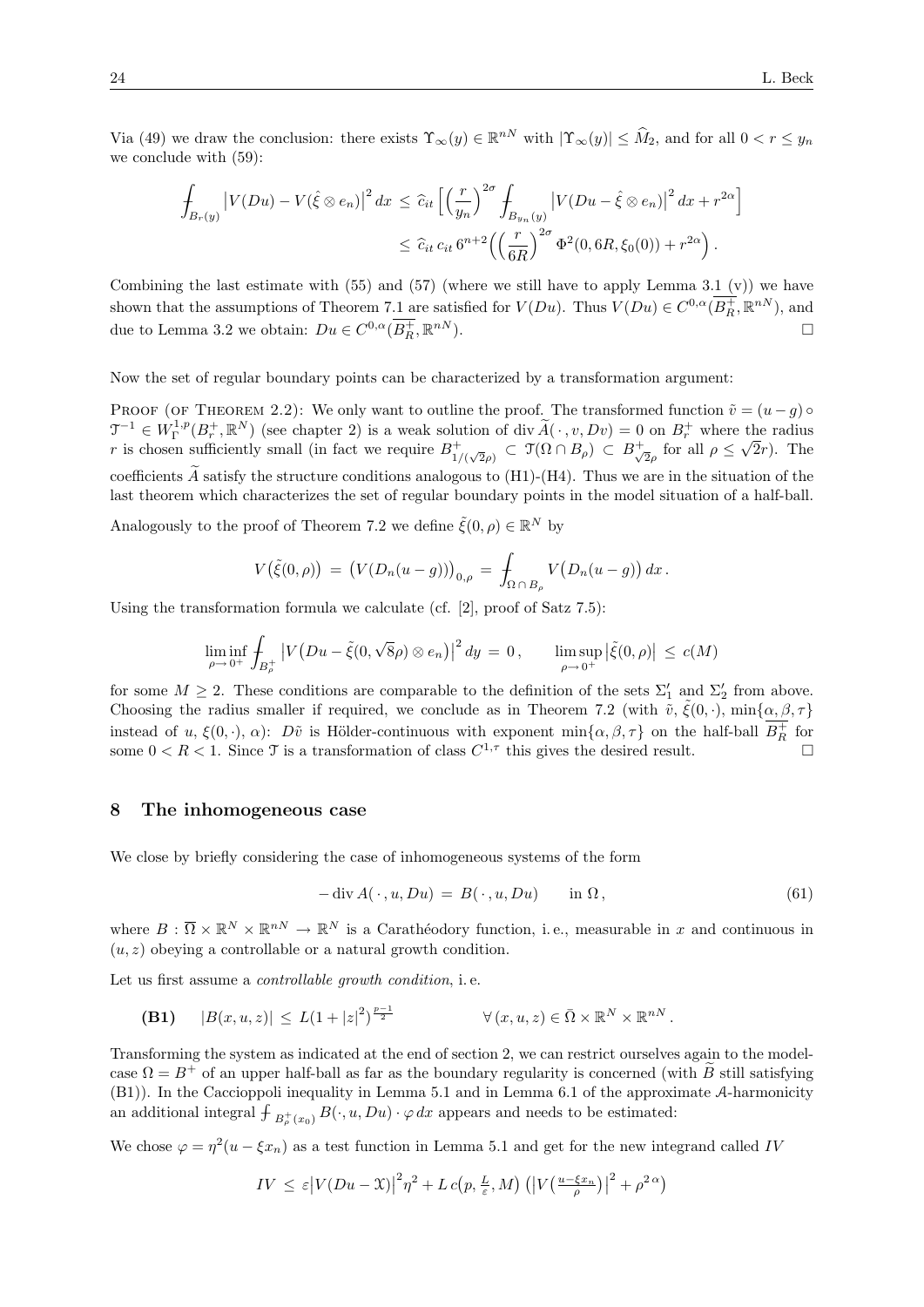by estimating the integrand analogously to above on the different sets  $B_{(.)(.)}$ . This has the same form as the estimates (22) and (23) of the terms  $I - III$ . In the second lemma, we consider an arbitrary test function  $\varphi \in C_0^{\infty}(B_{\rho}^+, \mathbb{R}^N)$  with  $\sup_{B_{\rho}^+} |D\varphi| \leq 1$ ; this means we may use the fact that  $\sup_{B_{\rho}^+} |\varphi| \leq \rho$  to obtain

$$
IV \le L \left(1 + |z|^2\right)^{\frac{p-1}{2}} \rho \le L \, c(M) \left(\left|V(Du - \mathfrak{X})\right|^2 + \rho^{\alpha}\right)
$$

as in (27). Hence, Lemma 6.1 is valid in this setting as well.

Instead of  $(B1)$  we may require that the inhomogeneity B fulfills a natural growth condition

(**B2**)  $|B(x, u, z)| \leq L_1(M_u) + L_2(M_u) |z|^p$  $\forall (x, u, z) \in \overline{\Omega} \times \mathbb{R}^N \times \mathbb{R}^{nN}$  with  $|u| \leq M_u$ .

In this setting we have to study *bounded weak solutions*  $u \in W^{1,p}(\Omega,\mathbb{R}^N) \cap L^{\infty}(\Omega,\mathbb{R}^N)$ . Then the weak formulation corresponding to (3) holds for all functions  $\varphi \in W_0^{1,p}(\Omega,\mathbb{R}^N) \cap L^{\infty}(\Omega,\mathbb{R}^N)$ . We further require  $||u||_{\infty} \leq M_u$  for some  $M_u > 0$  which satisfies  $2L_2(M_u)M_u < \nu$ . In this setting the transformation requires a little more care. For sufficiently small radius  $r > 0$  we transform the system and obtain:  $\tilde{v} = u \circ \mathcal{T}^{-1}(y) - g \circ \mathcal{T}^{-1}(y) \in W^{1,p}_\Gamma(B^+_r, \mathbb{R}^N)$  (as in section 2) is a solution of div  $\tilde{A}(\cdot, \tilde{v}, D\tilde{v}) = \tilde{B}(\cdot, \tilde{v}, D\tilde{v})$ in  $B_r^+$ . Here, the transformed coefficients satisfy structure conditions analogous to  $(H1), (H2), (H3)^*$  and (H4) where

$$
\left(\mathbf{H3}\right)^{*} \quad D_{z}A(x, u, z) \lambda \cdot \lambda \geq \nu \left(\bar{\nu}^{-2} + |z|^{2}\right)^{\frac{p-2}{2}} |\lambda|^{2} \quad \forall \lambda \in \mathbb{R}^{nN}
$$

for  $\bar{\nu} \ge 1$  depending on  $M_u$ ,  $L_1(M_u)$  and  $||Dg||_{\infty}$  (which, of course, implies (H3) for some  $\tilde{\nu} \in (0, \nu]$ ). This modified condition is needed due to the fact that we reduce - in contrast to [20] - to zero-boundary-values. Furthermore, there holds  $|\tilde{v} + g \circ \mathcal{T}^{-1}| \leq M_u$ , and  $2\tilde{L}_2(M_u)M_u < \nu$  is still satisfied by the choice of a sufficiently small radius. The latter boundedness condition combined with the new version (H3)\* of the ellipticity assumption now allows us to estimate the remaining term in the Caccioppoli-inequality, cf. [20], Lemma 4.3, (for the sake of simplicity we write  $u, g$  instead of  $\tilde{v}, g \circ \mathcal{T}^{-1}$ ): similar to the estimate (20) we deduce the lower bound

$$
\int_{B_{\rho}^+(x_0)} \left[ A(\,\cdot\,,u,Du) - A(\,\cdot\,,u,\mathfrak{X}) \right] \cdot (Du-\mathfrak{X}) \eta^2 dx
$$
\n
$$
\geq \int_{B_{\rho}^+(x_0)} \nu \left( \bar{\nu}^{-2} + (1+\delta^{-1}) |\mathfrak{X}|^2 + (1+\delta) |Du-\mathfrak{X}|^2 \right)^{\frac{p-2}{2}} |Du-\mathfrak{X}|^2 \eta^2 dx
$$

for some  $\delta \in (0,1)$ . This time we derive for the integral over IV:

$$
\int_{B_{\rho}^{+}(x_{0})} IV \, dx \le L_{1}(M_{u}) \left(1 + \delta\right) \left(2M_{u} + \left(\|Dg\|_{L^{\infty}} + |\xi|\right) \rho\right)
$$
\n
$$
\int_{B_{\rho}^{+}(x_{0})} \left(\bar{\nu}^{-2} + \left(1 + \delta^{-1}\right) |\mathfrak{X}|^{2} + \left(1 + \delta\right) |Du - \mathfrak{X}|^{2}\right)^{\frac{p-2}{2}} |Du - \mathfrak{X}|^{2} \eta^{2} \, dx
$$
\n
$$
+ c\left(M, L_{1}(M_{u}), L_{2}(M_{u}), \bar{\nu}, \delta^{-1}\right) \int_{B_{\rho}^{+}(x_{0})} \left(\left|V\left(\frac{u - \xi x_{n}}{\rho}\right)\right|^{2} + \rho^{2\alpha}\right) dx
$$

and, using  $2\tilde{L}_2(M_u)M_u < \nu$ , absorption of the first integral on the right-hand side is possible provided  $\rho$ and  $\delta$  are small. Hence, Lemma 5.1 is still valid under the additional boundedness condition, and in the proof of Lemma 6.1 the inhomogeneity can be handled as in the situation of controllable growth. From this point on we may now proceed (apart from the new dependencies of the constants and choosing the radius smaller if necessary) as in the homogeneous situation to obtain:

**Theorem 8.1:** Let  $u \in W^{1,p}(\Omega,\mathbb{R}^N)$  be a weak solution of the inhomogeneous system (61) under the hypotheses (H1)-(H5) and one of the following assumptions on the inhomogeneity

- 1.  $B(\cdot, \cdot, \cdot)$  obeys a controllable growth condition (B1),
- 2.  $B(\cdot,\cdot,\cdot)$  obeys a natural growth condition (B2) and  $u \in L^{\infty}(\Omega,\mathbb{R}^N)$  with  $||u||_{L^{\infty}(\Omega,\mathbb{R}^N)} \leq M_u$  such that  $2L_1(M_u)M_u < \nu$ ;

then the conclusions of the main theorems 2.1 and 2.2 follow.